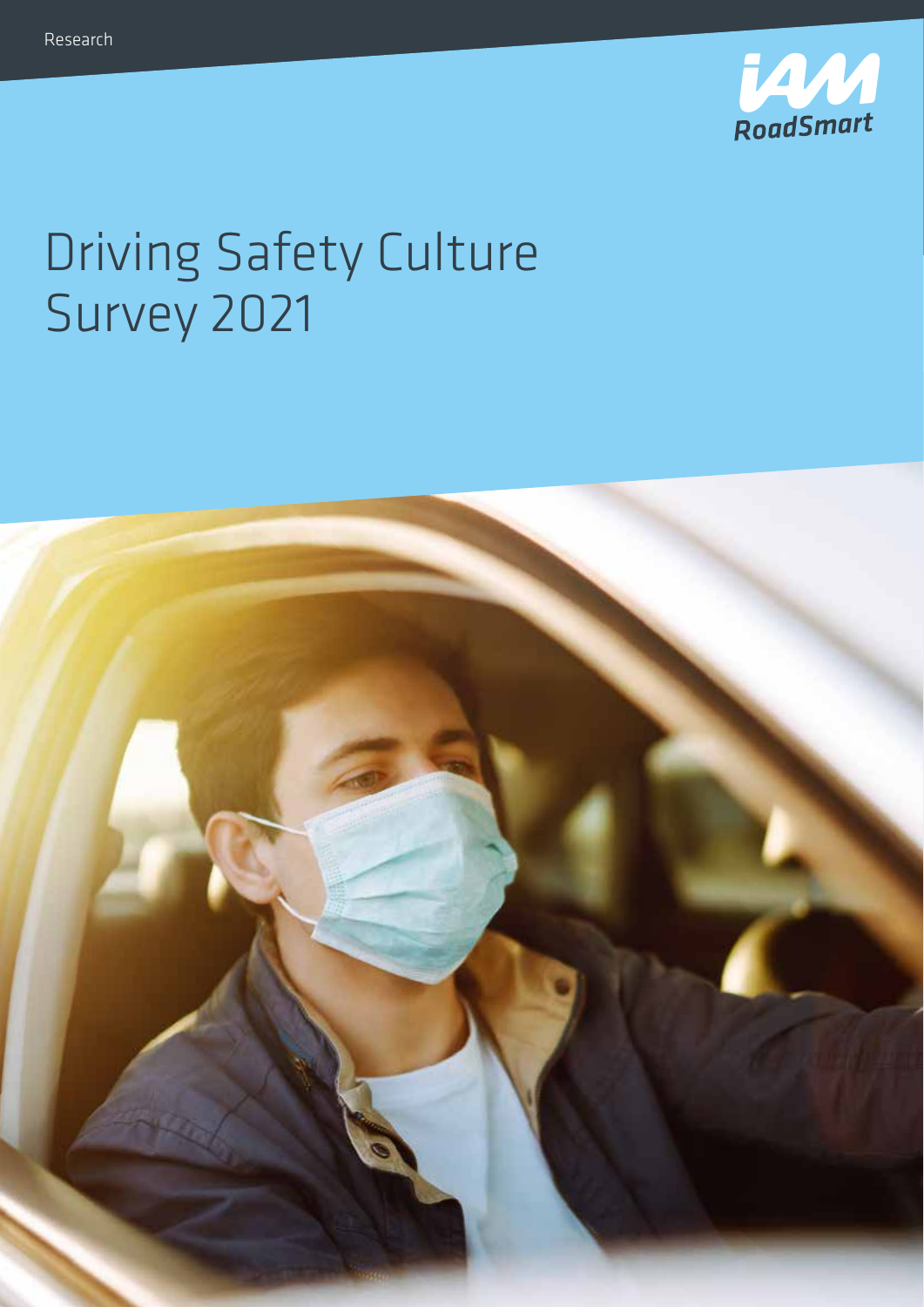### **Contents**

| Q1. Please tell us how much of a problem each of the issues below is today                                                                           |
|------------------------------------------------------------------------------------------------------------------------------------------------------|
| Q2i. Do you think there are any other issues on the roads that are a bigger                                                                          |
| Q3. How fast would you say you usually drive, compared to                                                                                            |
| Q4. How much of a threat to your personal safety are the following?12                                                                                |
| Q5. Where you live, how acceptable would most other people say                                                                                       |
| Q6. How acceptable do you personally feel it is to for a driver to?20                                                                                |
|                                                                                                                                                      |
| Q8/9. How strongly do you support or oppose the following?28                                                                                         |
| Q9. How do you think traffic police should prioritise reducing                                                                                       |
|                                                                                                                                                      |
| Q11. Should all drivers be encouraged to improve their driving skills by taking<br>advanced driving tuition and passing an advanced driving test? 38 |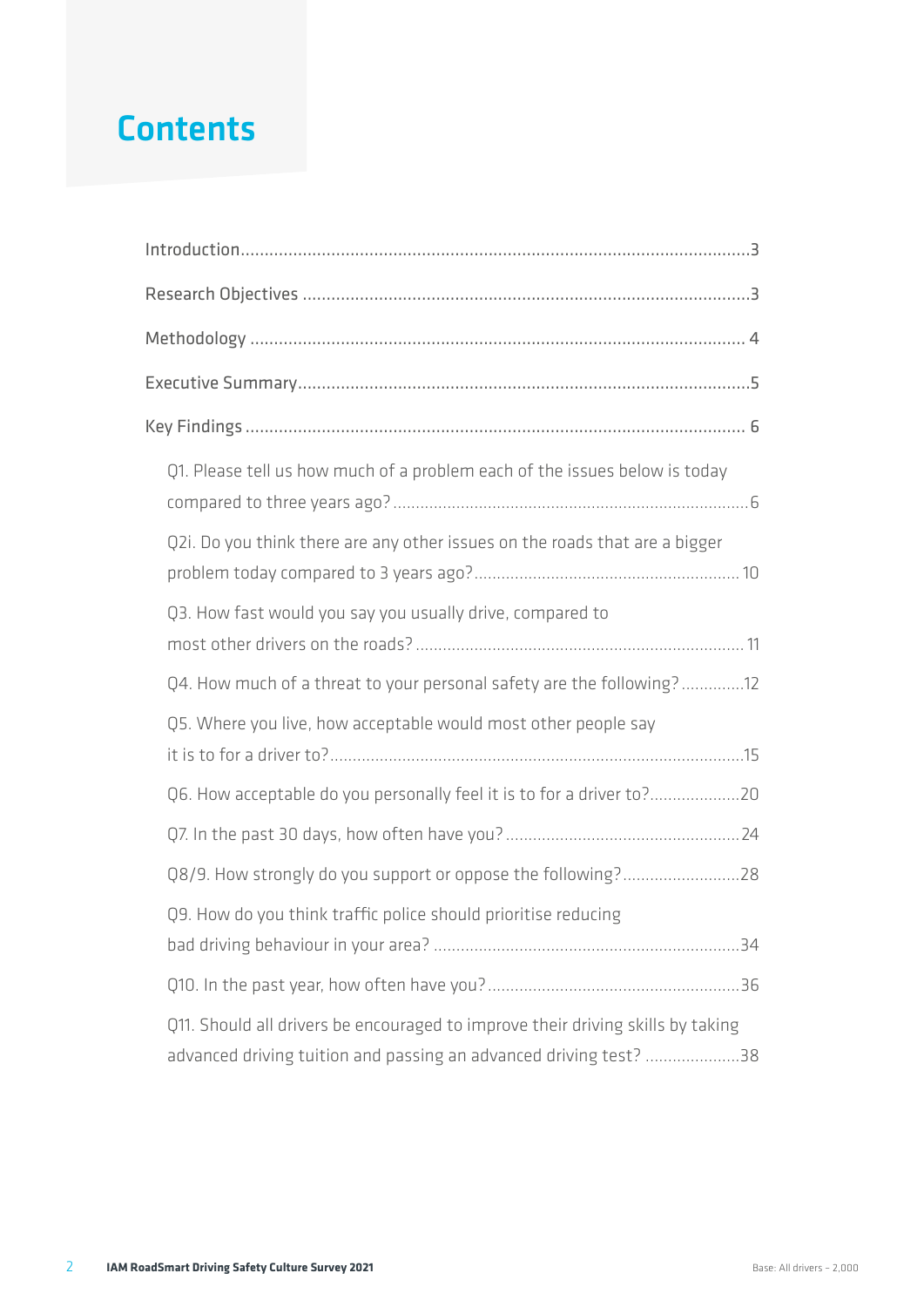### Introduction

#### Introduction

Founded in 1956, IAM RoadSmart has an ongoing mission to enhance road safety by delivering better and more confident drivers and riders and making driving and riding more enjoyable. It does this through a range of courses for all road users, from e-learning to on-road modules and the famous advanced driving and riding tests. The organisation has over 82,000 members and campaigns for road safety improvements on their behalf.

This is our seventh annual report on the opinions, attitudes and behaviour of British drivers. IAM RoadSmart would like to thank the American Automobile Association Foundation for Road Safety (AAAFS) for sharing the concept with us and Lake Market Research for conducting the survey work. This report shows that the main worries of British drivers have remained remarkably consistent over time – even during the recent co- vid pandemic. With 2000 respondents this is one of the biggest annual opinion surveys on road safety run in the UK.

Support for stronger road safety measures is very high, further indicating that the vast majority of British drivers are a law-abiding community who want to play their part in minimising risk and injury on our roads. They do need support to do this however, with yet again a very strong plea for long term funding for road maintenance emerging as the strongest call for action.

There are signs that investment in roads is starting to be recognised. Whilst maintenance and congestion remain top issues of concern the numbers feeling this way are coming down slowly. Driver behaviour is also changing with slow but steady reductions in the acceptability of speeding, particularly in urban areas and around schools. Drivers are still worried about distraction and the use of mobile phones so the recent tightening of legislation in this area will be widely welcomed. Governments across the UK can be more confident than ever that stronger penalties and more police enforcement will be popular and there is no reason to delay implementation any longer.

### Research Objectives

To study UK motorists' driving safety attitudes and behaviour. This survey was first carried out in 2015 and this report covers a repeat of the survey in November 2021 and includes any statistically valid differences from the results of the 2020 survey as well as the results from 2019 and previous years (pre Covid-19 pandemic).

- **•** The objectives were to study UK motorists' driving safety attitudes and behaviour in terms of:
- **•** The potential car driving problems faced by drivers now compared with 3 years ago
- **•** The perceived threats to personal safety whilst driving
- **•** The relative acceptability of driver behaviour
- **•** Respondent driver behaviour
- **•** Support for potential new regulations and laws governing driver behaviour and licence renewal
- **•** Perceived police prioritisation of aspects of bad driving
- **•** Attitudes towards the encouraging drivers to improve their driving skills by taking advanced driving tuition and advanced driving test
- **•** Attitudes towards the problems associated with potholes in the roads.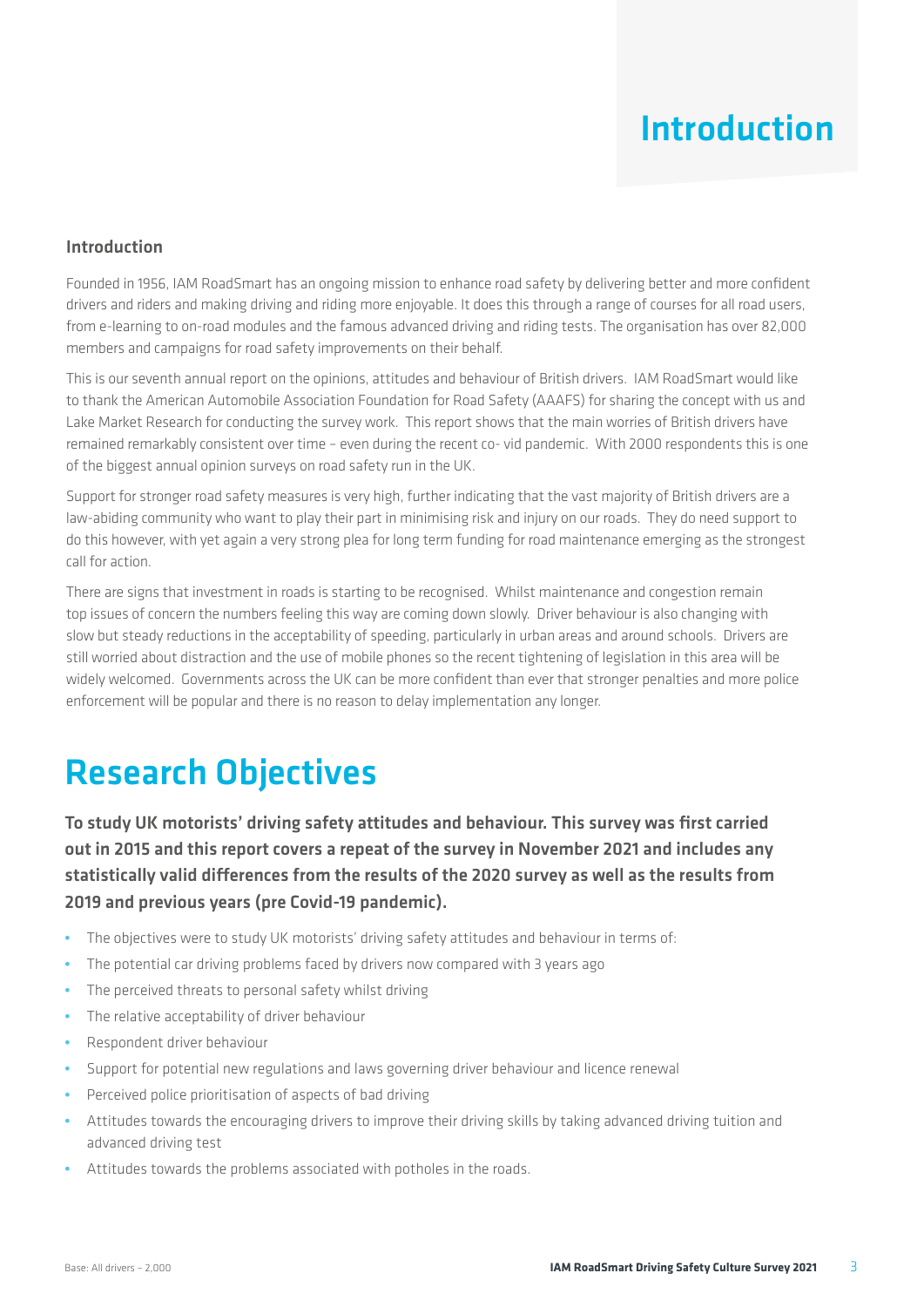### Methodology

- **1.** An online questionnaire was completed by motorists from the CINT access panel of UK residents.
- **2.** 2,000 useable interviews were completed.
- **3.** As in previous years the final achieved sample was weighted by region and age group to be representative of UK motorists (excluding N. Ireland) using data the from the Department for Transport National Travel Survey.
- **4.** The unweighted sample profile is very similar to previous years and is shown below:

| <b>Gender and age group</b> |     | <b>Region</b>                 |     |
|-----------------------------|-----|-------------------------------|-----|
| Male                        | 49% | <b>North East</b>             | 5%  |
| Female                      | 51% | North West                    | 12% |
| Aged 17-24                  | 5%  | <b>Yorkshire &amp; Humber</b> | 8%  |
| Aged 25-34                  | 13% | <b>East Midlands</b>          | 7%  |
| Aged 35-39                  | 14% | <b>West Midlands</b>          | 9%  |
| Aged 40-49                  | 17% | East of England               | 10% |
| Aged 50-59                  | 17% | London                        | 12% |
| Aged 60-69                  | 16% | South East                    | 15% |
| Aged 70-80                  | 16% | South West                    | 9%  |
| Aged 80+                    | 2%  | Wales                         | 5%  |
|                             |     | Scotland / Northern Ireland   | 8%  |

- **•** Following each chart, summarised data tables show an analysis of the data by demographics and key classification questions.
- **•** These population groups' distributions are colour coded to indicate which are statistically above or below those from the total sample at the 95% confidence level.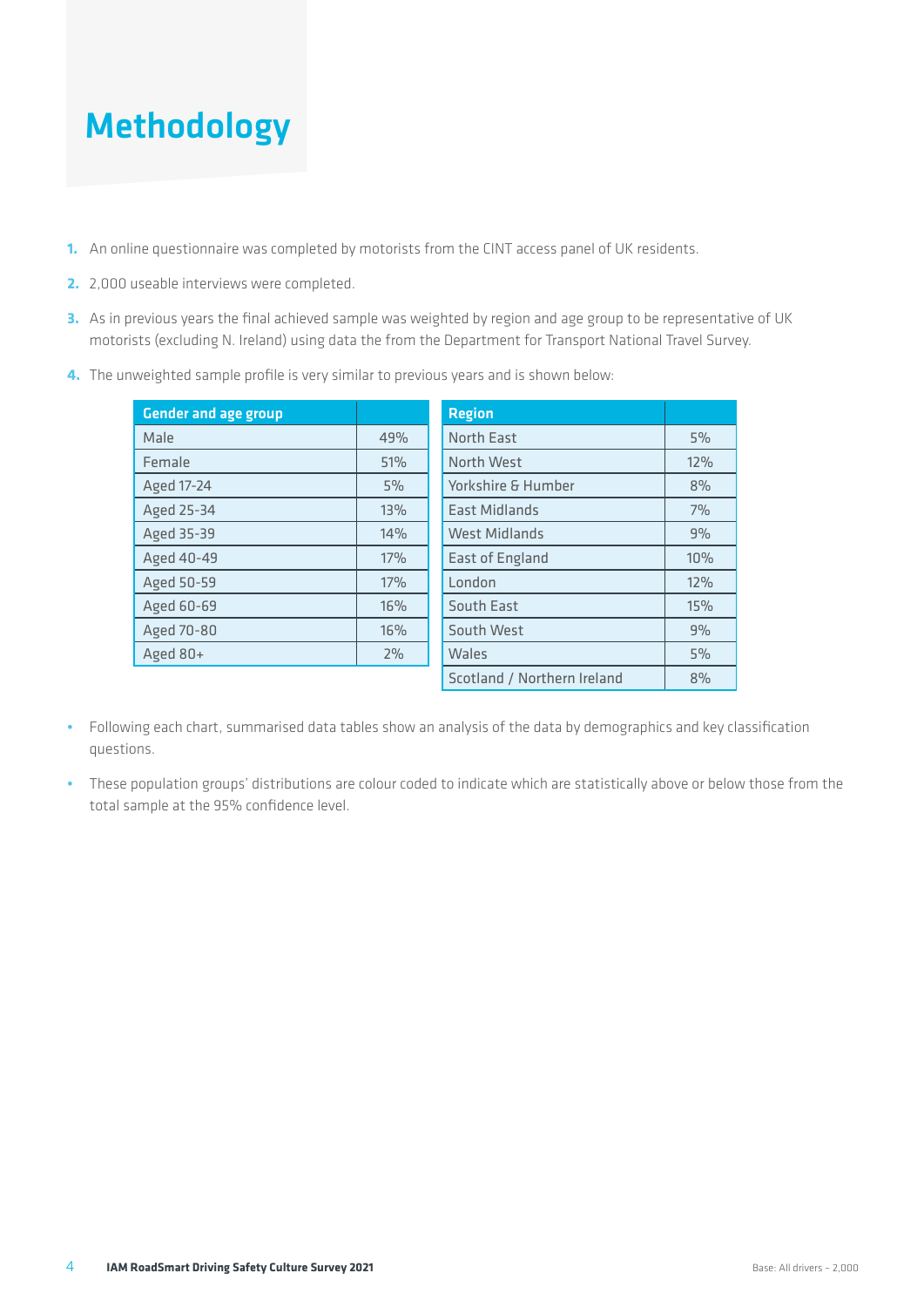### Executive Summary

- **•** Potholes are considered the biggest issue compared to three years ago, followed by roadworks / road closures, traffic congestion and driver distraction. Whilst levels remain high, the proportion of motorists describing potholes, traffic congestion and driver distraction as a bigger problem remains lower than pre pandemic levels (2019).
- **•** Consistent with previous years, there are eight issues that at least 80% of motorists consider to be a threat to their personal safety. Drivers text messaging or emailing, drivers checking or updating social media and driving after drinking alcohol or using illegal drugs are considered the most serious threats.
- **•** Of the 18 behaviours tested, talking on a hands free mobile and driving 10 miles per hour over the speed limit on are the only types of behaviour over half of motorists believe other people consider acceptable. 45% consider it acceptable to park on the pavement. Consistent with personal safety perceptions, use of social media, typing text messages or emails, driving and drinking or using drugs is largely considered unacceptable. Patterns are broadly consistent when motorists were asked to indicate the behaviours they personally found acceptable. Speeding acceptability levels have reduced over the last 5 years.
- **•** Of the 12 behaviours assessed, just over a third claim they have driven more than 5 miles per hour over the limit to some degree in the past 30 days. Just over a quarter have driven 10 miles per hour over the limit on a motorway and/or talked hands free on a mobile. Consistent with personal safety and acceptability perceptions, few have used social media, typed text messages or emails or driven without wearing a seatbelt.
- **•** Support for the laws / initiatives tested in the survey is high, with universal support for those concerning drug use, accessing text messages / emails, use of handheld phones, vehicle checking, emergency vehicle protocols, drink driving and eye test certificates for older motorists.
- **•** Over two thirds support all new cars having built-in speed limiters to keep cars within UK speed limits. Just under two thirds support a 12 month minimum learning before testing, a 50mph standard speed limit on rural single carriageways and automatic fines for drivers who drive more than 10mph over the speed limit on motorways. 58% support a law that bans all parking on pavements.
- **•** Drink and drug driving remains the clear 1st priority for police action amongst bad driving behaviours with 57% ranking this first of the six areas tested.
- **•** 9 in 10 drivers have been affected by potholes over the past year. 32% have changed route to avoid them while 16% have reported a pothole to the authorities.
- **•** Consistent with previous years, just under two thirds of drivers agree that drivers should be encouraged to improve their driving skills by taking advanced driving tuition and passing an advanced driving test.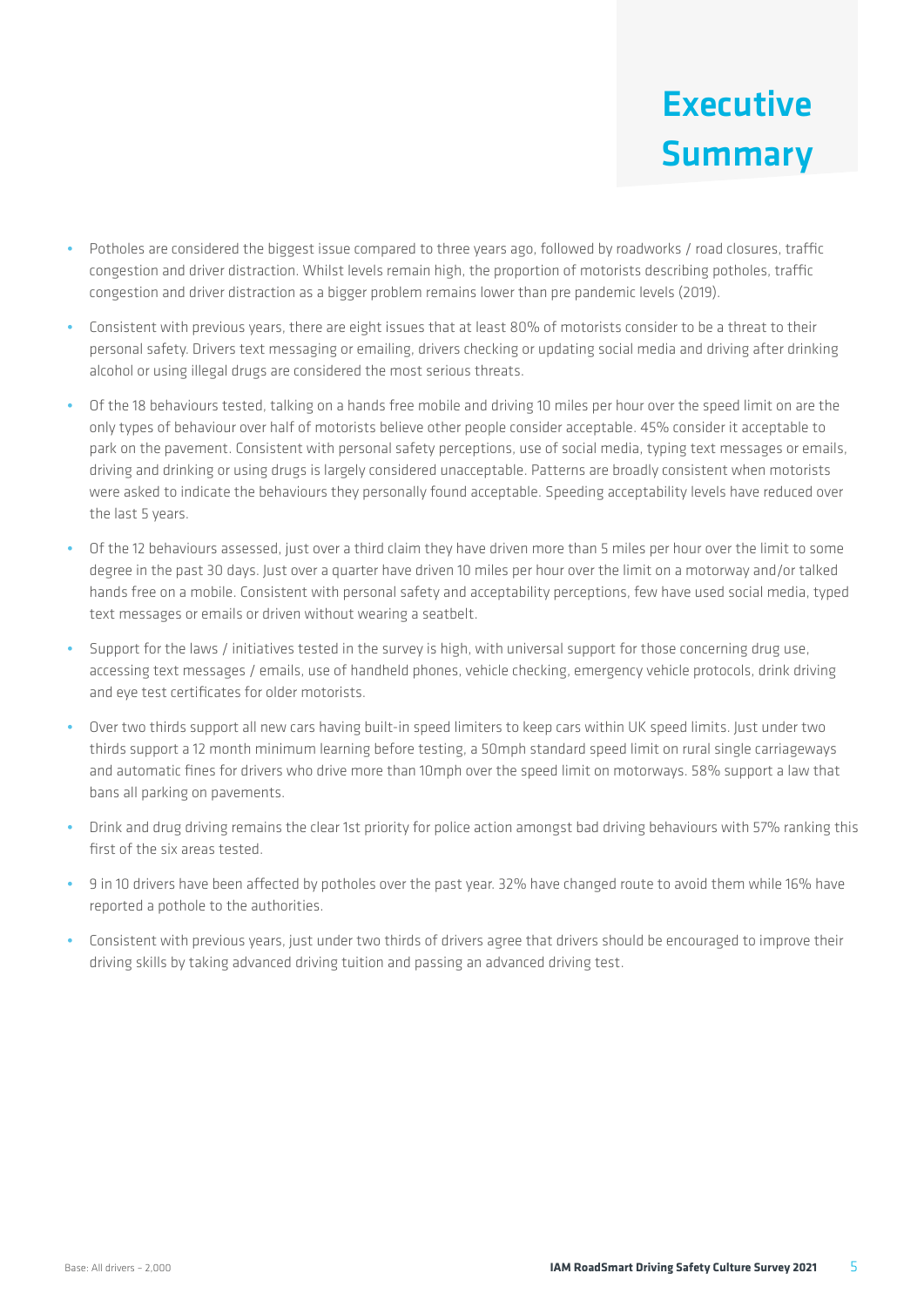#### Perceptions of issues on roads compared to 3 years ago

Q1. Please tell us how much of a problem each of the issues below is today compared to three years ago?

| Potholes                                                     | 79%                 |                      | 5%             | 16% |
|--------------------------------------------------------------|---------------------|----------------------|----------------|-----|
| Roadworks / road closures                                    | 74%                 |                      | 3%             | 23% |
| Traffic congestion                                           | 68%                 |                      | 5%             | 27% |
| Driver distraction e.g. talking /<br>texting on mobile phone | 66%                 |                      | 6%             | 28% |
| Aggressive drivers                                           | 63%                 | $2\%$                |                | 34% |
| Driving under the influence of drugs                         | 57%                 | 8%                   |                | 34% |
| Speeding                                                     | 58%                 | 4%                   |                | 39% |
| New road layouts / cycle lanes                               | 54%                 | 7%                   |                | 39% |
| Aggressive cyclists                                          | 54%                 | 9%                   |                | 38% |
| Drink driving                                                | 35%                 | 16%                  |                | 50% |
|                                                              | Net: bigger problem | Net: smaller problem | About the same |     |

- **•** Potholes remain the biggest issue compared to three years ago; 79% claim they are a bigger problem. Close behind just under three quarter consider roadworks / road closures (74%) to be a bigger problem compared to three years ago.
- **•** Circa two thirds consider traffic congestion (68%) and driver distraction (talking / texting on phone 66%) to be a bigger problem compared to three years ago.
- **•** Just over half (54%) consider new road layouts / cycle lanes to be a bigger problem compared to three years ago.
- **•** Just over a third (35%) consider drink driving to be a bigger problem compared to three years ago and half consider the issue to be the same as three years ago.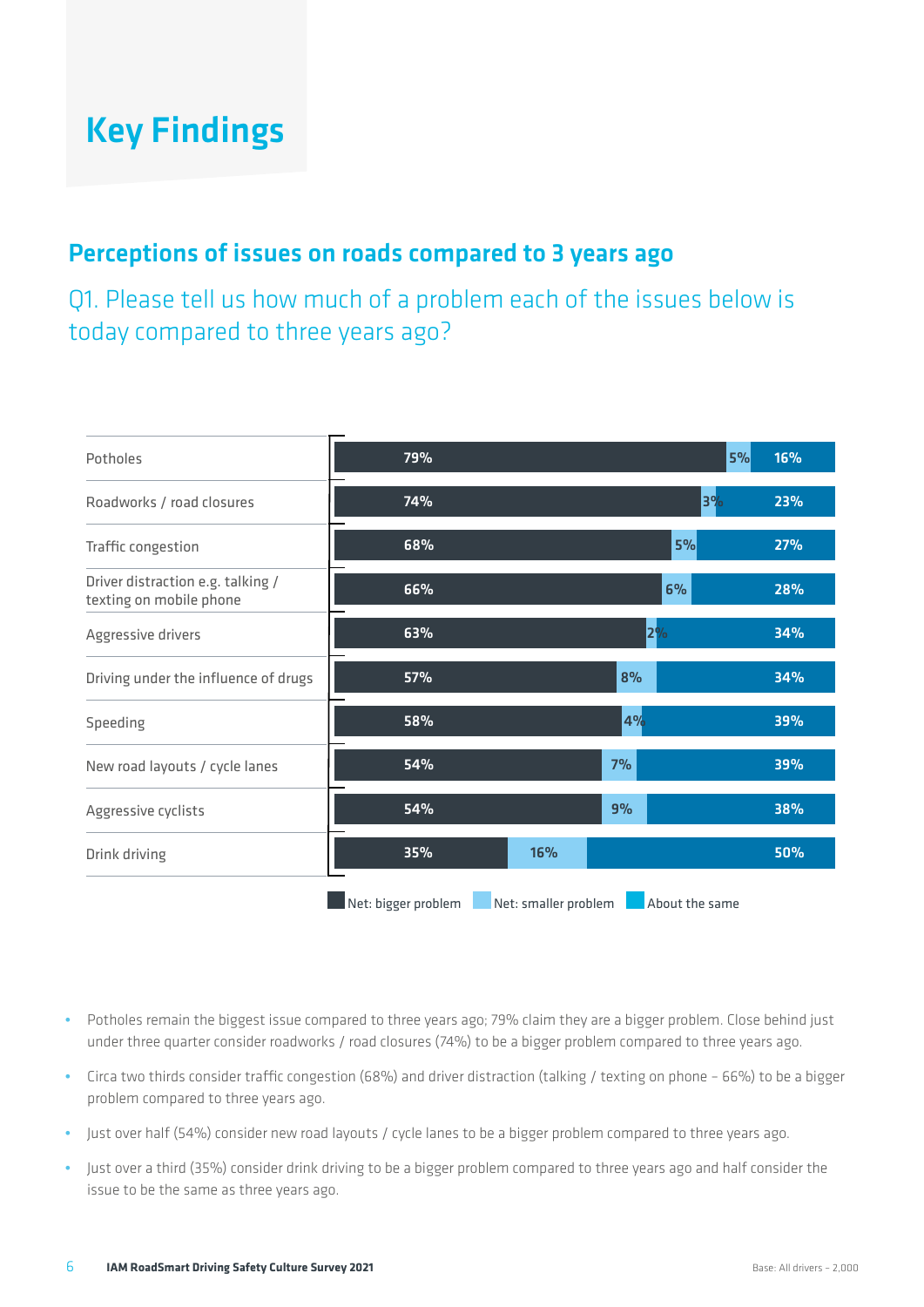#### Perceptions of issues on roads compared to 3 years ago – demographic & mileage scores

#### Q1. Please tell us how much of a problem each of the issues below is today compared to three years ago?

Percentages show the proportion stating that the issue is a bigger problem than 3 years ago.

Colour coding shows statistically significant differences at the 95% level between population groups with *darker blue* colouring showing groups containing significantly *more* respondents considering the issue a bigger problem and *lighter blue* showing that significantly *less* respondents considering the issue a bigger problem.

|                                                              |       | <b>Gender</b><br>Age group |        |                                     |                          |                      | <b>Mileage</b> |                |              |                    |  |
|--------------------------------------------------------------|-------|----------------------------|--------|-------------------------------------|--------------------------|----------------------|----------------|----------------|--------------|--------------------|--|
|                                                              | Total | Male                       | Female | $\overline{a}$<br>$\mathbf{L}$<br>ψ | 55<br>$\mathbf{L}$<br>49 | 50<br>×.<br><b>e</b> | $+01$          | Up to<br>5,000 | 5,000-10,000 | <b>Over 10,000</b> |  |
| <b>Number of responses</b>                                   | 1996  | 986                        | 1007   | 368                                 | 627                      | 652                  | 349            | 1044           | 748          | 157                |  |
| <b>Potholes</b>                                              | 79%   | 79%                        | 80%    | 70%                                 | 76%                      | 84%                  | 88%            | <b>79%</b>     | 78%          | 86%                |  |
| Roadworks / road closures                                    | 74%   | 70%                        | 77%    | 68%                                 | 73%                      | 77%                  | 76%            | 72%            | 75%          | 80%                |  |
| <b>Traffic congestion</b>                                    | 68%   | 65%                        | 71%    | 70%                                 | 67%                      | 69%                  | 66%            | 67%            | 69%          | 70%                |  |
| Driver distraction e.g. talking / texting<br>on mobile phone | 66%   | 62%                        | 70%    | 66%                                 | 65%                      | 68%                  | 66%            | 66%            | 67%          | 63%                |  |
| <b>Aggressive drivers</b>                                    | 63%   | 60%                        | 67%    | 61%                                 | 60%                      | 69%                  | 61%            | 62%            | 64%          | 64%                |  |
| Driving under the influence of drugs                         | 57%   | 54%                        | 60%    | 53%                                 | 53%                      | 62%                  | 62%            | 57%            | 57%          | 57%                |  |
| <b>Speeding</b>                                              | 58%   | 52%                        | 63%    | 63%                                 | 57%                      | 56%                  | 57%            | 57%            | 59%          | 59%                |  |
| New road layouts / cycle lanes                               | 54%   | 49%                        | 60%    | 54%                                 | 51%                      | 55%                  | 60%            | 56%            | 53%          | 51%                |  |
| <b>Aggressive cyclists</b>                                   | 54%   | 52%                        | 55%    | 48%                                 | 53%                      | 55%                  | 57%            | 53%            | 55%          | 54%                |  |
| <b>Drink driving</b>                                         | 35%   | 29%                        | 40%    | 48%                                 | 36%                      | 28%                  | 27%            | 32%            | 37%          | 38%                |  |

Statistically higher than average  $\Box$  Statistically lower than average

- **•** A higher proportion of females consider a number of areas to be a bigger problem now compared to three years ago, namely traffic congestion, driver distraction, aggressive drivers, drug and drink driving, speeding and new road layouts / cycle lanes.
- **•** A lower proportion of those aged 17-34 consider potholes and aggressive cyclists to be a bigger problem compared to three years ago. However, a higher proportion of this age group consider speeding and drink driving to be more of a problem compared to three years ago.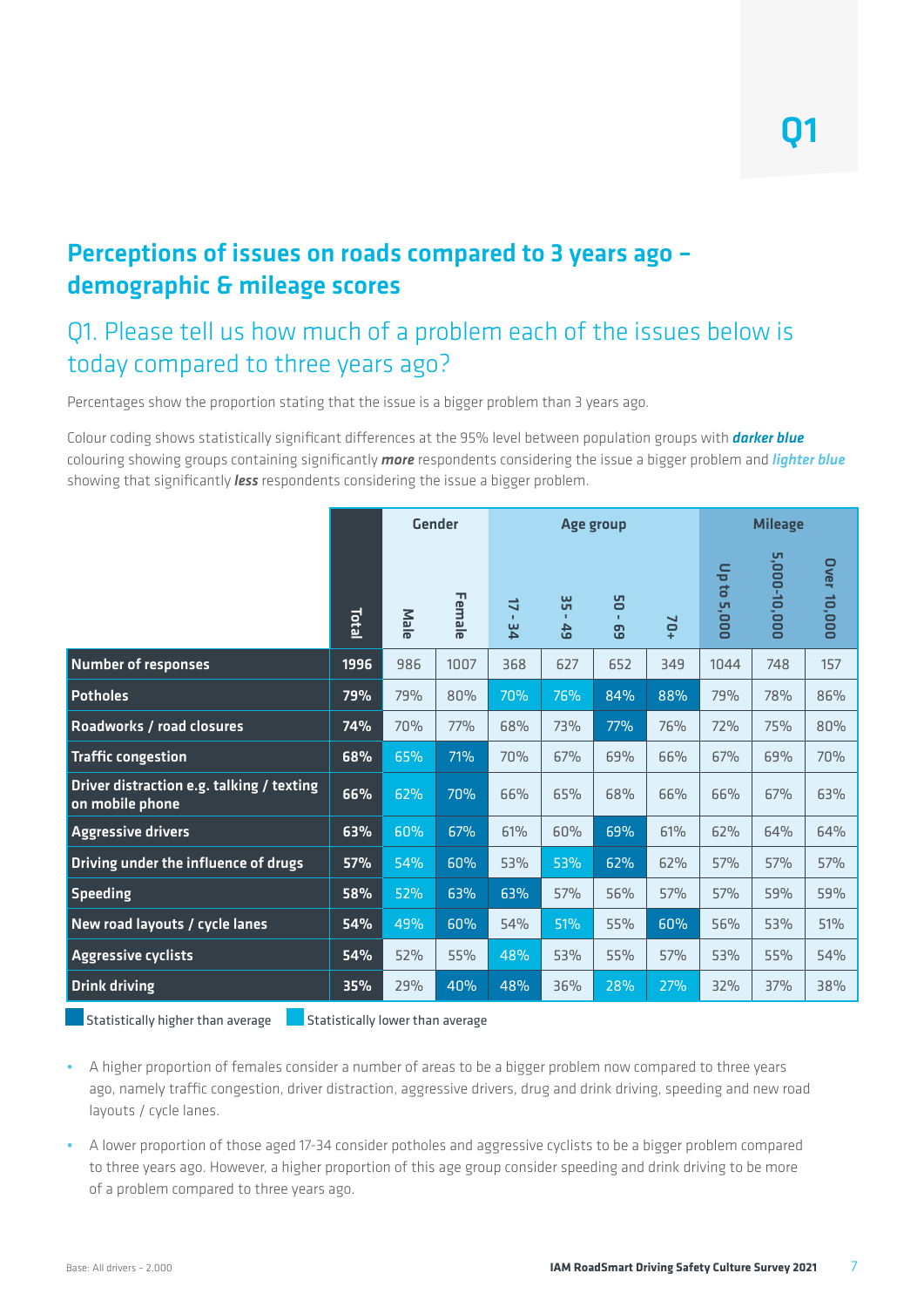#### Perceptions of issues on roads compared to 3 years ago – regional scores

#### Q1. Please tell us how much of a problem each of the issues below is today compared to three years ago?

Percentages show the proportion stating that the issue is a bigger problem than 3 years ago.

Colour coding shows statistically significant differences at the 95% level between population groups with *darker blue* colouring showing groups containing significantly *more* respondents considering the issue a bigger problem and *lighter blue* showing that significantly *less* respondents considering the issue a bigger problem.

|                                                              |       | Region            |            |                                     |               |               |                                               |        |            |            |              |            |
|--------------------------------------------------------------|-------|-------------------|------------|-------------------------------------|---------------|---------------|-----------------------------------------------|--------|------------|------------|--------------|------------|
|                                                              | Total | <b>North East</b> | North West | <b>Yorks</b><br><b>&amp; Humber</b> | East Midlands | West Midlands | m<br>iast<br>$\overline{a}$<br><b>England</b> | London | South East | South West | <b>Wales</b> | Scotland/N |
| <b>Number of responses</b>                                   | 1996  | 95                | 241        | 167                                 | 147           | 181           | 195                                           | 239    | 291        | 181        | 101          | 158        |
| <b>Potholes</b>                                              | 79%   | 81%               | 83%        | 81%                                 | 82%           | 81%           | 78%                                           | 69%    | 79%        | 82%        | 84%          | 80%        |
| <b>Roadworks / road closures</b>                             | 74%   | 69%               | 75%        | 80%                                 | 73%           | 76%           | 78%                                           | 64%    | 76%        | 73%        | 72%          | 74%        |
| Driver distraction e.g. talking /<br>texting on mobile phone | 66%   | 72%               | 68%        | 66%                                 | 70%           | 66%           | 63%                                           | 64%    | 65%        | 70%        | 73%          | 59%        |
| <b>Traffic congestion</b>                                    | 68%   | 66%               | 71%        | 66%                                 | 63%           | 74%           | 64%                                           | 73%    | 70%        | 75%        | 64%          | 54%        |
| <b>Aggressive drivers</b>                                    | 63%   | 64%               | 66%        | 60%                                 | 59%           | 69%           | 63%                                           | 70%    | 61%        | 62%        | 65%          | 57%        |
| Driving under the influence<br>of drugs                      | 57%   | 54%               | 59%        | 60%                                 | 64%           | 59%           | 60%                                           | 50%    | 57%        | 58%        | 63%          | 50%        |
| <b>Speeding</b>                                              | 58%   | 53%               | 62%        | 61%                                 | 65%           | 62%           | 52%                                           | 50%    | 57%        | 57%        | 60%          | 61%        |
| New road layouts / cycle lanes                               | 54%   | 50%               | 54%        | 57%                                 | 48%           | 54%           | 52%                                           | 63%    | 54%        | 53%        | 47%          | 53%        |
| <b>Aggressive cyclists</b>                                   | 54%   | 44%               | 50%        | 50%                                 | 49%           | 56%           | 55%                                           | 61%    | 55%        | 54%        | 54%          | 52%        |
| <b>Drink driving</b>                                         | 35%   | 36%               | 30%        | 38%                                 | 39%           | 36%           | 34%                                           | 35%    | 35%        | 39%        | 40%          | 25%        |

Statistically higher than average  $\Box$  Statistically lower than average

**•** There are a few directional regional differences to consider. A higher proportion of motorists living in London consider new road layouts / cycle lanes and aggressive cyclists to be a bigger problem compared to three years ago. A higher proportion of motorists living in the South West consider traffic congestion to be a bigger problem compared to three years ago.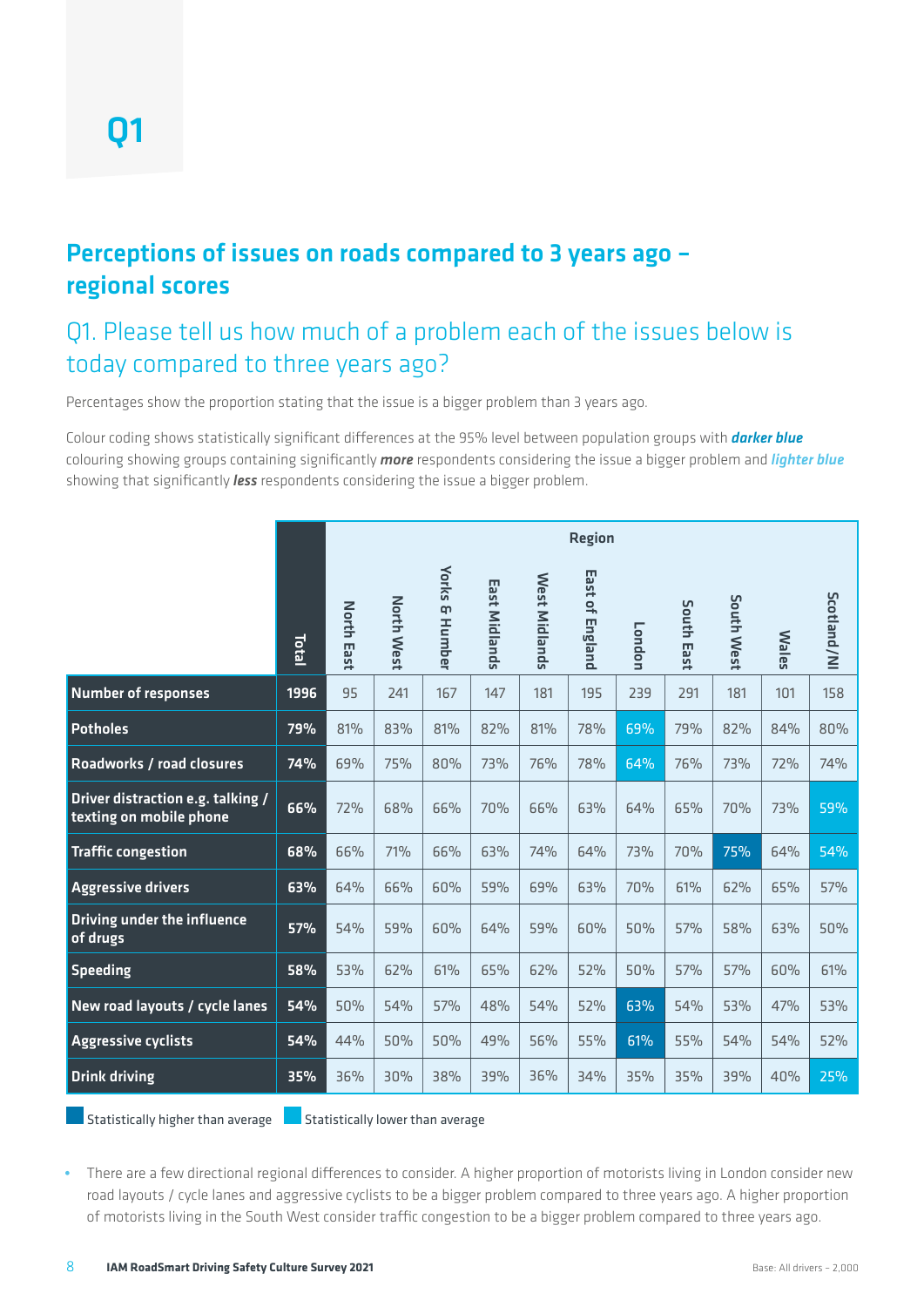#### Perceptions of issues on roads compared to 3 years ago year on year trends

Q1. Please tell us how much of a problem each of the issues below is today compared to three years ago?



• Whilst levels remain high, the proportion reporting traffic congestion, aggressive drivers and driver distraction as a bigger problem than three years ago has reduced for a second year.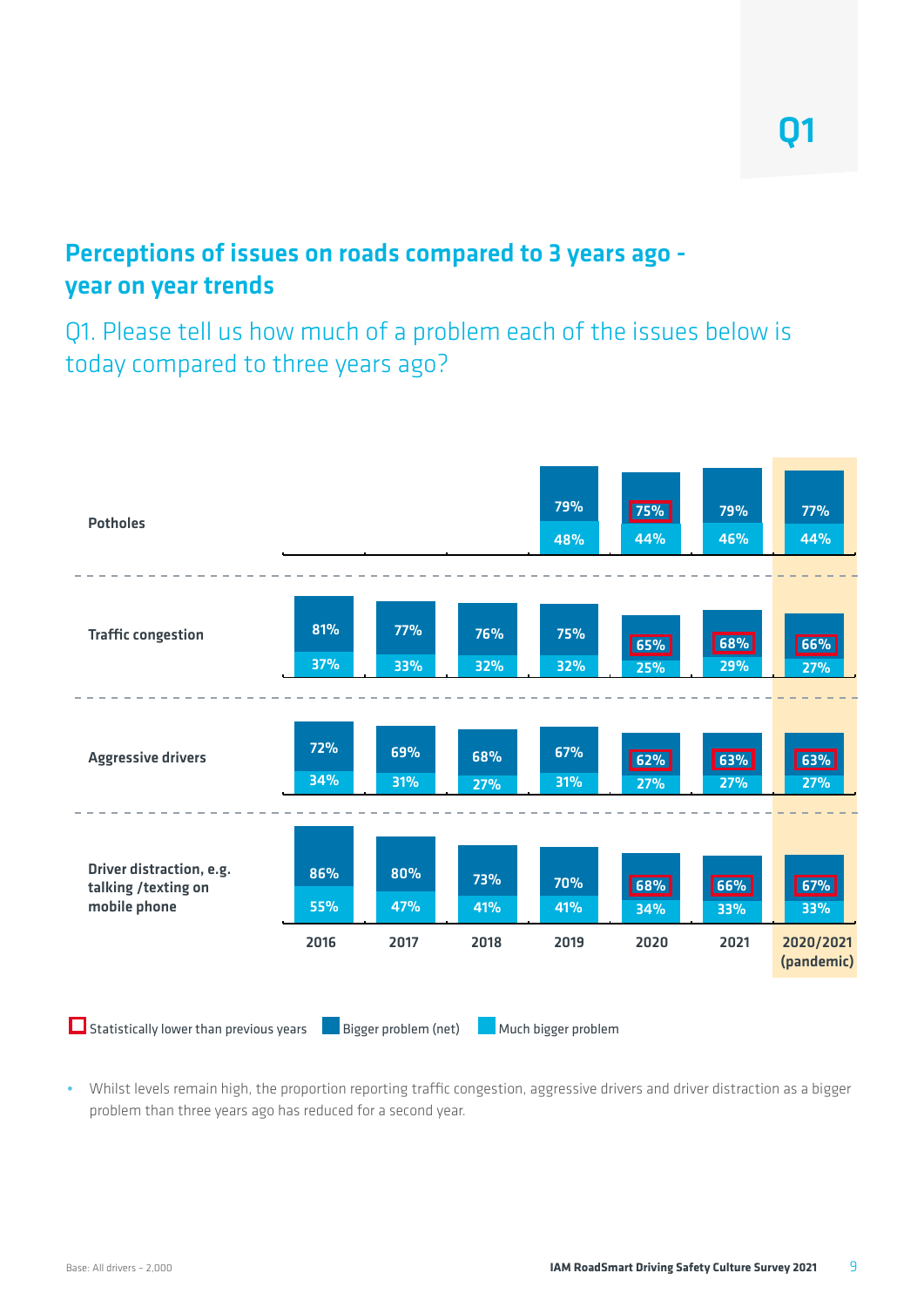#### Other issues on roads that are bigger problem compared to 3 years ago

Q2i. Do you think there are any other issues on the roads that are a bigger problem today compared to 3 years ago?

Open responses from respondents coded into *'like'* themes



**•** Just under one in four (37%) indicated the prompted issues covered the main issues on roads. Other responses covered a number of issues but the number of vehicles / traffic on roads, poor driving standards and increase in potholes / poor road surfaces were the most common.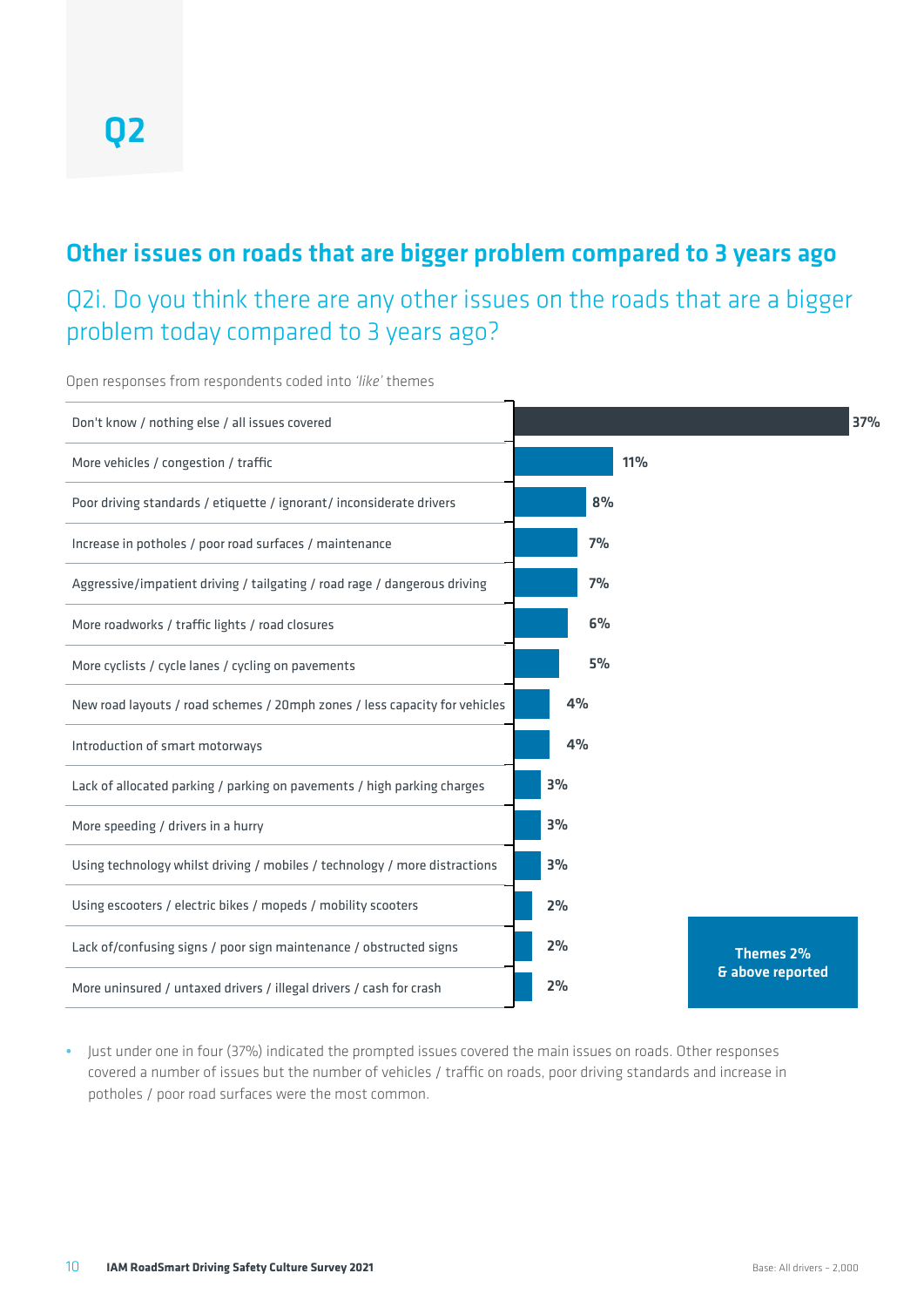#### Perceived driving speeds compared to others

#### Q3. How fast would you say you usually drive, compared to most other drivers on the roads?

| Total                | 10%                                | 58%                              | 32% |
|----------------------|------------------------------------|----------------------------------|-----|
| Male                 | 11%                                | 57%                              | 32% |
| Female               | 9%                                 | 59%                              | 33% |
| Aged 17 - 34         | 16%                                | 62%                              | 22% |
| Aged 35 - 49         | 13%                                | 59%                              | 28% |
| Aged 50 - 69         | 6%                                 | 57%                              | 36% |
| Aged 70+             | 3%                                 | 53%                              | 44% |
| Mileage up to 5,000  | 6%                                 | 56%                              | 37% |
| Mileage 5,000-10,000 | 13%                                | 61%                              | 26% |
| Mileage over 10,000  | 15%                                | 56%                              | 28% |
| North East           | 9%                                 | 62%                              | 29% |
| North West           | 10%                                | 65%                              | 25% |
| Yorks & Humber       | 11%                                | 56%                              | 32% |
| <b>East Midlands</b> | 8%                                 | 57%                              | 35% |
| West Midlands        | 8%                                 | 52%                              | 40% |
| East of England      | 14%                                | 50%                              | 36% |
| London               | 11%                                | 58%                              | 31% |
| South East           | 10 %                               | 59%                              | 32% |
| South West           | 8%                                 | 59%                              | 33% |
| Wales                | 6%                                 | 55%                              | 39% |
| Scotland/NI          | 9%                                 | 63%                              | 29% |
|                      | Faster<br>About the same<br>Slower |                                  |     |
|                      | Statistically higher than average  | Statistically lower than average |     |

**•** Just under a third of respondents (32%) believe they drive more slowly than other drivers compared with 10% who believe they drive faster. Just over half (58%) believe they drive at the same speed as other drivers. A higher proportion of motorists aged 17-49 believe they drive faster compared to other age groups.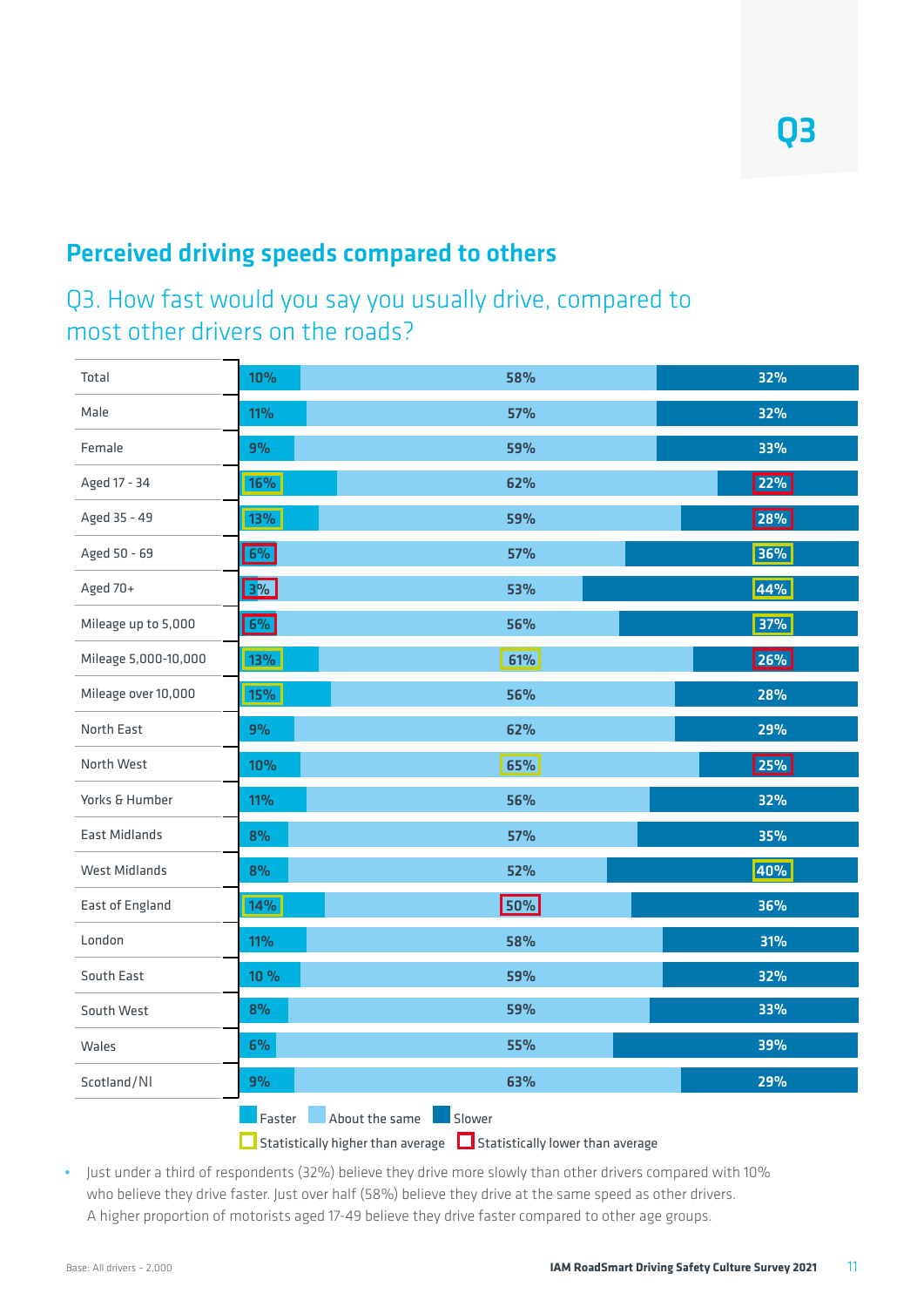#### Perceived threat of driver behaviour on personal safety

Q4. How much of a threat to your personal safety are the following?

| Drivers text messaging or e-mailing                                  | 92% | 8%  |
|----------------------------------------------------------------------|-----|-----|
| Drivers checking or updating social media<br>e.g. Facebook / Twitter | 91% | 9%  |
| People driving after drinking alcohol                                | 90% | 10% |
| People driving after using illegal drugs                             | 90% | 10% |
| Drivers speeding on residential streets                              | 88% | 12% |
| Drivers ignoring red lights                                          | 86% | 14% |
| Drivers talking on mobile phones                                     | 88% | 12% |
| Sleepy drivers                                                       | 82% | 18% |
| People driving aggressively                                          | 77% | 23% |
| Drivers speeding on motorways                                        | 71% | 29% |
| Aggressive cyclists                                                  | 59% | 41% |
| People driving after using prescription drugs                        | 59% | 41% |
| The growing ability of vehicles to drive themselves                  | 59% | 41% |
|                                                                      |     |     |

**Notative Serious threat Minor/not a threat** 

- **•** Consistent with 2020 levels, there are eight issues that at least 80% of motorists consider to be a threat to their personal safety. Drivers text messaging or emailing, drivers checking or updating social media and driving after drinking alcohol or using illegal drugs are considered the most serious threats.
- **•** Also consistent with 2020, drivers speeding on residential streets is considered more of a serious threat compared to speeding on motorways.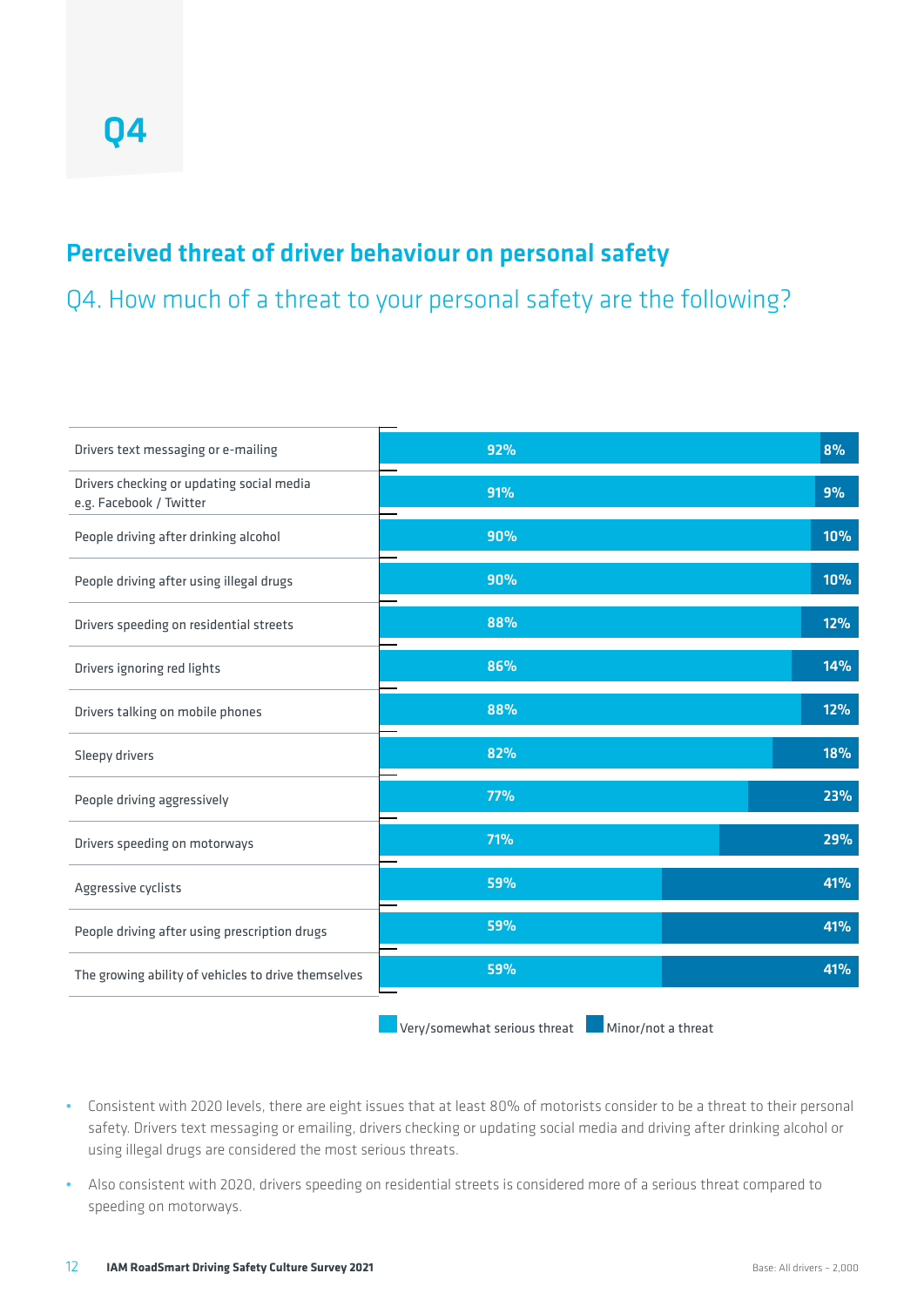#### Perceived threat of driver behaviour on personal safety – demographic scores

#### Q4. How much of a threat to your personal safety are the following?

Percentages show the proportion stating that the driving behaviour was very/somewhat serious threat while colour coding shows those population groups with a significantly higher or lower likelihood of considering the driving behaviour as a threat.

|                                                                      |                                  | <b>Gender</b> |        |                                            | Age group                           |          |       | <b>Mileage</b> |              |                    |  |
|----------------------------------------------------------------------|----------------------------------|---------------|--------|--------------------------------------------|-------------------------------------|----------|-------|----------------|--------------|--------------------|--|
|                                                                      | Total                            | Male          | Female | $\overline{a}$<br>$\mathbf{r}$<br><b>u</b> | ξE<br>$\mathbf{r}$<br>$\frac{4}{9}$ | 80<br>69 | $+02$ | Up to 5,000    | 5,000-10,000 | <b>Over 10,000</b> |  |
| <b>Number of responses</b>                                           | 1996                             | 986           | 1007   | 368                                        | 627                                 | 652      | 349   | 1044           | 748          | 157                |  |
| Drivers checking or updating social<br>media e.g. Facebook / Twitter | 91%                              | 88%           | 93%    | 90%                                        | 89%                                 | 91%      | 92%   | 91%            | 91%          | 88%                |  |
| Drivers text messaging or e-mailing                                  | 92%                              | 89%           | 94%    | 93%                                        | 91%                                 | 92%      | 92%   | 92%            | 92%          | 93%                |  |
| People driving after using illegal drugs                             | 90%                              | 87%           | 93%    | 89%                                        | 89%                                 | 90%      | 92%   | 90%            | 90%          | 88%                |  |
| People driving after drinking alcohol                                | 90%                              | 86%           | 93%    | 91%                                        | 90%                                 | 88%      | 90%   | 91%            | 89%          | 88%                |  |
| <b>Drivers speeding on residential streets</b>                       | 88%                              | 86%           | 91%    | 88%                                        | 89%                                 | 89%      | 87%   | 89%            | 88%          | 87%                |  |
| <b>Drivers talking on mobile phones</b>                              | 88%                              | 85%           | 91%    | 88%                                        | 90%                                 | 88%      | 83%   | 88%            | 88%          | 84%                |  |
| <b>Drivers ignoring red lights</b>                                   | 86%                              | 83%           | 88%    | 88%                                        | 86%                                 | 84%      | 86%   | 87%            | 84%          | 88%                |  |
| <b>Sleepy drivers</b>                                                | 82%                              | 78%           | 86%    | 83%                                        | 85%                                 | 80%      | 79%   | 83%            | 83%          | 75%                |  |
| People driving aggressively                                          | 77%                              | 73%           | 82%    | 91%                                        | 82%                                 | 73%      | 64%   | 77%            | 78%          | 80%                |  |
| <b>Drivers speeding on motorways</b>                                 | 71%                              | 63%           | 79%    | 75%                                        | 73%                                 | 71%      | 64%   | 74%            | 69%          | 65%                |  |
| <b>Aggressive cyclists</b>                                           | 59%                              | 53%           | 65%    | 61%                                        | 61%                                 | 57%      | 57%   | 60%            | 57%          | 60%                |  |
| People driving after using prescription<br>drugs                     | 59%                              | 54%           | 63%    | 58%                                        | 62%                                 | 58%      | 56%   | 61%            | 56%          | 61%                |  |
| The growing ability of vehicles to<br>drive themselves               | 59%                              | 52%           | 67%    | 58%                                        | 58%                                 | 62%      | 59%   | 60%            | 59%          | 57%                |  |
| Statistically higher than average                                    | Statistically lower than average |               |        |                                            |                                     |          |       |                |              |                    |  |

- **•** A higher proportion of females consider all areas to be a threat to their personal safety. Conversely, a lower proportion of motorists aged 70 & over consider people talking on mobile phones, people driving aggressively and drivers speeding on motorways to be a threat to their personal safety.
- **•** Drivers under 50 feel a greater threat from people driving aggressively and sleepy drivers.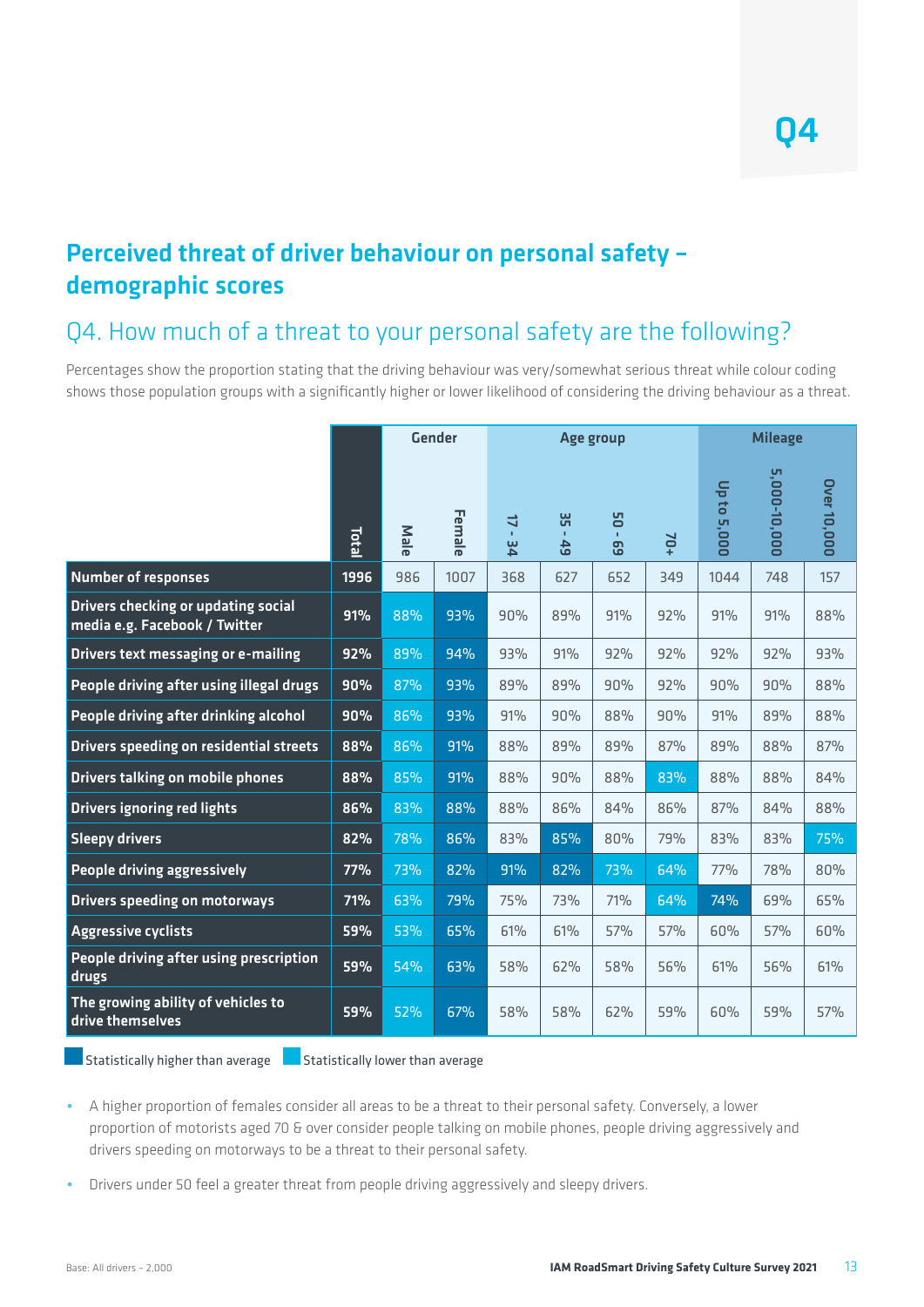#### Perceived threat of driver behaviour on personal safety year on year trends

Q4. How much of a threat to your personal safety are the following?



**•** The perceived threat of the top four concerns is broadly consistent across years.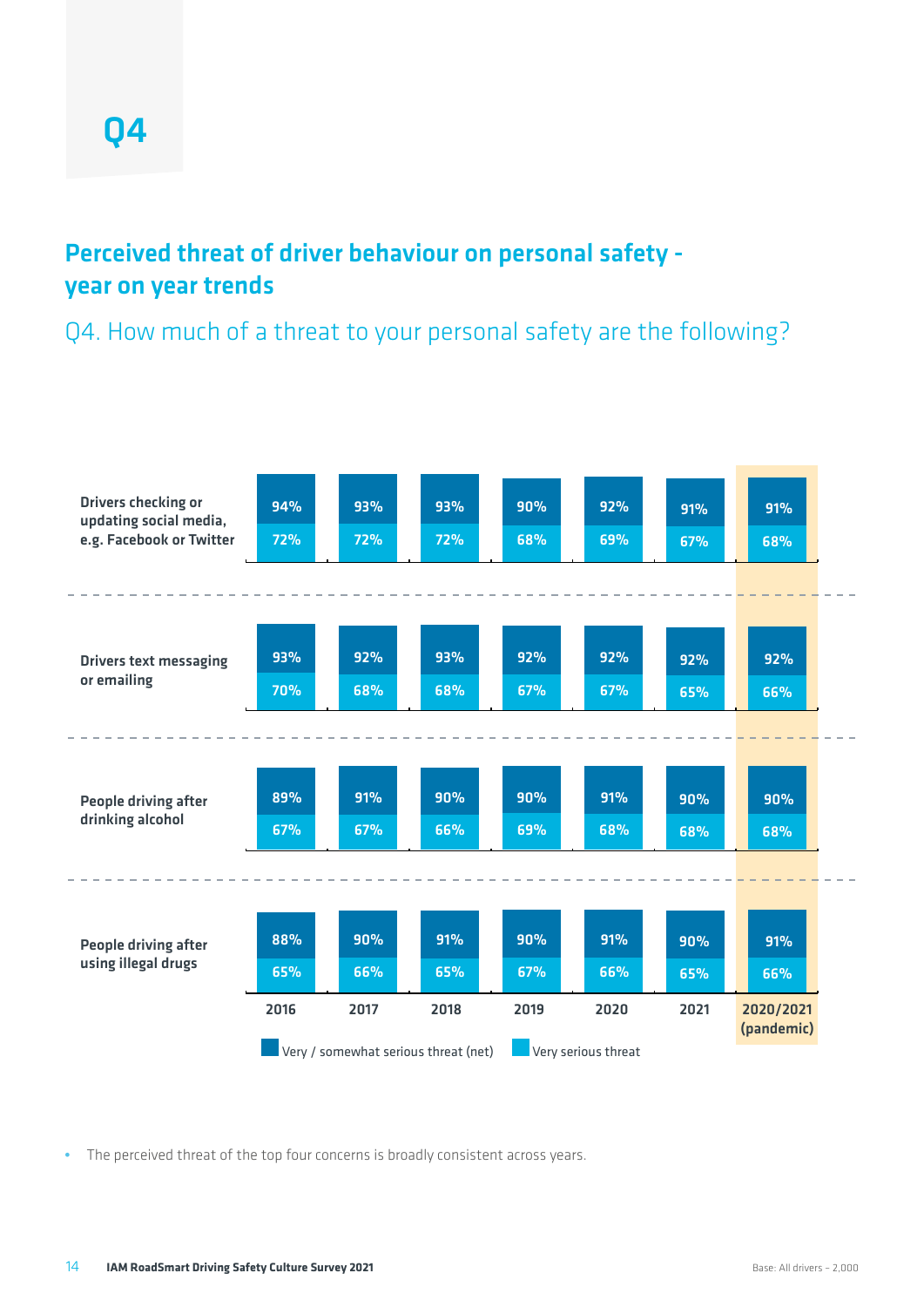#### Acceptability of driving behaviours from perspective of 'others'

#### Q5. Where you live, how acceptable would most other people say it is to for a driver to?

(This question was asked in 2 ways:- the acceptability of the behaviour as far as most people are concerned - Q5 and the acceptability for the respondents personally – Q6. The latter is shown on page 19.

| Talk on a hands-free mobile phone while driving                                            | 54% | 46% |
|--------------------------------------------------------------------------------------------|-----|-----|
| Drive 10 miles per hour over the speed limit on a motorway                                 | 52% | 48% |
| Park on the pavement, as long as there is space for<br>pedestrians to pass                 | 45% | 55% |
| Drive 5 miles per hour over the speed limit on a<br>residential street                     | 36% | 64% |
| Drive more than 10 miles per hour over the speed limit<br>on a motorway                    | 31% | 69% |
| Drive more than 5 miles per hour over the speed limit<br>in an urban area                  | 28% | 72% |
| Drive 5 miles per hour over the speed limit near<br>to a school                            | 17% | 83% |
| Talk on a hand-held mobile phone while driving                                             | 16% | 84% |
| Drive in a dedicated cycle lane                                                            | 15% | 85% |
| Drive through a traffic light that just turned red,<br>when they could have stopped safely | 14% | 86% |
| Drive without wearing their seatbelt                                                       | 13% | 87% |
| Drive while drowsy and tired                                                               | 11% | 89% |
| Drive after using Cannabis                                                                 | 10% | 90% |
| Check or update social media<br>(e.g. Facebook, Twitter etc) while driving                 | 9%  | 91% |
| Type text messages or e-mails while driving                                                | 9%  | 91% |
| Drive after using using Class A drugs such as<br>Cocaine and Ecstasy                       | 8%  | 92% |
| Drive when they think they may have had<br>too much to drink                               | 8%  | 92% |
| Drive after using both Cannabis and Alcohol                                                | 7%  | 93% |
|                                                                                            |     |     |

**Acceptable Unacceptable** 

- **•** Just over half of motorists believe other people consider it acceptable to drive 10 miles per hour over the speed limit on a motorway and talk on a hands-free mobile.
- **•** Consistent with personal safety perceptions, use of social media, typing text messages or emails, driving and drinking or using drugs is largely considered unacceptable.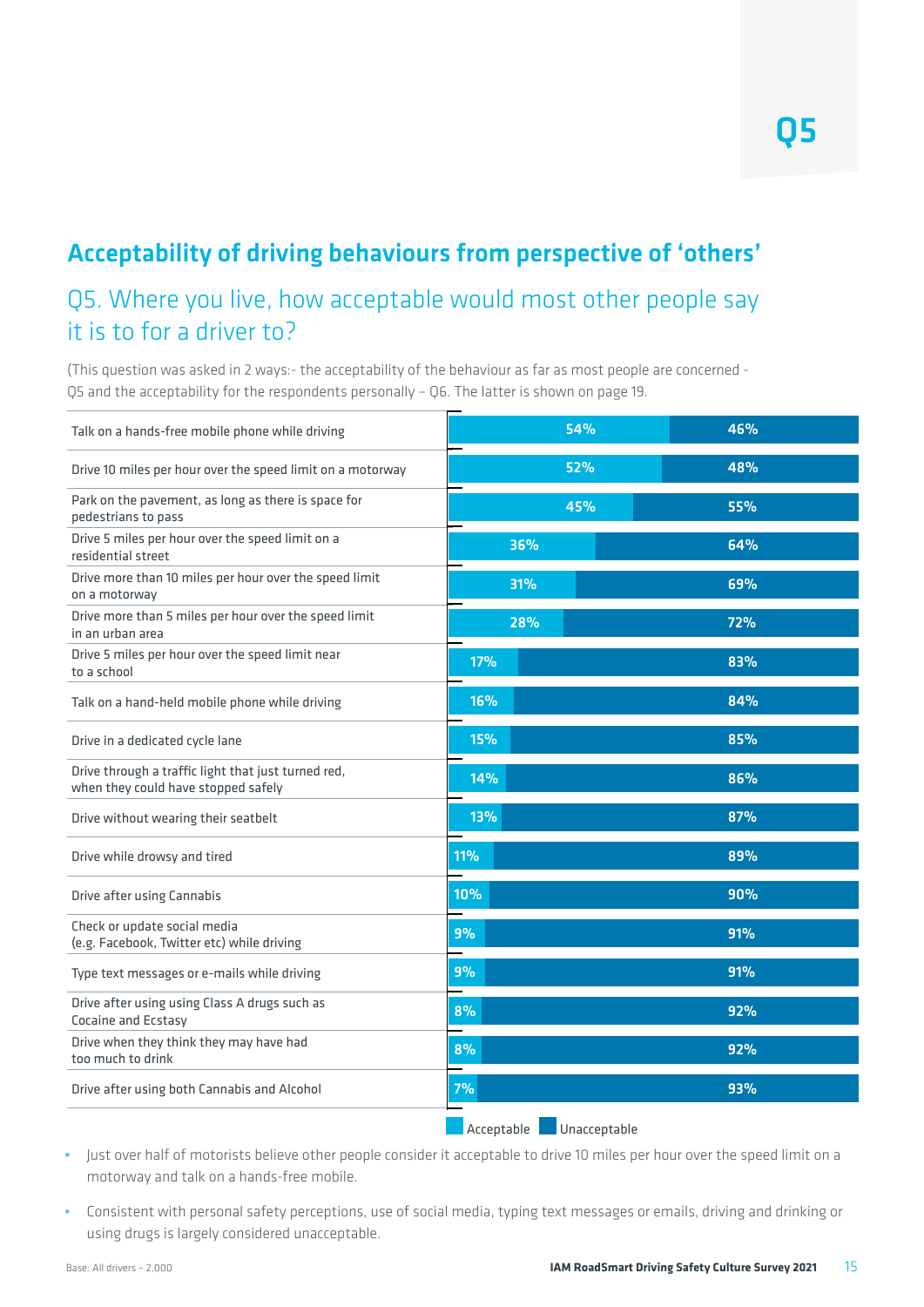#### Acceptability of driving behaviours from perspective of 'others'– demographic & mileage scores

#### Q5. Where you live, how acceptable would most other people say it is to for a driver to?

Percentages show the proportion stating that the driving behaviour was *acceptable* while colour coding shows those population groups with a significantly higher or lower likelihood of considering the driving behaviour acceptable.

|                                                                                            |              |      | <b>Gender</b> | Age group                            |                          |                                     | <b>Mileage</b> |             |              |                    |
|--------------------------------------------------------------------------------------------|--------------|------|---------------|--------------------------------------|--------------------------|-------------------------------------|----------------|-------------|--------------|--------------------|
| Statistically higher than average<br>Statistically lower than average                      | <b>Total</b> | Male | Female        | $\overline{a}$<br>$\mathbf{r}$<br>Σq | 35<br>$\mathbf{r}$<br>49 | <b>PD</b><br>$\mathbf{r}$<br>ო<br>მ | $+02$          | Up to 5,000 | 5,000-10,000 | <b>Over 10,000</b> |
| <b>Number of responses</b>                                                                 | 1976         | 977  | 996           | 366                                  | 619                      | 646                                 | 345            | 1029        | 746          | 155                |
| Talk on a hands-free mobile phone while driving                                            | 54%          | 55%  | 53%           | 58%                                  | 58%                      | 50%                                 | 48%            | 49%         | 58%          | 60%                |
| Park on the pavement, as long as there is space for pedestrians<br>to pass                 | 45%          | 47%  | 43%           | 45%                                  | 47%                      | 40%                                 | 49%            | 43%         | 46%          | 53%                |
| Drive 10 miles per hour over the speed limit on a motorway                                 | 52%          | 59%  | 45%           | 54%                                  | 54%                      | 51%                                 | 47%            | 46%         | 56%          | 66%                |
| Drive 5 miles per hour over the speed limit on a residential<br>street                     | 36%          | 37%  | 35%           | 45%                                  | 38%                      | 34%                                 | 27%            | 34%         | 38%          | 38%                |
| Drive more than 10 miles per hour over the speed limit on a<br>motorway                    | 31%          | 33%  | 29%           | 33%                                  | 37%                      | 30%                                 | 19%            | 27%         | 34%          | 37%                |
| Drive more than 5 miles per hour over the speed limit in an<br>urban area                  | 28%          | 28%  | 27%           | 34%                                  | 31%                      | 26%                                 | 17%            | 26%         | 29%          | 30%                |
| Talk on a hand-held mobile phone while driving                                             | 16%          | 16%  | 16%           | 16%                                  | 20%                      | 16%                                 | 9%             | 15%         | 17%          | 16%                |
| Drive in a dedicated cycle lane                                                            | 15%          | 16%  | 13%           | 16%                                  | 17%                      | 13%                                 | 11%            | 14%         | 15%          | 15%                |
| Drive 5 miles per hour over the speed limit near to a school                               | 17%          | 15%  | 18%           | 25%                                  | 18%                      | 16%                                 | 8%             | 16%         | 17%          | 19%                |
| Drive through a traffic light that just turned red, when they<br>could have stopped safely | 14%          | 14%  | 14%           | 16%                                  | 17%                      | 12%                                 | 11%            | 13%         | 15%          | 16%                |
| Drive without wearing their seatbelt                                                       | 13%          | 14%  | 11%           | 15%                                  | 14%                      | 11%                                 | 10%            | 11%         | 14%          | 13%                |
| Drive while drowsy and tired                                                               | 11%          | 12%  | 11%           | 17%                                  | 13%                      | 8%                                  | 9%             | 10%         | 12%          | 13%                |
| <b>Drive after using Cannabis</b>                                                          | 10%          | 11%  | 9%            | 13%                                  | 11%                      | 8%                                  | 8%             | 9%          | 11%          | 10%                |
| Check or update social media (e.g. Facebook, Twitter etc)<br>while driving                 | 9%           | 10%  | 7%            | 11%                                  | 11%                      | 7%                                  | 5%             | 8%          | 9%           | 10%                |
| Type text messages or e-mails while driving                                                | 9%           | 10%  | 8%            | 13%                                  | 11%                      | 6%                                  | 6%             | 8%          | 10%          | 10%                |
| Drive when they think they may have had too much to drink                                  | 8%           | 9%   | 8%            | 11%                                  | 9%                       | 7%                                  | 7%             | 8%          | 9%           | 8%                 |

**•** A higher proportion of male motorists believe most other people would consider driving 10 or more miles per hour over the speed limit on a motorway and driving in a dedicated cycle lane acceptable.

• Acceptability perceptions are generally lower amongst motorists aged 70 & over. A higher proportion of motorists aged 17-34 believe most other people would consider exceeding the speed limits by 5 miles an hour on residential, urban areas and near schools acceptable.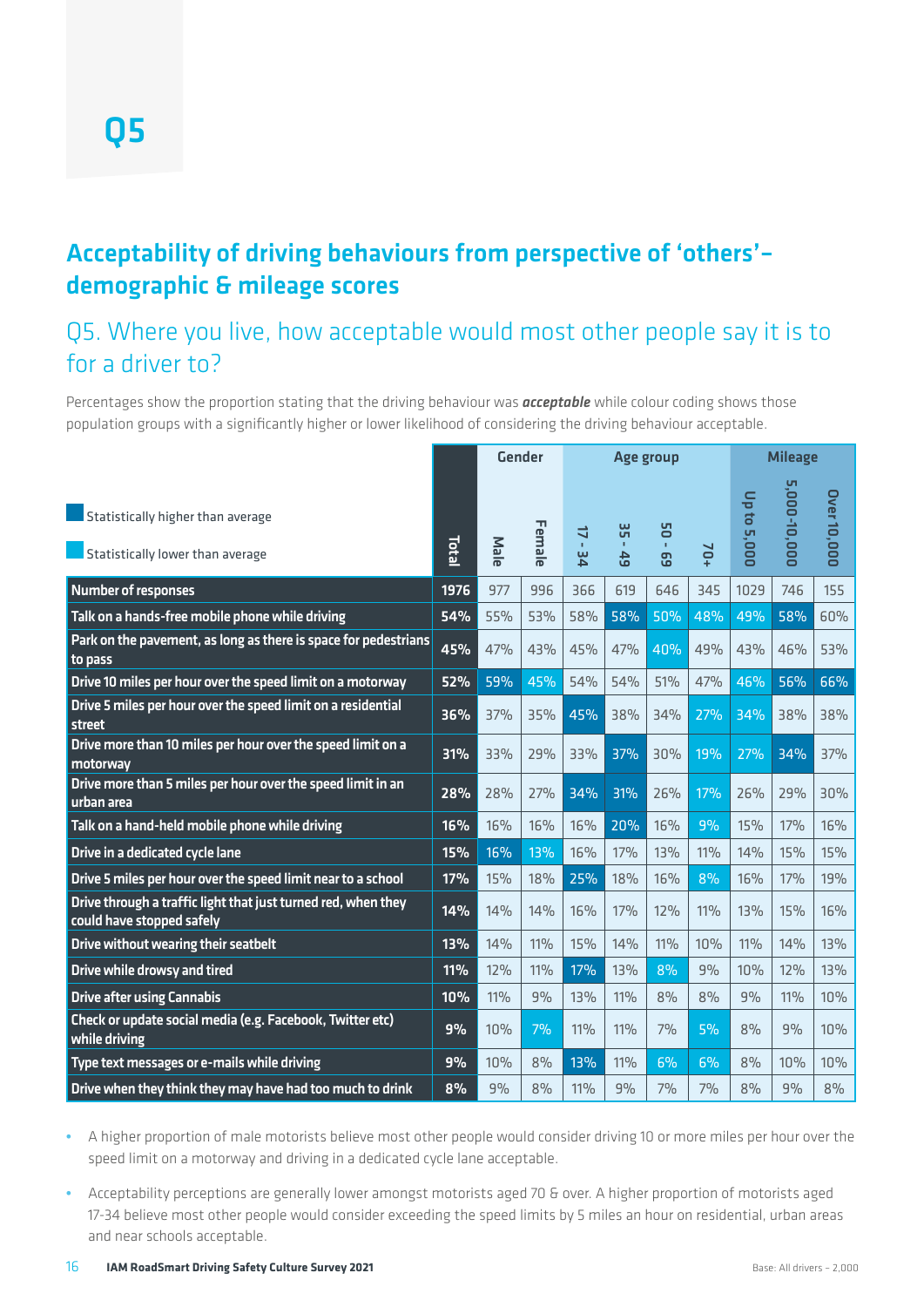### Acceptability of driving behaviours from 'perspective of 'others'– regional scores

#### Q5. Where you live, how acceptable would most other people say it is to for a driver to?

Percentages show the proportion stating that the driving behaviour was *acceptable* while colour coding shows those population groups with a significantly higher or lower likelihood of considering the driving behaviour acceptable.

|                                                                                            |       |                             |            |                           |               |               | <b>Region</b>             |             |            |             |              |             |
|--------------------------------------------------------------------------------------------|-------|-----------------------------|------------|---------------------------|---------------|---------------|---------------------------|-------------|------------|-------------|--------------|-------------|
| Statistically higher than average<br>Statistically lower than average                      | Total | <b>North East</b>           | North West | <b>Yorks &amp; Humber</b> | East Midlands | West Midlands | East of<br><b>England</b> | London      | South East | South West  | <b>Wales</b> | Scotland/NI |
| <b>Number of responses</b>                                                                 | 1976  | 92                          | 241        | 164                       | 146           | 179           | 192                       | 240         | 287        | 179         | 99           | 157         |
| Talk on a hands-free mobile phone while driving                                            | 54%   | 45%                         | 52%        |                           | 60% 56%       | 53%           |                           | 55% 49%     | 52%        | 61%         | 57%          | 54%         |
| Park on the pavement, as long as there is space for pedestrians<br>to pass                 |       | 45% 49%                     | 51%        | 51%                       |               |               | 46% 44% 55% 37%           |             | 41%        | 39%         | 49%          | 39%         |
| Drive 10 miles per hour over the speed limit on a motorway                                 |       | 52% 56% 54% 47% 45% 49% 59% |            |                           |               |               |                           |             |            | 47% 54% 59% | 51%          | 48%         |
| Drive 5 miles per hour over the speed limit on a residential street                        |       | 36% 28%                     |            |                           | 37% 35% 35%   |               |                           | 33% 38% 34% | 37%        | 41%         | 37%          | 37%         |
| Drive more than 10 miles per hour over the speed limit<br>on a motorway                    |       | <b>31%</b> 29%              |            | 33% 30%                   | 27%           |               |                           | 29% 34% 30% | 32%        |             | 34% 34%      | 28%         |
| Drive more than 5 miles per hour over the speed limit in<br>an urban area                  |       | 28% 20%                     | 27%        | 27%                       | 31%           | 26%           | 31%                       | 28%         | 29%        | 24%         | 133%         | 25%         |
| Talk on a hand-held mobile phone while driving                                             | 16%   | 15%                         | 14%        | 17%                       | 17%           | 15%           | 18%                       | 18%         | 15%        | 14%         | 17%          | 15%         |
| Drive in a dedicated cycle lane                                                            | 15%   | 13%                         | 15%        | 14%                       | 17%           | 16%           | 18%                       | 15%         | 12%        | 12%         | 14%          | 15%         |
| Drive 5 miles per hour over the speed limit near to a school                               | 17%   | 13%                         | 16%        | 17%                       | 17%           | 17%           | 17%                       | 19%         | 13%        | 15%         | 23%          | 17%         |
| Drive through a traffic light that just turned red,<br>when they could have stopped safely | 14%   | 16%                         | 14%        | 14%                       | 15%           | 11%           | 15%                       | 18%         | 13%        | 11%         | 15%          | 12%         |
| Drive without wearing their seatbelt                                                       | 13%   | 10%                         | 12%        | 16%                       | 14%           | 10%           | 12%                       | 20%         | 11%        | 12%         | 14%          | 10%         |
| Drive while drowsy and tired                                                               | 11%   | 11%                         | 12%        | 12%                       | 11%           | 13%           | 14%                       | 15%         | 9%         | 10%         | 14%          | 6%          |
| <b>Drive after using Cannabis</b>                                                          | 10%   | 9%                          | 12%        | 11%                       | 7%            | 8%            | 14%                       | 14%         | 7%         | 11%         | 7%           | 7%          |
| Check or update social media (e.g. Facebook, Twitter etc)<br>while driving                 | 9%    | 7%                          | 8%         | 10%                       | 8%            | 10%           | 12%                       | 10%         | 7%         | 7%          | 11%          | 6%          |
| Type text messages or e-mails while driving                                                | 9%    | 11%                         | 10%        | 10%                       | 11%           | 6%            | 12%                       | 13%         | 5%         | 7%          | 8%           | 5%          |
| Drive when they think they may have had too much to drink                                  | 8%    | 7%                          | 9%         | 9%                        | 9%            | 9%            | 10%                       | 10%         | 6%         | 9%          | 9%           | 5%          |

**•** There are few regional differences to consider. A higher proportion of motorists living in East of England believe most other people would consider parking on the pavement and exceeding the speed limit by 10mph on a motorway acceptable.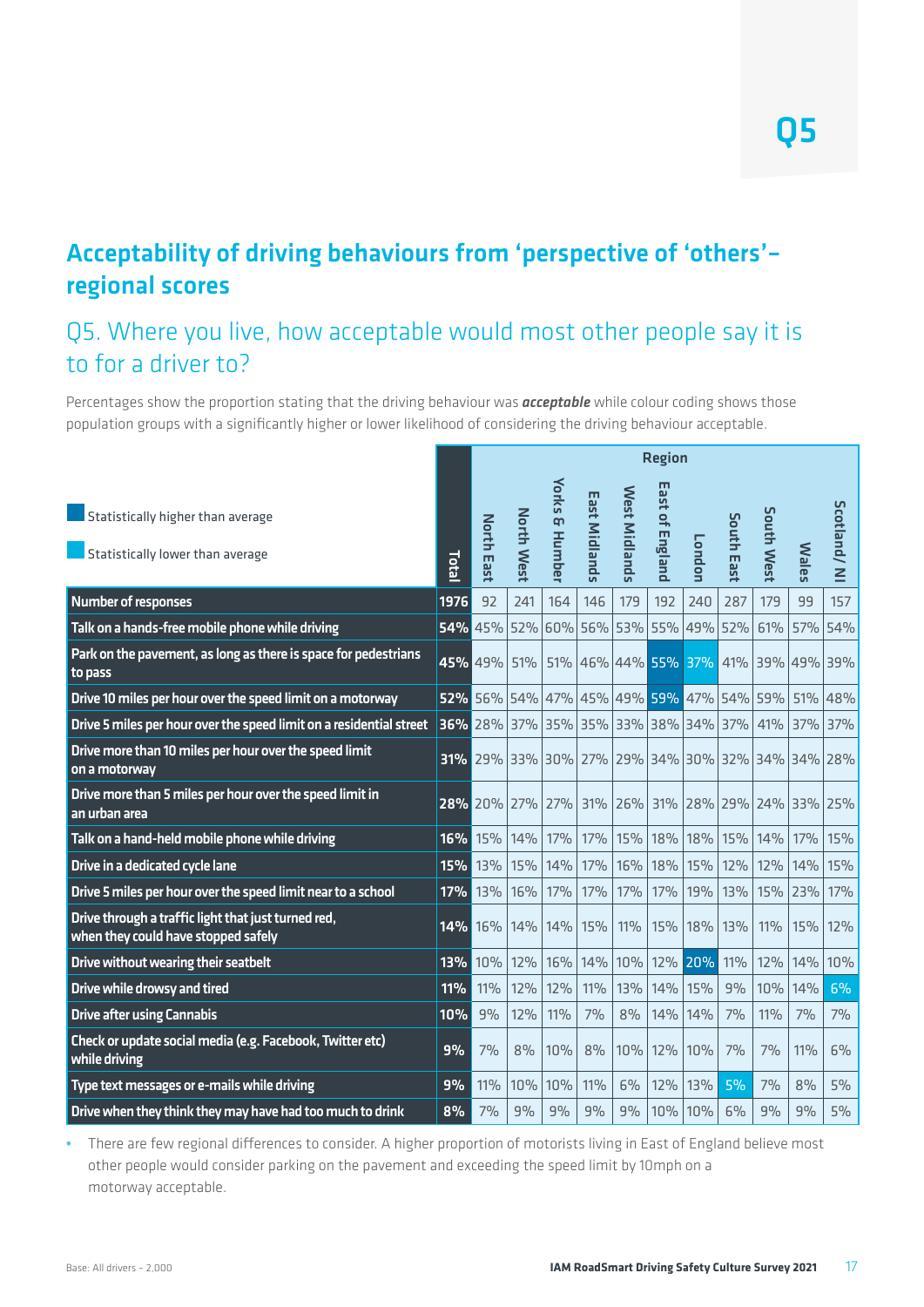#### Acceptability of driving behaviours from perspective of 'others' year on year trends

Q5. Where you live, how acceptable would most other people say it is to for a driver to?



**•** The proportion believing other people consider it acceptable to speed on all road types has continued to reduce from 2016 levels.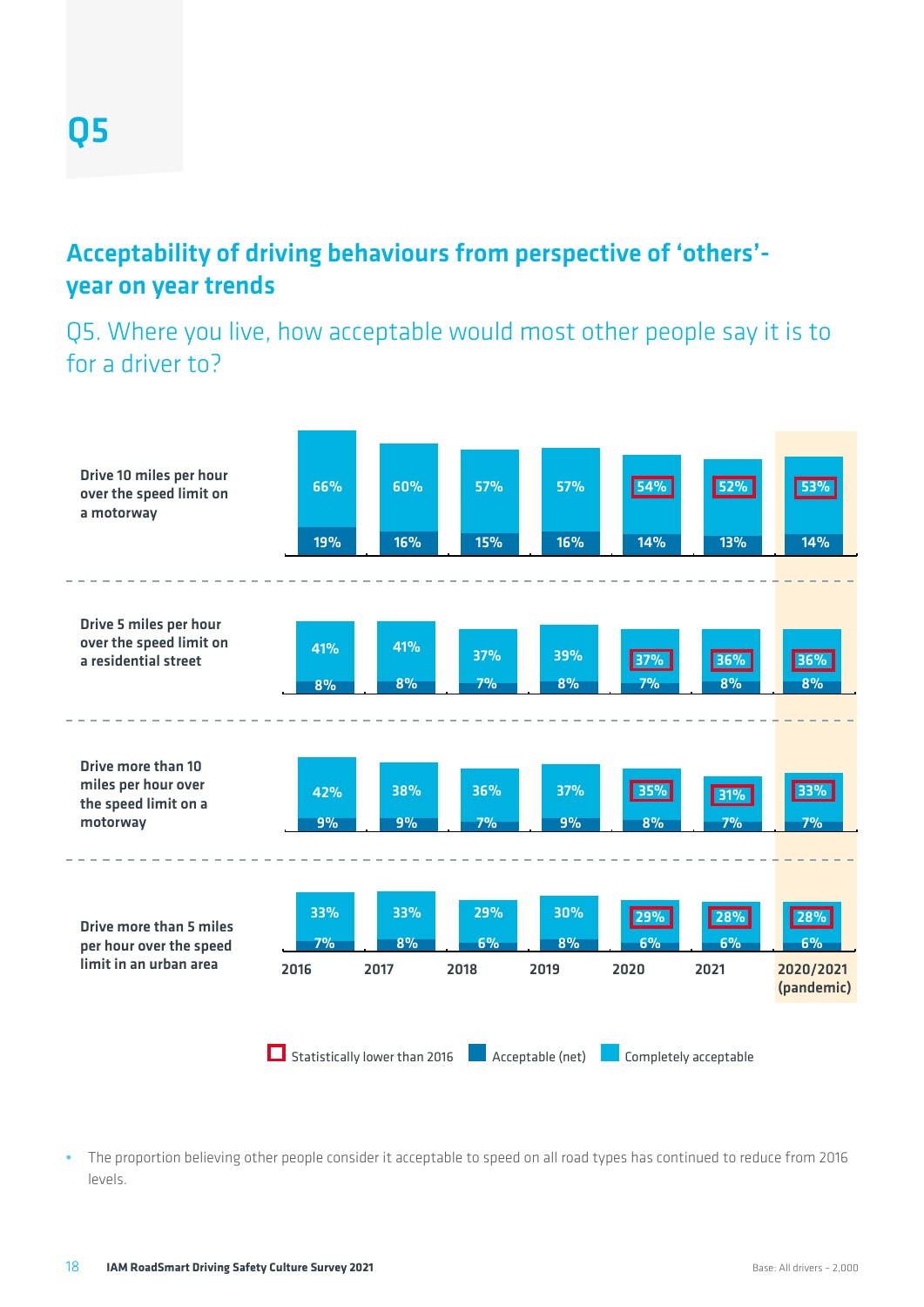#### Acceptability of driving behaviours from perspective of 'others' year on year trends

Q5. Where you live, how acceptable would most other people say it is to for a driver to?



- **•** The proportion believing other people consider it acceptable to use a hands-free phone when driving has reduced from 2016 levels.
- **•** The proportion believing other people consider it acceptable to type or check / update social media when driving has reduced from 2019 levels.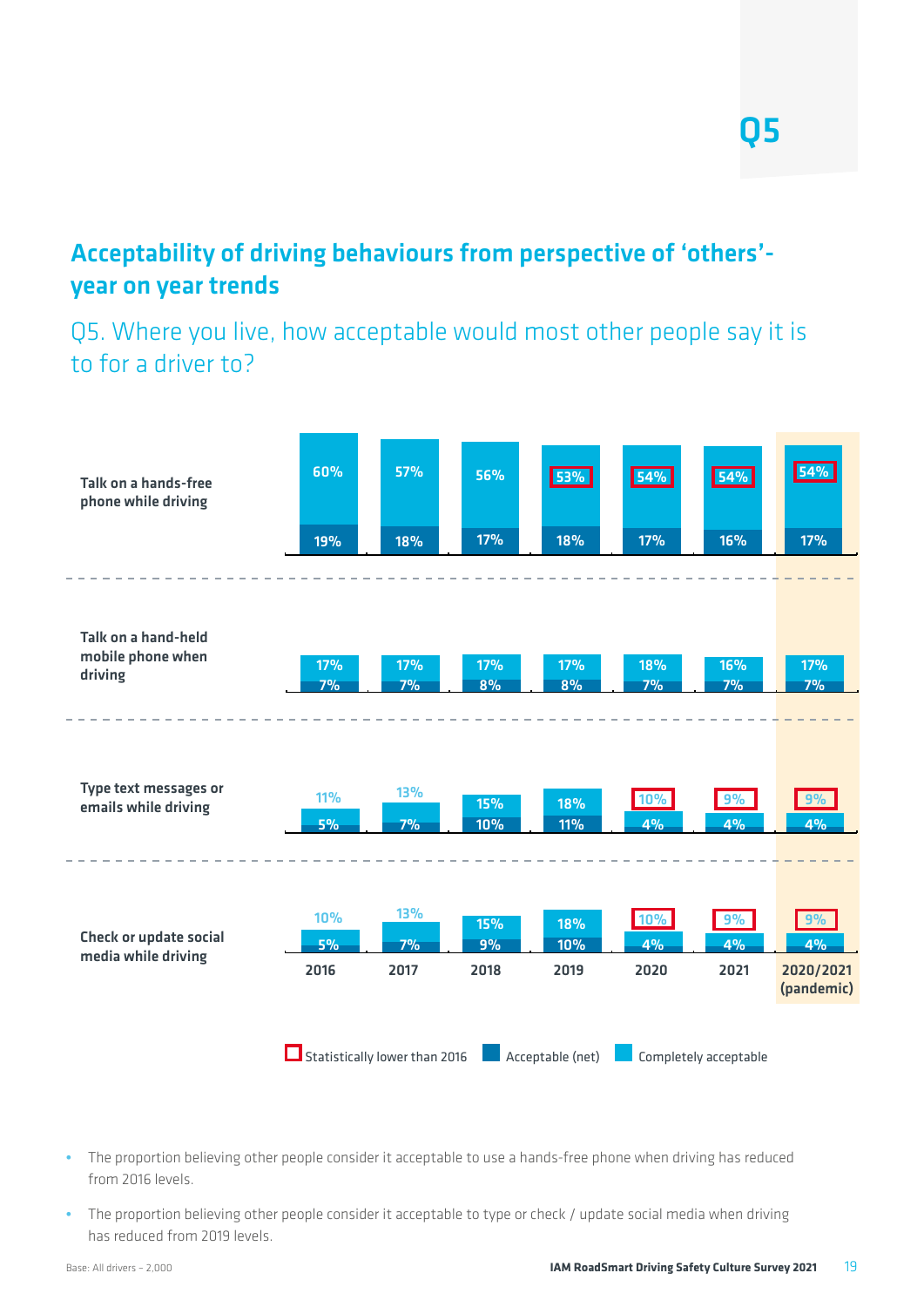### Acceptability of driving behaviours from 'personal' perspective

Q6. How acceptable do you personally feel it is to for a driver to?

| Talk on a hands-free mobile phone while driving                                            | 43%                        | 57% |
|--------------------------------------------------------------------------------------------|----------------------------|-----|
| Drive 10 miles per hour over the speed limit on a motorway                                 | 42%                        | 58% |
| Drive more than 10 miles per hour over the speed limit<br>on a motorway                    | 21%                        | 79% |
| Drive 5 miles per hour over the speed limit on a<br>residential street                     | 21%                        | 79% |
| Drive more than 5 miles per hour over the speed limit<br>in an urban area                  | 16%                        | 84% |
| Drive 5 miles per hour over the speed limit near to a school                               | 8%                         | 92% |
| Drive without wearing their seatbelt                                                       | 8%                         | 92% |
| Talk on a hand-held mobile phone while driving                                             | 7%                         | 93% |
| Drive through a traffic light that just turned red,<br>when they could have stopped safely | 6%                         | 94% |
| Drive while drowsy and tired                                                               | 6%                         | 94% |
| Type text messages or e-mails while driving                                                | 5%                         | 95% |
| Drive after using Cannabis                                                                 | 5%                         | 95% |
| Drive when they think they may have had too much to<br>drink                               | 4%                         | 96% |
| Drive after using using Class A drugs such as<br>Cocaine and Ecstasy                       | 4%                         | 96% |
| Drive after using both Cannabis and Alcohol                                                | 4%                         | 96% |
| Check or update social media<br>(e.g. Facebook, Twitter etc) while driving                 | 4%                         | 96% |
|                                                                                            | Acceptable<br>Unacceptable |     |

- **•** Personal acceptability proportions are lower than perceptions of other peoples beliefs. Just over four in ten consider it acceptable to drive 10 miles per hour over the speed limit on a motorway and talk on a hands-free mobile.
- **•** Consistent with previous patterns, use of social media, typing text messages or emails, driving and drinking or using drugs is largely considered unacceptable.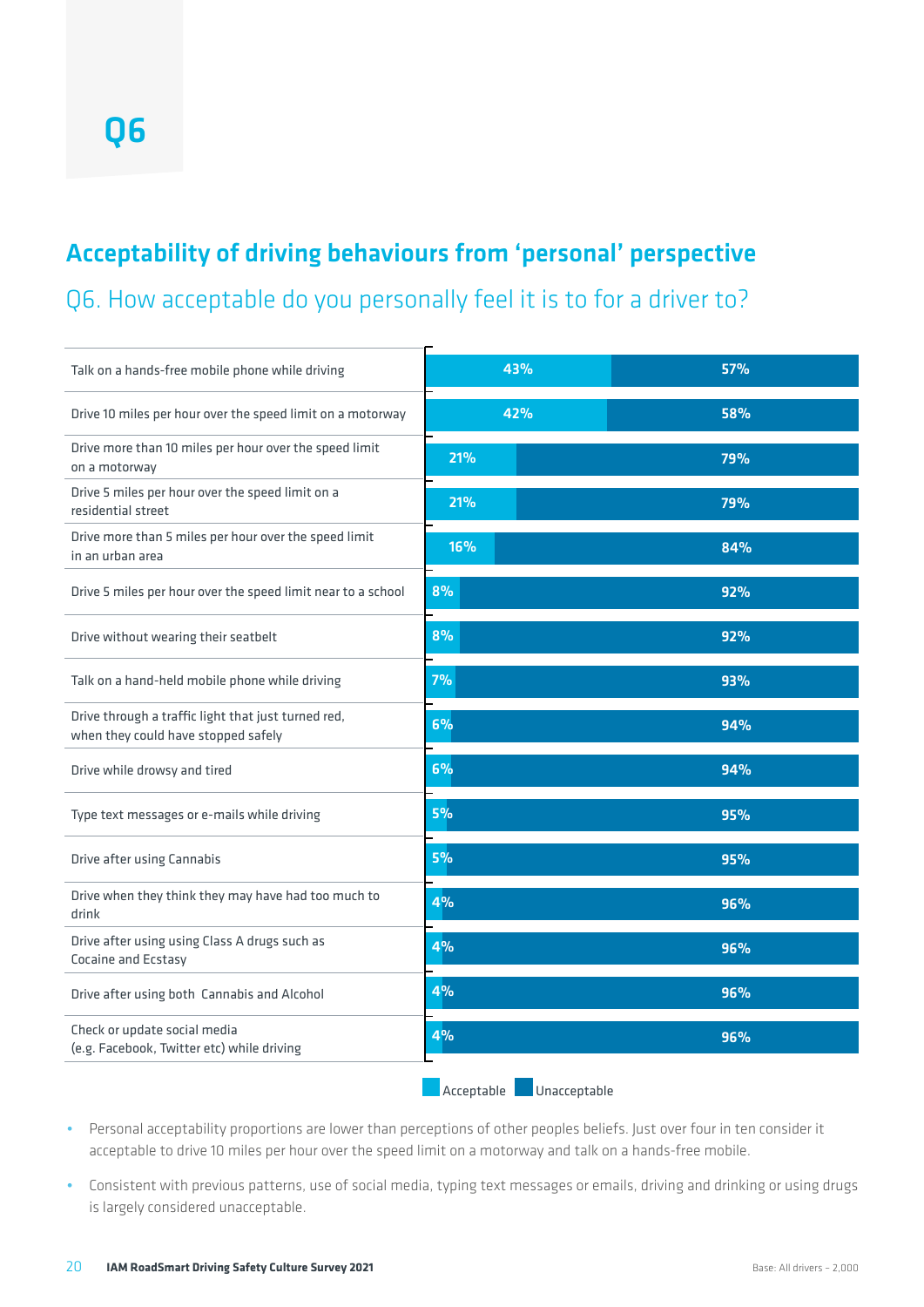#### Acceptability of driving behaviours from 'personal' perspective – demographic & mileage scores

#### Q6. How acceptable do you personally feel it is to for a driver to?

Percentages show the proportion stating that the driving behaviour was *acceptable* while colour coding shows those population groups with a significantly higher or lower likelihood of considering the driving behaviour acceptable.

|                                                                                            |       |      | Gender |                         | Age group                             |                         |       | <b>Mileage</b> |              |             |  |
|--------------------------------------------------------------------------------------------|-------|------|--------|-------------------------|---------------------------------------|-------------------------|-------|----------------|--------------|-------------|--|
| Statistically higher than average<br>Statistically lower than average                      | Total | Male | Female | 4<br>$\mathbf{r}$<br>Σq | ξ£<br>$\mathbf{L}$<br>$\overline{49}$ | 90<br>$\mathbf{r}$<br>ဌ | $+02$ | Up to 5,000    | 5,000-10,000 | Over 10,000 |  |
| <b>Number of responses</b>                                                                 | 1985  | 980  | 1002   | 364                     | 623                                   | 649                     | 349   | 1037           | 745          | 156         |  |
| Talk on a hands-free mobile phone while driving                                            | 43%   | 45%  | 41%    | 53%                     | 48%                                   | 37%                     | 36%   | 37%            | 49%          | 53%         |  |
| Drive 10 miles per hour over the speed limit on a motorway                                 | 42%   | 49%  | 36%    | 41%                     | 46%                                   | 43%                     | 37%   | 37%            | 47%          | 52%         |  |
| Park on the pavement, as long as there is space for<br>pedestrians to pass                 | 30%   | 31%  | 28%    | 32%                     | 34%                                   | 24%                     | 29%   | 28%            | 31%          | 36%         |  |
| Drive more than 10 miles per hour over the speed limit<br>on a motorway                    | 21%   | 24%  | 17%    | 22%                     | 27%                                   | 19%                     | 10%   | 17%            | 24%          | 26%         |  |
| Drive 5 miles per hour over the speed limit on a<br>residential street                     | 21%   | 22%  | 20%    | 27%                     | 26%                                   | 18%                     | 14%   | 18%            | 25%          | 24%         |  |
| Drive more than 5 miles per hour over the speed limit<br>in an urban area                  | 16%   | 18%  | 15%    | 22%                     | 20%                                   | 14%                     | 9%    | 14%            | 19%          | 15%         |  |
| Drive in a dedicated cycle lane                                                            | 9%    | 9%   | 8%     | 12%                     | 11%                                   | 6%                      | 5%    | 8%             | 10%          | 6%          |  |
| Drive 5 miles per hour over the speed limit near to a school                               | 8%    | 9%   | 7%     | 13%                     | 10%                                   | 7%                      | 2%    | 7%             | 9%           | 9%          |  |
| Drive without wearing their seatbelt                                                       | 8%    | 9%   | 7%     | 10%                     | 9%                                    | 8%                      | 5%    | 8%             | 8%           | 7%          |  |
| Talk on a hand-held mobile phone while driving                                             | 7%    | 8%   | 6%     | 11%                     | 10%                                   | 4%                      | 2%    | 5%             | 9%           | 6%          |  |
| Drive through a traffic light that just turned red,<br>when they could have stopped safely | 6%    | 6%   | 7%     | 10%                     | 8%                                    | 4%                      | 2%    | 6%             | 6%           | 7%          |  |
| Drive while drowsy and tired                                                               | 6%    | 6%   | 5%     | 9%                      | 8%                                    | 3%                      | 2%    | 4%             | 7%           | 5%          |  |
| <b>Drive after using Cannabis</b>                                                          | 5%    | 5%   | 4%     | 9%                      | 6%                                    | 2%                      | $1\%$ | 4%             | 6%           | 3%          |  |
| Type text messages or e-mails while driving                                                | 5%    | 5%   | 4%     | 9%                      | 6%                                    | 2%                      | 1%    | 4%             | 5%           | 5%          |  |
| Drive after using both Cannabis and alcohol                                                | 4%    | 4%   | 3%     | 7%                      | 5%                                    | 2%                      | 1%    | 3%             | 3%           | 4%          |  |

- **•** A higher proportion of male motorists consider it acceptable to drive 10 or more miles per hour over the speed limit on a motorway and talk on a hands-free phone while driving.
- **•** Stark contrasts in the acceptability of behaviours by age and mileage quantities, with a higher proportion of motorists aged 17-49 and motorists who travel between 5,000 and 10,000 miles considering behaviours acceptable.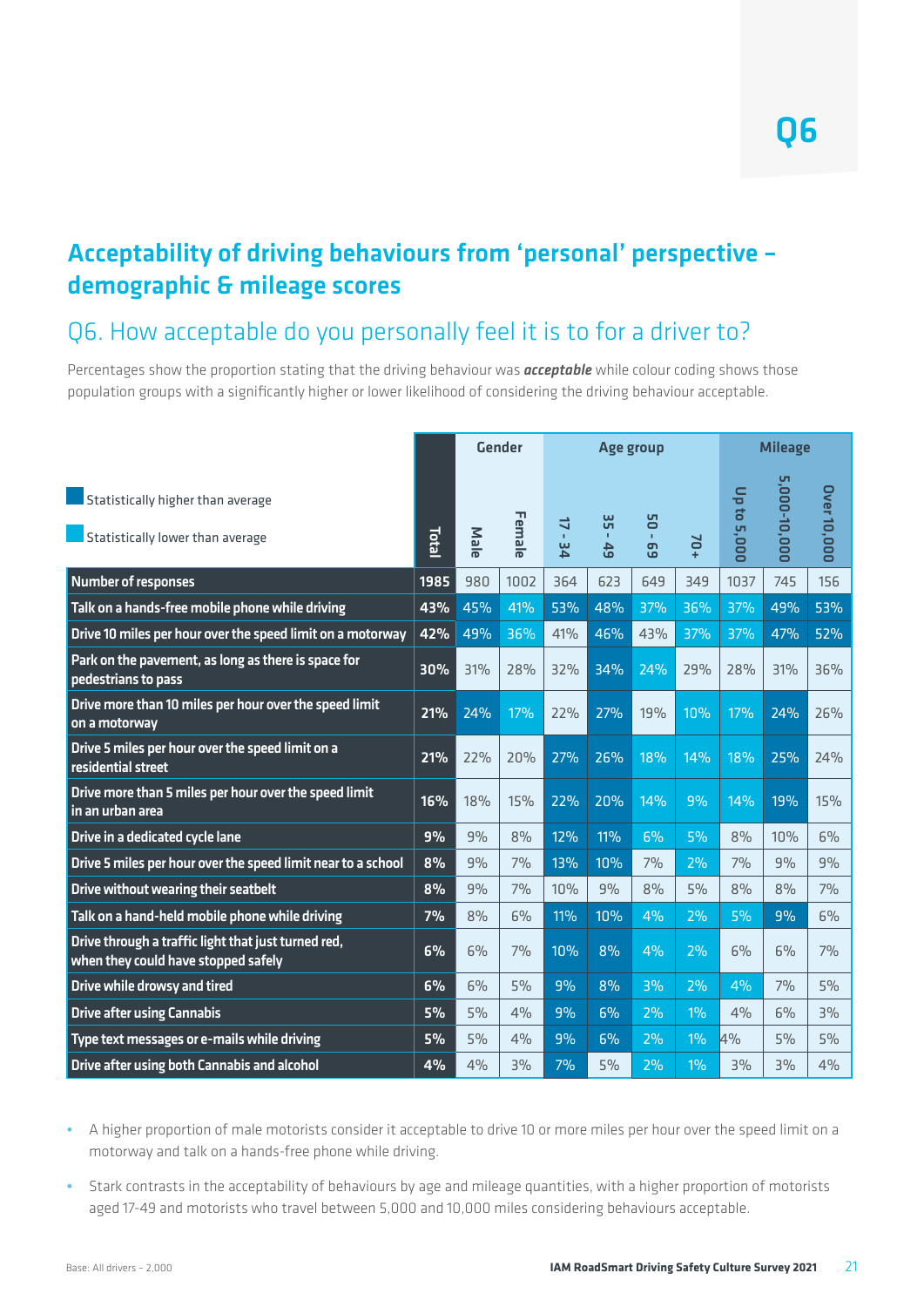#### Acceptability of driving behaviours from 'personal' perspective – regional scores

#### Q6. How acceptable do you personally feel it is to for a driver to?

Percentages show the proportion stating that the driving behaviour was *acceptable* while colour coding shows those population groups with a significantly higher or lower likelihood of considering the driving behaviour acceptable.

|                                                                                            |       | <b>Region</b>     |                   |                                     |                      |               |                           |        |            |            |              |              |
|--------------------------------------------------------------------------------------------|-------|-------------------|-------------------|-------------------------------------|----------------------|---------------|---------------------------|--------|------------|------------|--------------|--------------|
| Statistically higher than average<br>Statistically lower than average                      | Total | <b>North East</b> | <b>North West</b> | <b>Yorks</b><br><b>&amp; Humber</b> | <b>East Midlands</b> | West Midlands | East of<br><b>England</b> | London | South East | South West | <b>Wales</b> | Scotland/ NI |
| <b>Number of responses</b>                                                                 | 1984  | 94                | 240               | 166                                 | 146                  | 180           | 193                       | 239    | 288        | 181        | 100          | 158          |
| Talk on a hands-free mobile phone while driving                                            | 43%   | 33%               | 40%               | 49%                                 | 42%                  | 44%           | 50%                       | 41%    | 37%        | 48%        | 40%          | 45%          |
| Drive 10 miles per hour over the speed limit on a<br>motorway                              | 42%   | 49%               | 41%               | 44%                                 | 39%                  | 40%           | 52%                       | 35%    | 45%        | 51%        | 37%          | 35%          |
| Park on the pavement, as long as there is space<br>for pedestrians to pass                 | 30%   | 35%               | 32%               | 34%                                 | 31%                  | 27%           | 39%                       | 30%    | 24%        | 25%        | 28%          | 24%          |
| Drive more than 10 miles per hour over the<br>speed limit on a motorway                    | 21%   | 17%               | 20%               | 22%                                 | 18%                  | 17%           | 25%                       | 22%    | 20%        | 22%        | 22%          | 19%          |
| Drive 5 miles per hour over the speed limit on a<br>residential street                     | 21%   | 16%               | 21%               | 24%                                 | 20%                  | 22%           | 27%                       | 19%    | 22%        | 21%        | 22%          | 21%          |
| Drive more than 5 miles per hour over the speed<br>limit in an urban area                  | 16%   | 10%               | 16%               | 18%                                 | 13%                  | 17%           | 19%                       | 16%    | 19%        | 14%        | 16%          | 18%          |
| Drive in a dedicated cycle lane                                                            | 9%    | 10%               | 8%                | 8%                                  | 8%                   | 6%            | 10%                       | 11%    | 6%         | 4%         | 13%          | 12%          |
| Drive 5 miles per hour over the speed limit near<br>to a school                            | 8%    | 8%                | 9%                | 10%                                 | 7%                   | 9%            | 10%                       | 10%    | 6%         | 4%         | 11%          | 5%           |
| Drive without wearing their seatbelt                                                       | 8%    | 7%                | 7%                | 9%                                  | 6%                   | 8%            | 8%                        | 19%    | 4%         | 5%         | 7%           | 5%           |
| Talk on a hand-held mobile phone while driving                                             | 7%    | 8%                | 7%                | 7%                                  | 7%                   | 8%            | 11%                       | 8%     | 6%         | 3%         | 7%           | 6%           |
| Drive through a traffic light that just turned red,<br>when they could have stopped safely | 6%    | 5%                | 6%                | 5%                                  | 4%                   | 6%            | 7%                        | 12%    | 4%         | 4%         | 7%           | 5%           |
| <b>Drive while drowsy and tired</b>                                                        | 6%    | 6%                | 6%                | 5%                                  | 6%                   | 6%            | 6%                        | 9%     | 4%         | 4%         | 3%           | 3%           |
| <b>Drive after using Cannabis</b>                                                          | 5%    | 6%                | 5%                | 4%                                  | 4%                   | 3%            | 7%                        | 9%     | 2%         | 3%         | 4%           | 3%           |
| Type text messages or e-mails while driving                                                | 5%    | 4%                | 6%                | 4%                                  | 4%                   | 3%            | 6%                        | 9%     | 2%         | $1\%$      | 5%           | 3%           |
| Drive after using both Cannabis and alcohol                                                | 4%    | 5%                | 4%                | 3%                                  | $1\%$                | 3%            | 3%                        | 7%     | 2%         | 2%         | 5%           | 2%           |

**•** There are few directional regional differences to consider. A higher proportion of motorists living in East of England consider talking on a hands-free and some of the speeding behaviours acceptable.

**•** A higher proportion of motorists living in London consider seatbelt, handheld mobile use and driving after Cannabis more acceptable (although proportions for these behaviours are comparatively lower).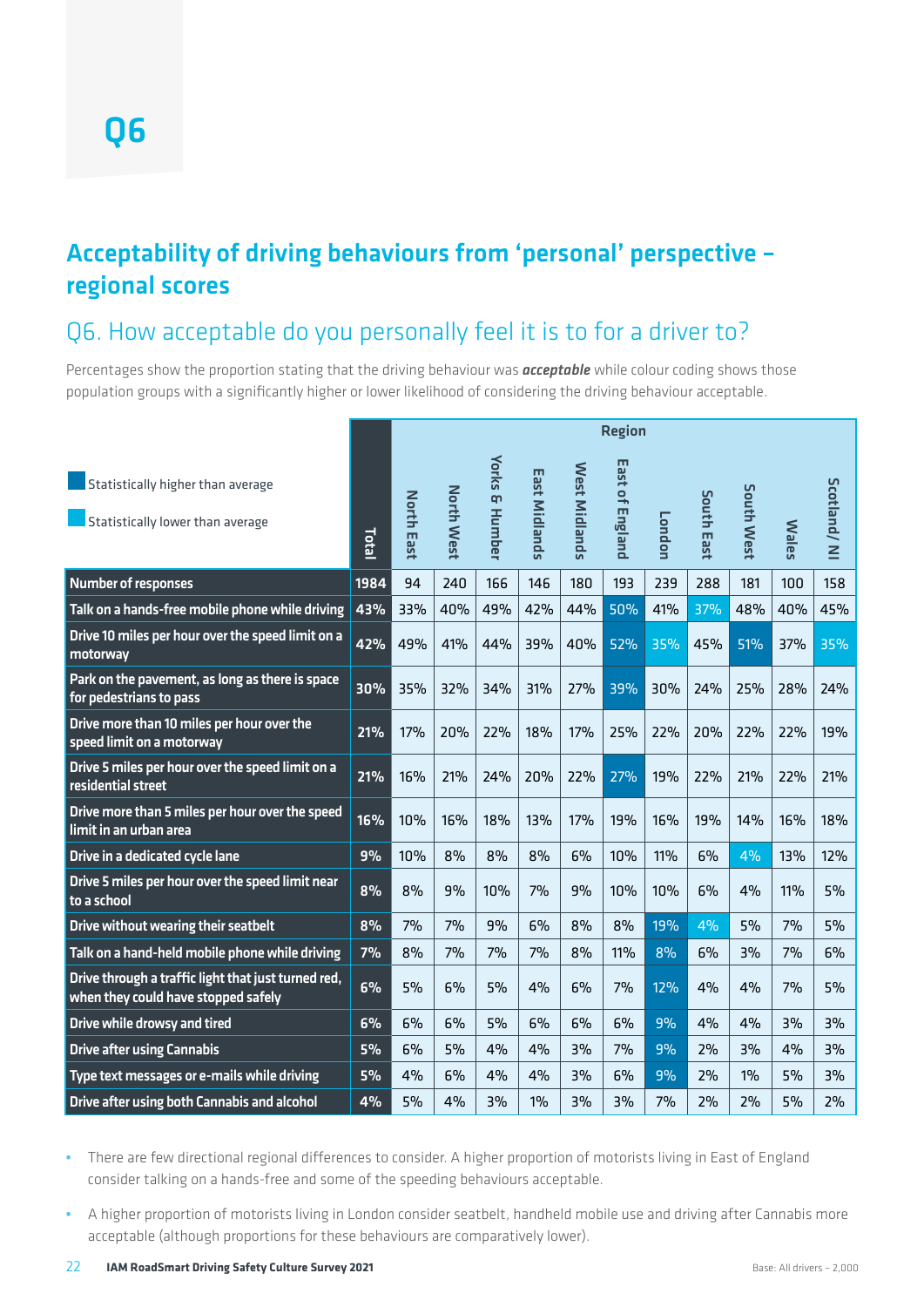#### Acceptability of driving behaviours from 'personal' perspective – year on year trends

#### Q6. How acceptable do you personally feel it is to for a driver to?



**•** The proportion who consider it acceptable to speed 10 miles per hour or more on a motorway has reduced compared to 2016 levels.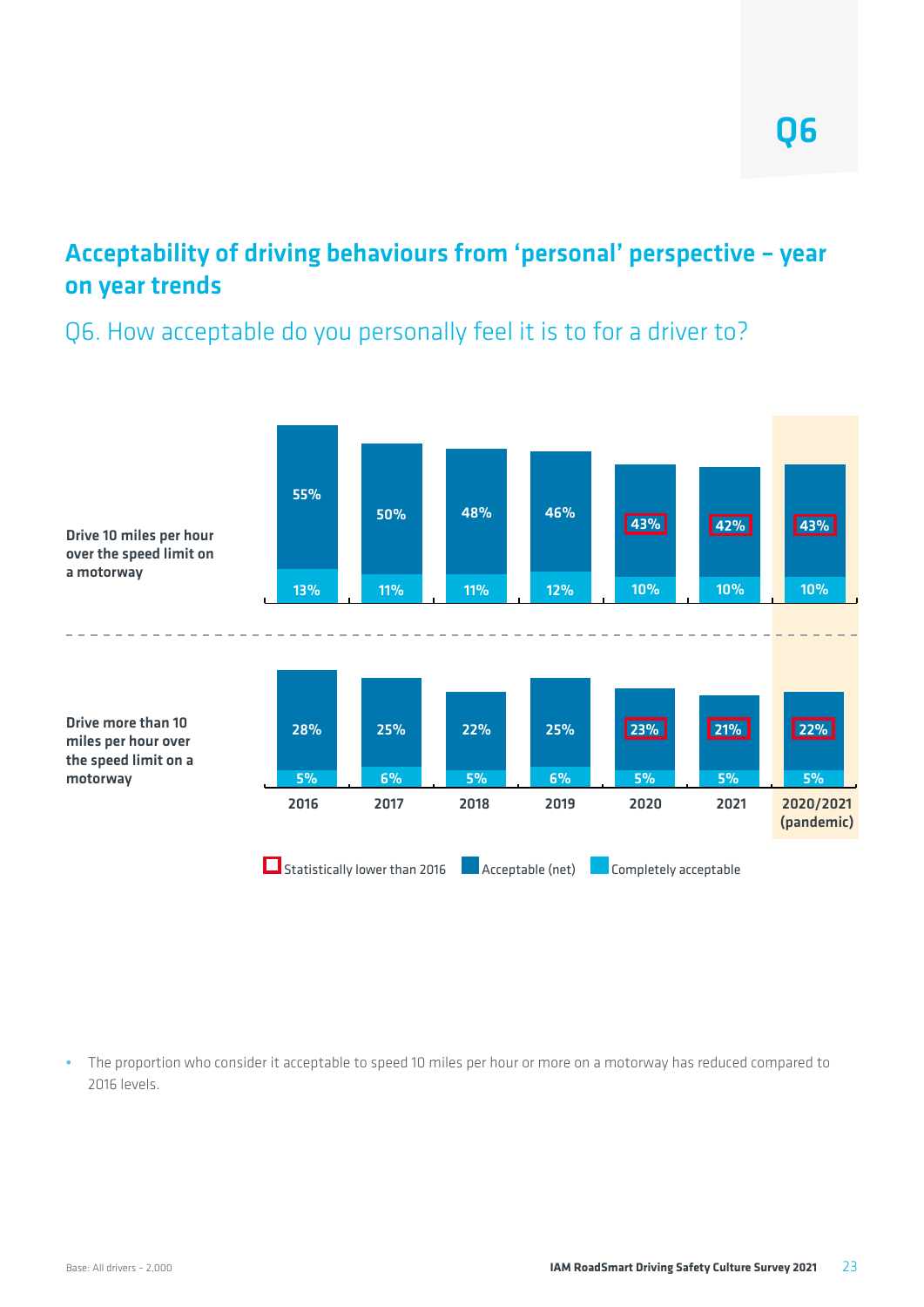#### Frequency of driving behaviours in past 30 days

Q7. In the past 30 days, how often have you?

| Talked hands free on a mobile phone while you were<br>driving                                 | 14%                  | 13%             |        | 73%               |  |
|-----------------------------------------------------------------------------------------------|----------------------|-----------------|--------|-------------------|--|
| Driven 5 miles per hour over the speed limit on a<br>residential street                       | 10%                  | 24%             |        | 65%               |  |
| Driven 10 miles per hour over the speed limit on a<br>motorway                                | 11%                  | 18%             |        | 72%               |  |
| Parked on the pavement (even for a short time)                                                | 11%                  | 16%             |        | 73%               |  |
| Used a voice activation system in your car to interact<br>with your smartphone                | 10%                  | 8%              |        | 82%               |  |
| Driven whilst drowsy and tired                                                                | $\frac{3}{\%}$<br>9% |                 |        | 88%               |  |
| Driven through a traffic light that had just turned<br>red when you could have stopped safely | $\frac{3}{2}$<br>8%  |                 |        | 89%               |  |
| Driven in a dedicated cycle lane                                                              | $\frac{3}{\%}$<br>5% |                 |        | 93%               |  |
| Driven without wearing your seatbelt                                                          | $\frac{3}{\%}$<br>4% |                 |        | 93%               |  |
| Typed or sent a text message or e-mail while you<br>were driving                              | $\frac{3}{\%}$<br>4% |                 |        | 93%               |  |
| Read a text message or e-mail while you were driving $\int_0^1 6\%$                           |                      |                 |        | 91%               |  |
| Used the internet (e.g. Facebook twitter etc)<br>while you were driving                       | $\frac{2}{\%}3\%$    |                 |        | 95%               |  |
|                                                                                               |                      | Regularly/often | Rarely | Just once / never |  |

- **•** Of the behaviours assessed, just over a third have driven more than 5 miles per hour over the limit to some degree (rarely / regularly / often) in the past 30 days. Over a quarter have driven 10 miles per hour over the limit on a motorway and/or talked hands free on a mobile.
- **•** Consistent with personal safety and acceptability perceptions, few have used social media, typed text messages or emails or driven without wearing a seatbelt.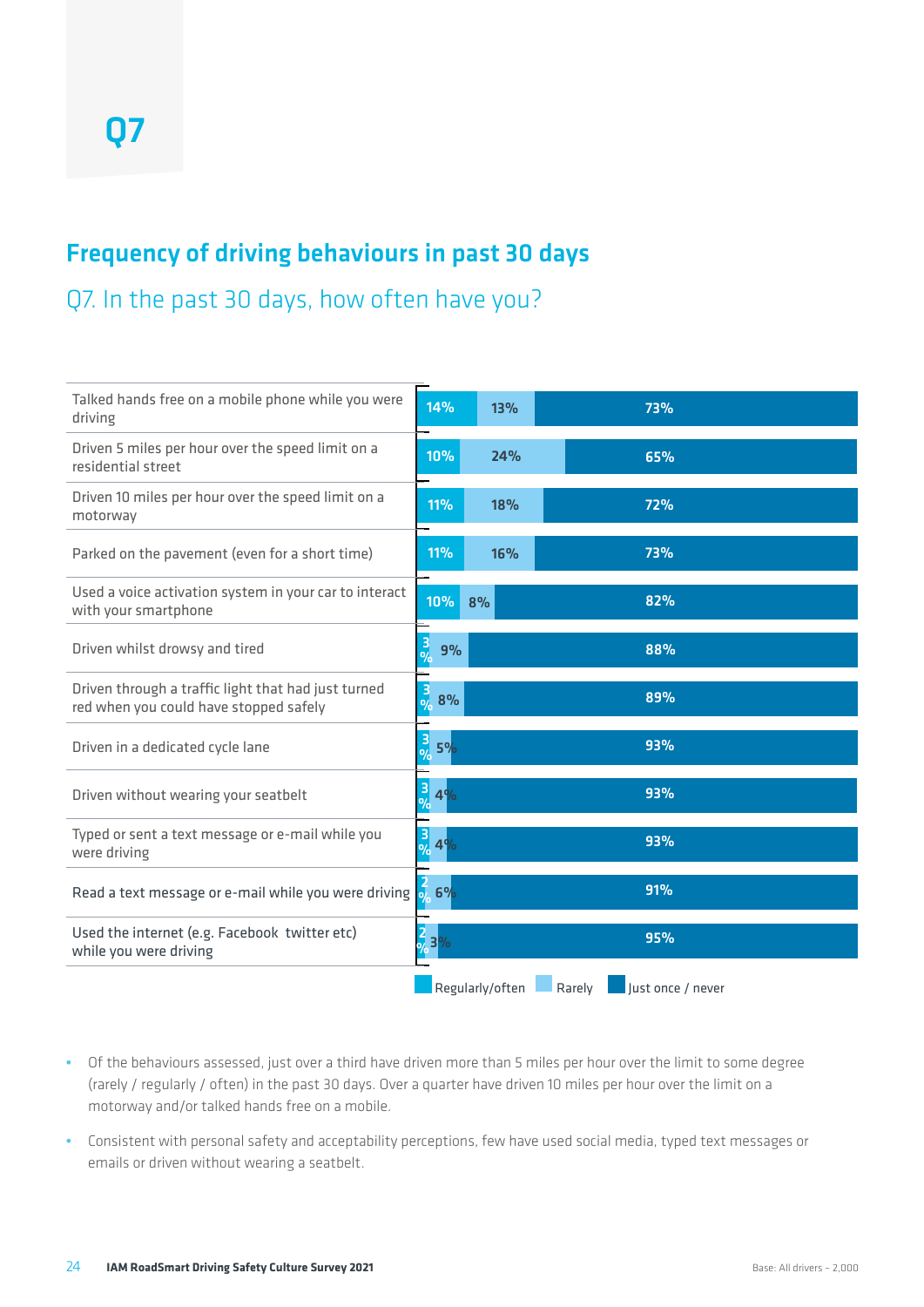#### Frequency of driving behaviours in past 30 days – demographic & mileage scores

#### Q7. In the past 30 days, how often have you?

Percentages show the proportion stating regularly/often while colour coding shows those population groups with a significantly higher or lower likelihood of driving in this way.

|                                                                                               |             | Gender |        | Age group    |                          |                         |       | <b>Mileage</b> |              |                    |  |
|-----------------------------------------------------------------------------------------------|-------------|--------|--------|--------------|--------------------------|-------------------------|-------|----------------|--------------|--------------------|--|
| Statistically higher than average<br>Statistically lower than average                         | <b>Lota</b> | Male   | Female | $17 -$<br>Σq | 55<br>$\mathbf{L}$<br>49 | 90<br>$\mathbf{r}$<br>ဌ | $+0/$ | Up to 5,000    | 5,000-10,000 | <b>Over 10,000</b> |  |
| <b>Number of responses</b>                                                                    | 1985        | 980    | 1002   | 364          | 622                      | 651                     | 348   | 1039           | 743          | 156                |  |
| Talked hands free on a mobile phone while<br>you were driving                                 | 14%         | 14%    | 14%    | 24%          | 18%                      | 9%                      | 6%    | 8%             | 19%          | 25%                |  |
| Driven 5 miles per hour over the speed limit on a<br>residential street                       | 10%         | 10%    | 10%    | 16%          | 12%                      | 8%                      | 5%    | 7%             | 13%          | 15%                |  |
| Drive 10 miles per hour over the speed limit on a<br>motorway                                 | 11%         | 12%    | 9%     | 15%          | 15%                      | 8%                      | 3%    | 6%             | 15%          | 21%                |  |
| Parked on a pavement (even for a short time)                                                  | 11%         | 12%    | 10%    | 18%          | 13%                      | 6%                      | 8%    | 7%             | 15%          | 15%                |  |
| Used a voice activation system in your car to interact<br>with your smartphone                | 10%         | 11%    | 10%    | 18%          | 14%                      | 7%                      | 3%    | 6%             | 13%          | 21%                |  |
| Driven whilst drowsy and tired                                                                | 3%          | 4%     | 3%     | 7%           | 5%                       | 0%                      | 0%    | 2%             | 4%           | 5%                 |  |
| Driven through a traffic light that had just turned red<br>when you could have stopped safely | 3%          | 4%     | 2%     | 5%           | 5%                       | $1\%$                   | 0%    | 2%             | 4%           | 3%                 |  |
| Driven in a dedicated cycle lane                                                              | 3%          | 4%     | 2%     | 4%           | 4%                       | $1\%$                   | $0\%$ | 2%             | 3%           | 4%                 |  |
| <b>Driven without wearing your seatbelt</b>                                                   | 3%          | 4%     | 2%     | 6%           | 5%                       | 2%                      | 0%    | 3%             | 3%           | 4%                 |  |
| Read a text message or e-mail while you were driving                                          | 2%          | 2%     | 2%     | 5%           | 4%                       | $1\%$                   | 0%    | 2%             | 3%           | 4%                 |  |
| Used the internet (e.g. Facebook twitter etc)<br>while you were driving                       | 2%          | 3%     | 2%     | 5%           | 4%                       | 0%                      | 0%    | $1\%$          | 3%           | 3%                 |  |
| Typed or sent a text message or e-mail while<br>you were driving                              | 3%          | 3%     | 2%     | 7%           | 4%                       | $\overline{0}$ %        | 0%    | 2%             | 3%           | 4%                 |  |

- **•** A higher proportion of motorists aged 17-49 indicated they have regularly / often conducted these behaviours in the past 30 days. Frequency of behaviours are low amongst motorists aged 50 & over.
- **•** A higher proportion of motorists who travel 5,000 miles & over have regularly / often conducted speeding and handsfree mobile use behaviours in the past 30 days.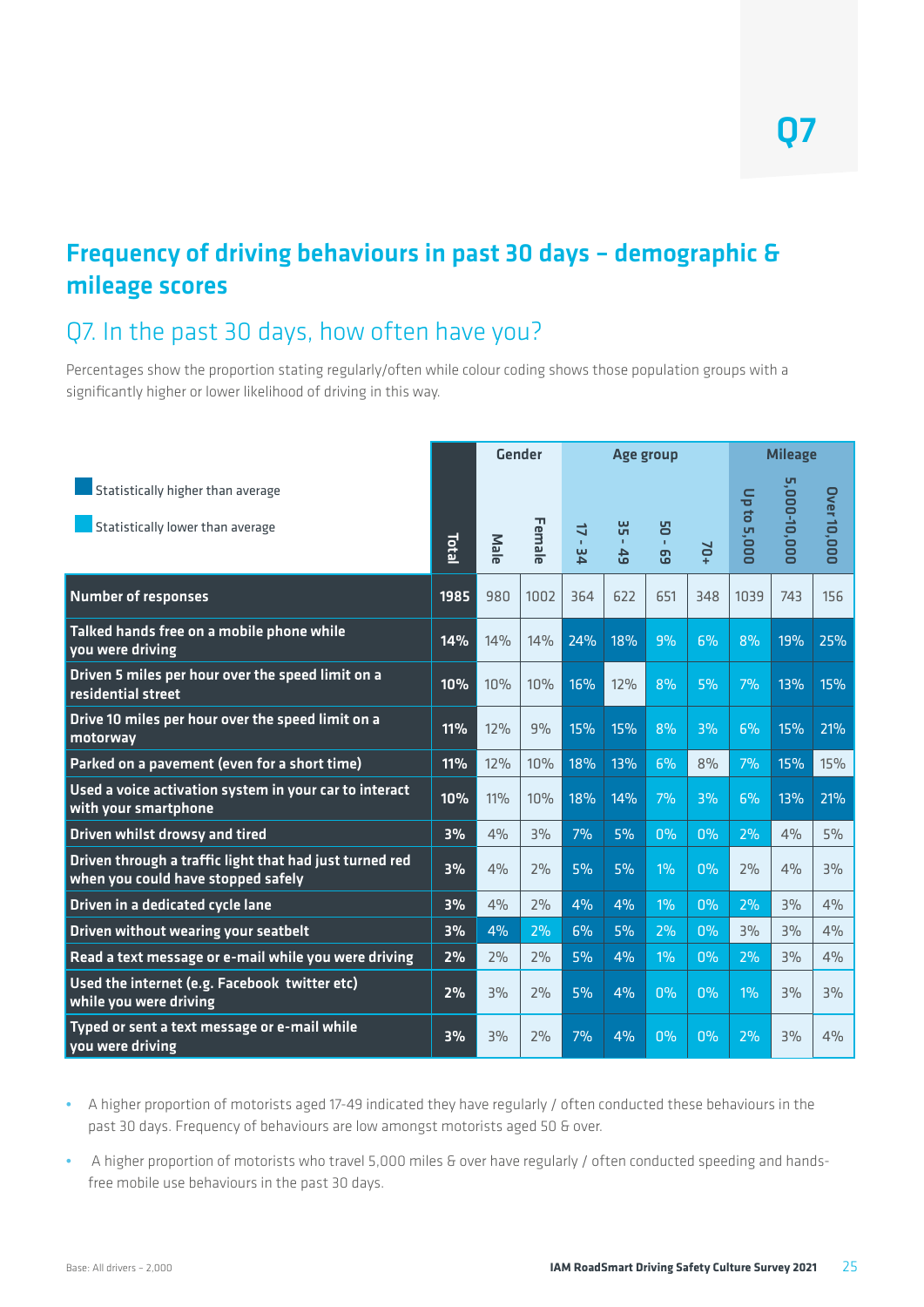#### Frequency of driving behaviours in past 30 days – regional scores

Q7. In the past 30 days, how often have you?

|                                                                                                  |       |                   |                   |                           |               |              | <b>Region</b> |        |            |            |              |              |
|--------------------------------------------------------------------------------------------------|-------|-------------------|-------------------|---------------------------|---------------|--------------|---------------|--------|------------|------------|--------------|--------------|
| Statistically higher than average                                                                |       | <b>North East</b> | <b>North West</b> | <b>Yorks &amp; Humber</b> | East Midlands | West Midland | East of       |        | South East | South West |              | Scotland/ NI |
| Statistically lower than average                                                                 | Total |                   |                   |                           |               |              | F England     | London |            |            | <b>Wales</b> |              |
| <b>Number of responses</b>                                                                       | 1985  | 95                | 240               | 167                       | 145           | 179          | 193           | 238    | 287        | 181        | 102          | 158          |
| Talked hands free on a mobile phone while<br>you were driving                                    | 14%   | 16%               | 13%               | 16%                       | 12%           | 10%          | 18%           | 16%    | 13%        | 15%        | 16%          | 12%          |
| Driven 5 miles per hour over the speed<br>limit on a residential street                          | 10%   | 8%                | 11%               | 11%                       | 9%            | 7%           | 13%           | 12%    | 13%        | 7%         | 9%           | 10%          |
| Drive 10 miles per hour over the speed limit<br>on a motorway                                    | 11%   | 15%               | 14%               | 12%                       | 8%            | 5%           | 11%           | 12%    | 13%        | 12%        | 7%           | 8%           |
| Parked on a pavement (even for a short<br>time)                                                  | 11%   | 15%               | 18%               | 13%                       | 14%           | 10%          | 12%           | 6%     | 7%         | 8%         | 9%           | 10%          |
| Used a voice activation system in your car<br>to interact with your smartphone                   | 10%   | 11%               | 11%               | 11%                       | 7%            | 7%           | <b>11%</b>    | 13%    | 11%        | 9%         | 13%          | 8%           |
| Driven whilst drowsy and tired                                                                   | 3%    | 7%                | 3%                | 3%                        | 2%            | 3%           | 4%            | 3%     | 2%         | 4%         | 4%           | $1\%$        |
| Driven through a traffic light that had just<br>turned red when you could have stopped<br>safely | 3%    | 4%                | 4%                | 3%                        | 2%            | $1\%$        | 4%            | 4%     | 2%         | 3%         | 5%           | 2%           |
| Driven in a dedicated cycle lane                                                                 | 3%    | 4%                | 2%                | 2%                        | $1\%$         | 3%           | 5%            | 4%     | 2%         | 2%         | 3%           | 3%           |
| Driven without wearing your seatbelt                                                             | 3%    | 3%                | 3%                | 2%                        | 2%            | 2%           | 5%            | 5%     | 3%         | 2%         | 6%           | 3%           |
| Read a text message or e-mail while you<br>were driving                                          | 2%    | $1\%$             | 3%                | 3%                        | $1\%$         | $1\%$        | 4%            | 5%     | 2%         | 2%         | 2%           | 2%           |
| Used the internet (e.g. Facebook twitter<br>etc) while you were driving                          | 2%    | 3%                | 2%                | $1\%$                     | 2%            | 2%           | 4%            | 4%     | 2%         | $1\%$      | $0\%$        | 2%           |
| Typed or sent a text message or e-mail<br>while you were driving                                 | 3%    | 3%                | 3%                | 2%                        | 2%            | $1\%$        | 4%            | 5%     | 2%         | 3%         | $1\%$        | 2%           |

**•** Significant differences are only observed for parking on pavements – a higher proportion of motorists living in the North West regularly / often conducted this behaviour, compared to a lower proportion of motorists living in London and the South East.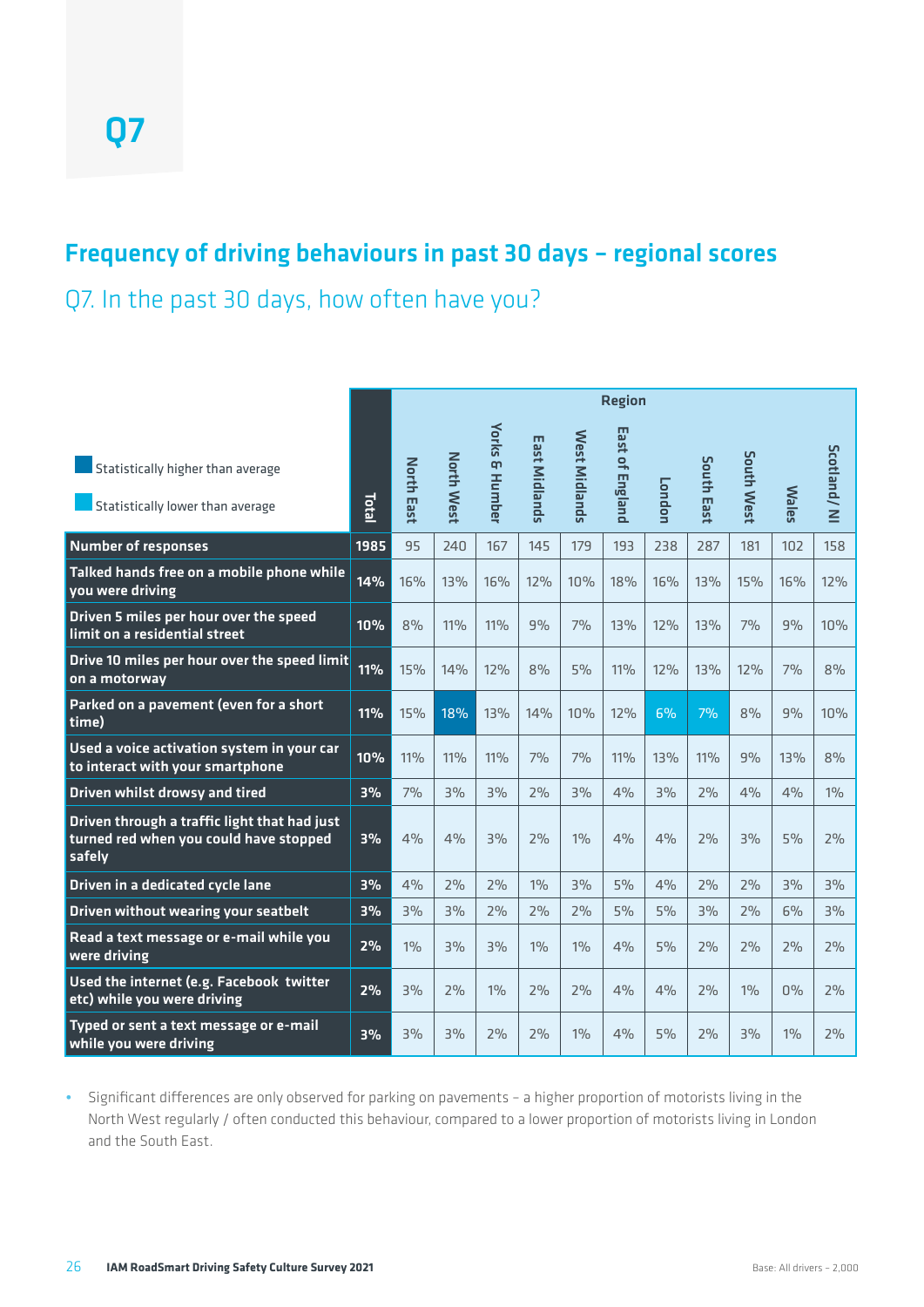#### Frequency of driving behaviours in past 30 days – year on year trends

Q7. In the past 30 days, how often have you?



**•** The proportion who have frequently / often driven 10 miles per hour over the speed limit on a motorway and/or driven 5 miles per hour over the speed limit on a residential street has continued to reduce from 2016 levels.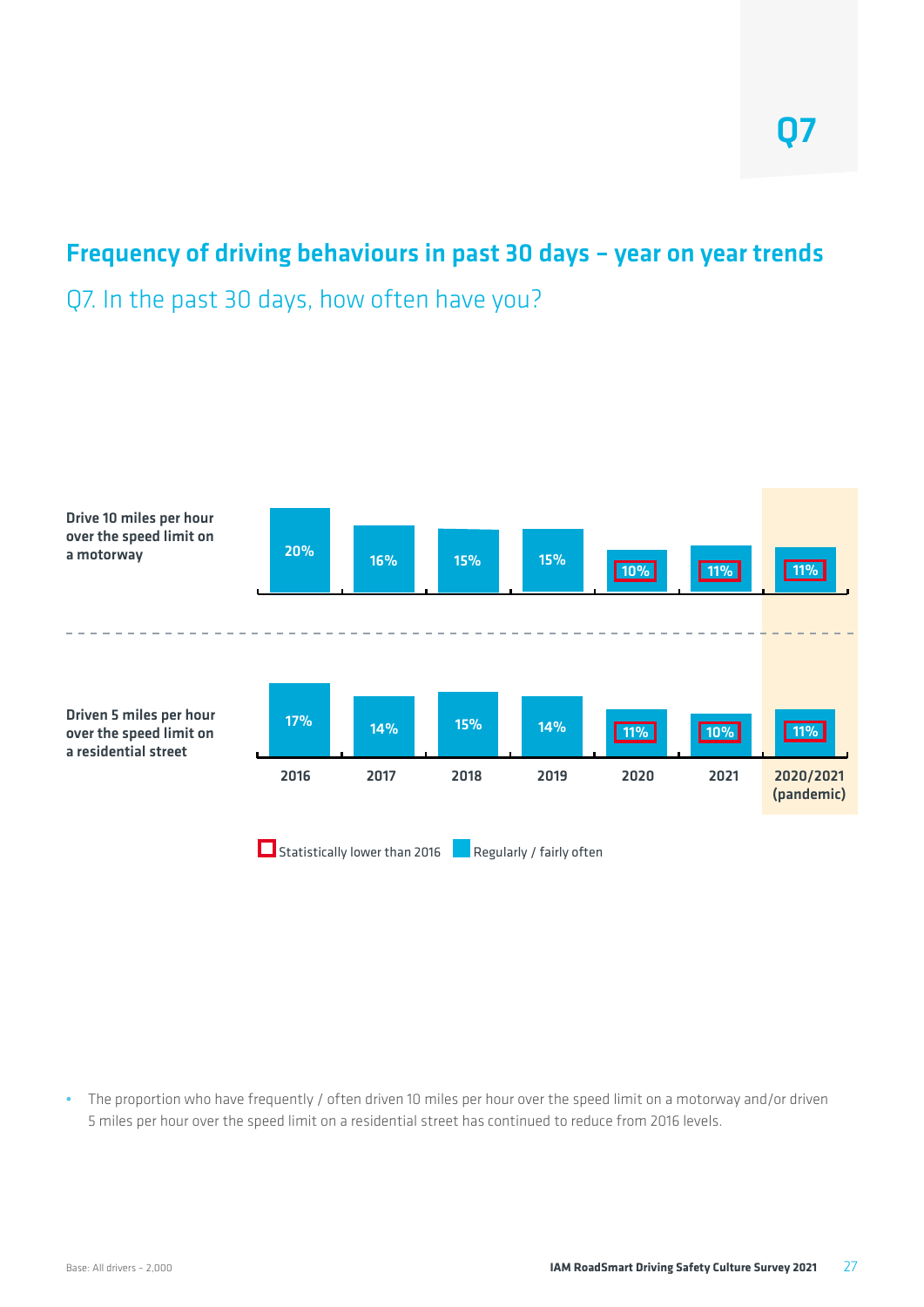#### Support for road user initiatives – initiatives with most support

Q8/9. How strongly do you support or oppose the following?

| The law making it an offence to drive with more than a certain<br>amount of Class A drugs (such as Cocaine and Ecstasy) in your<br>system                                                              | 94%               | 6%  |
|--------------------------------------------------------------------------------------------------------------------------------------------------------------------------------------------------------|-------------------|-----|
| A law against reading, typing, or sending a text message or<br>email while driving                                                                                                                     | 93%               | 7%  |
| The existing law against using a handheld mobile<br>phone while driving                                                                                                                                | 93%               | 7%  |
| The law making it illegal to drive with more than a certain<br>amount of cannabis in your system                                                                                                       | 92%               | 8%  |
| Using speed cameras to check if a vehicle is taxed, insured<br>and has an MOT                                                                                                                          | 89%               | 11% |
| Having a law requiring drivers to take special actions (eg reduce<br>speed, move over or create a free lane) when being passed by an<br>emergency vehicle showing blue lights                          | 88%               | 12% |
| Requiring all new cars to have a built-in technology that won't<br>let the car start if the driver's alcohol level is over the legal limit                                                             | 89%               | 11% |
| A law requiring all drivers who have been convicted of drink<br>driving to use a device that won't let their car start if they have<br>been drinking, even if it's their first time of being convicted | 89%               | 11% |
| Requiring all drivers age 75 and older to provide an eye test<br>certificate when they renew their licences                                                                                            | 86%               | 14% |
|                                                                                                                                                                                                        | Support<br>Oppose |     |

**•** Of the 28 initiatives tested, there is almost universal support for the initiatives concerning drug use, accessing text messages / emails, use of handheld phones, vehicle checking, emergency vehicle protocols, drink driving and eye test certificates for older motorists.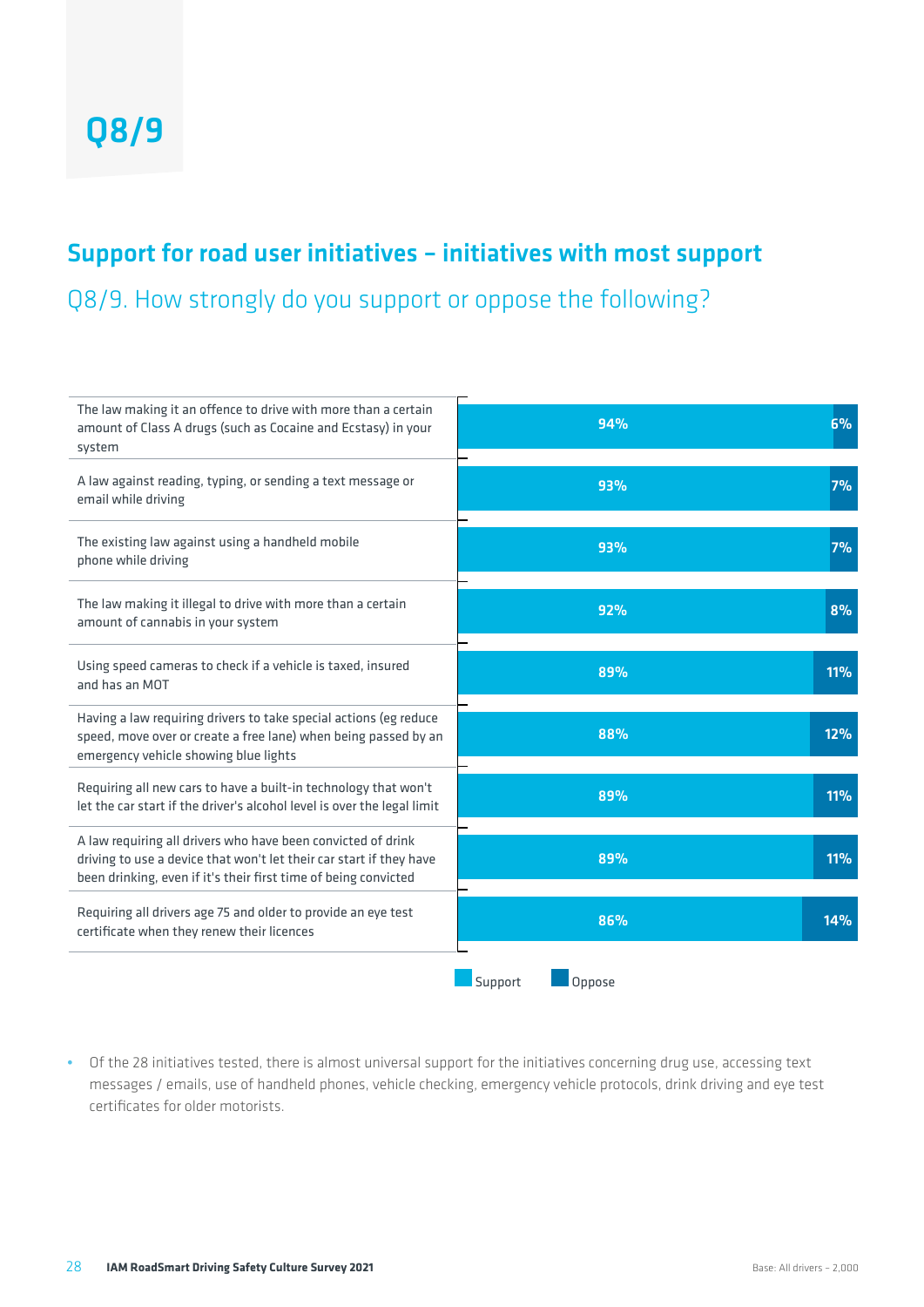#### Support for road user initiatives – second tier of support

Q8/9. How strongly do you support or oppose the following?

| Regulate non-driving-related technologies in cars to make sure<br>they don't distract drivers                               | 86%               | 14% |
|-----------------------------------------------------------------------------------------------------------------------------|-------------------|-----|
| Increasing the maximum sentence for causing death by<br>dangerous driving from 14 years in prison to life                   | 86%               | 14% |
| Using cameras to automatically fine drivers who drive more than<br>10 mph over the speed limit in school zones              | 85%               | 15% |
| Increasing police presence on our roads                                                                                     | 82%               | 18% |
| Using cameras to automatically fine drivers who run red lights<br>in urban areas                                            | 82%               | 18% |
| Requiring all drivers age 85 and older to take a compulsory<br>retest in order to renew their licence                       | 81%               | 19% |
| Lowering the limit for a driver's blood alcohol concentration<br>from 0.08 to 0.05 g/d as in Scotland and most of Europe    | 79%               | 21% |
| Using cameras to automatically fine drivers who drive more<br>than 10 mph over the speed limit on residential streets       | 78%               | 22% |
| Using average speed cameras to automatically fine drivers who<br>drive more than 10 mph over the speed limit in urban areas | 75%               | 25% |
|                                                                                                                             | Support<br>Oppose |     |

**•** There is also significant support for the second tier of initiatives, namely vehicle distraction, speeding in residential / high footfall areas, dangerous driving, drink driving and older motorists taking compulsory retests to renew licenses.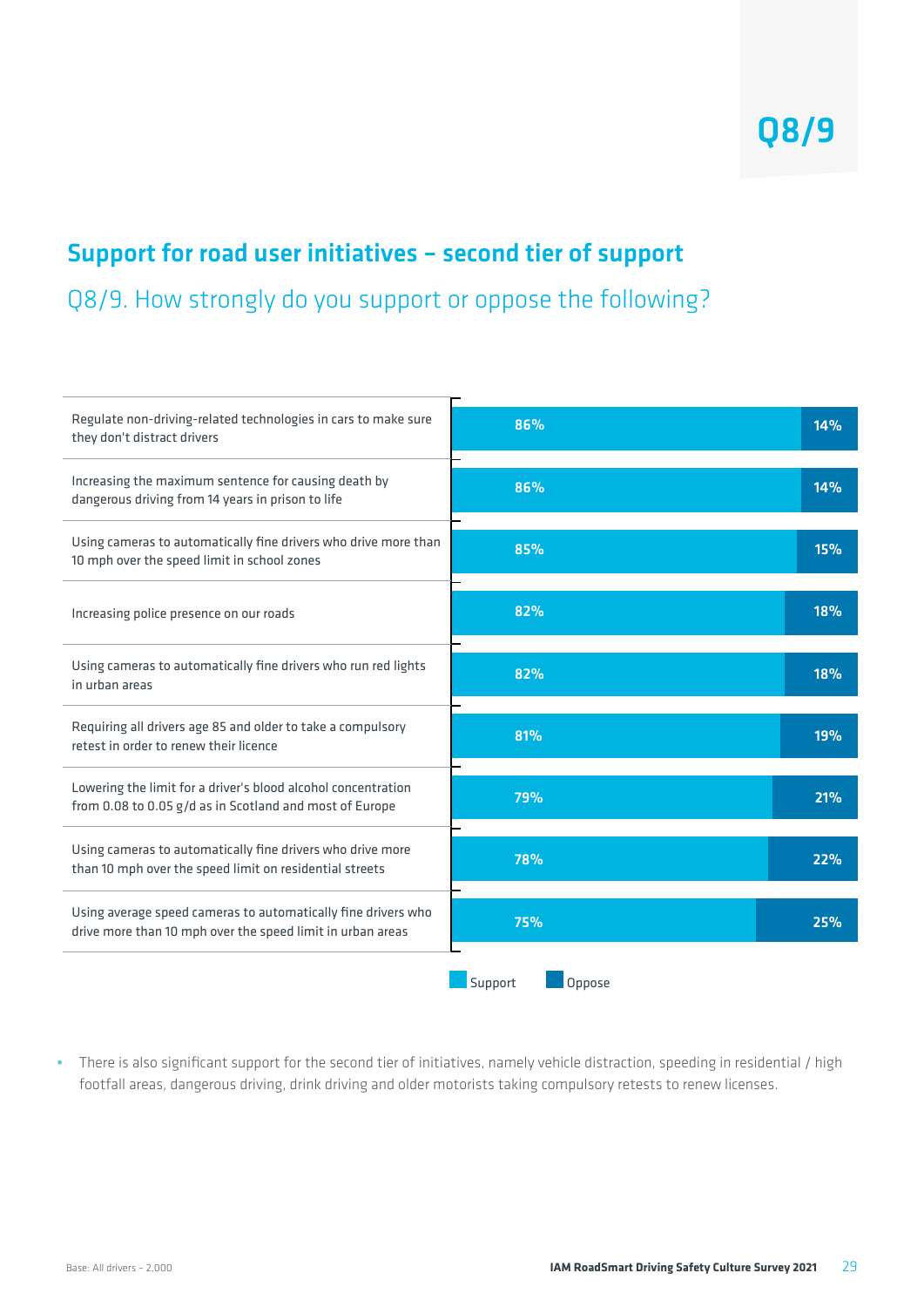#### Support for road user initiatives – third tier of support

#### Q8/9. How strongly do you support or oppose the following?

Percentages show the proportion supporting the proposal while colour coding shows those population groups with a significantly higher or lower support of the initiative.



- **•** Over two thirds support the applying of restrictions to new drivers for a period of time regardless of age and all new cars to have built-in speed limiters to keep cars within UK speed limits.
- **•** Just under two thirds support a 12 month minimum learning before testing, a 50mph standard speed limit on rural carriageways and automatic fines for drivers who drive more than 10mph over the speed limit on motorways. 58% support a law that bans all parking on pavements.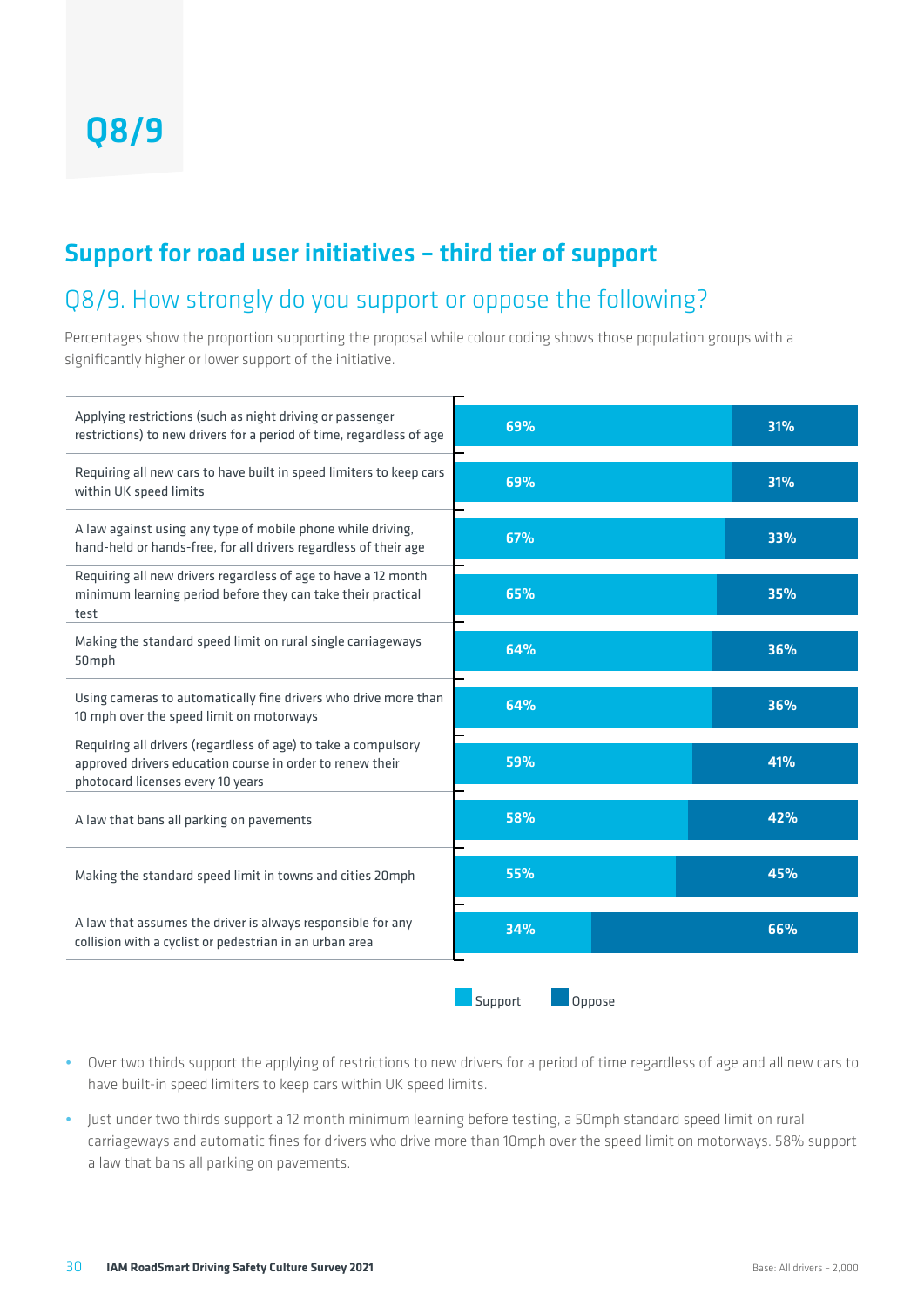### Support for road user initiatives – demographic & mileage scores Q8/9. How strongly do you support or oppose the following?

Percentages show the proportion supporting the proposal while colour coding shows those population groups with a significantly higher or lower support of the initiative.

| Statistically higher than average                                                                                                                                                                         |             |      | <b>Gender</b> |                                                           |                                       | Age group                            |     |             | <b>Mileage</b> |                    |
|-----------------------------------------------------------------------------------------------------------------------------------------------------------------------------------------------------------|-------------|------|---------------|-----------------------------------------------------------|---------------------------------------|--------------------------------------|-----|-------------|----------------|--------------------|
| Statistically lower than average                                                                                                                                                                          | <b>Lota</b> | Male | Female        | $\overline{a}$<br>$\mathbf{r}$<br>$\overline{\mathbf{u}}$ | ပ္ပ<br>$\mathbf{r}$<br>4 <sup>9</sup> | <b>SO</b><br>$\mathbf{r}$<br>ო<br>ნე | 70+ | Up to 5,000 | 5,000-10,000   | <b>Over 10,000</b> |
| <b>Number of responses</b>                                                                                                                                                                                | 2000        | 988  | 1009          | 368                                                       | 628                                   | 654                                  | 349 | 1047        | 749            | 157                |
| The law making it an offence to drive with more than<br>a certain amount of Class A drugs (such as Cocaine<br>and Ecstasy) in your system                                                                 | 94%         | 93%  | 94%           | 87%                                                       | 92%                                   | 97%                                  | 99% | 95%         | 93%            | 89%                |
| A law against reading, typing, or sending a text<br>message or email while driving                                                                                                                        | 93%         | 93%  | 93%           | 86%                                                       | 91%                                   | 96%                                  | 99% | 93%         | 93%            | 93%                |
| The existing law against using a handheld mobile<br>phone while driving                                                                                                                                   | 93%         | 92%  | 93%           | 85%                                                       | 91%                                   | 96%                                  | 99% | 93%         | 93%            | 92%                |
| The law making it illegal to drive with more than a<br>certain amount of cannabis in your system                                                                                                          | 92%         | 91%  | 93%           | 84%                                                       | 90%                                   | 96%                                  | 97% | 92%         | 91%            | 91%                |
| Using speed cameras to check if a vehicle is taxed,<br>insured and has an MOT                                                                                                                             | 89%         | 88%  | 89%           | 80%                                                       | 87%                                   | 92%                                  | 96% | 90%         | 88%            | 89%                |
| Having a law requiring drivers to take special actions<br>(e.g. reduce speed, move over or create a free lane)<br>when being passed by an emergency vehicle showing<br>blue lights                        | 88%         | 86%  | 89%           | 84%                                                       | 85%                                   | 89%                                  | 92% | 88%         | 88%            | 85%                |
| Requiring all new cars to have a built-in technology<br>that won't let the car start if the driver's alcohol level<br>is over the legal limit                                                             | 89%         | 86%  | 92%           | 84%                                                       | 89%                                   | 90%                                  | 95% | 89%         | 90%            | 90%                |
| A law requiring all drivers who have been convicted<br>of drink driving to use a device that won't let their<br>car start if they have been drinking, even if it's their<br>first time of being convicted | 89%         | 87%  | 91%           | 84%                                                       | 90%                                   | 90%                                  | 92% | 89%         | 90%            | 92%                |
| Requiring all drivers age 75 and older to provide an<br>eye test certificate when they renew their licences                                                                                               | 86%         | 83%  | 89%           | 84%                                                       | 89%                                   | 88%                                  | 80% | 85%         | 86%            | 89%                |

**•** Whilst support is high amongst all demographic groups, a lower proportion of motorists aged 17-34 support the top eight initiatives.

**•** Support is highest amongst motorists aged 70 & over.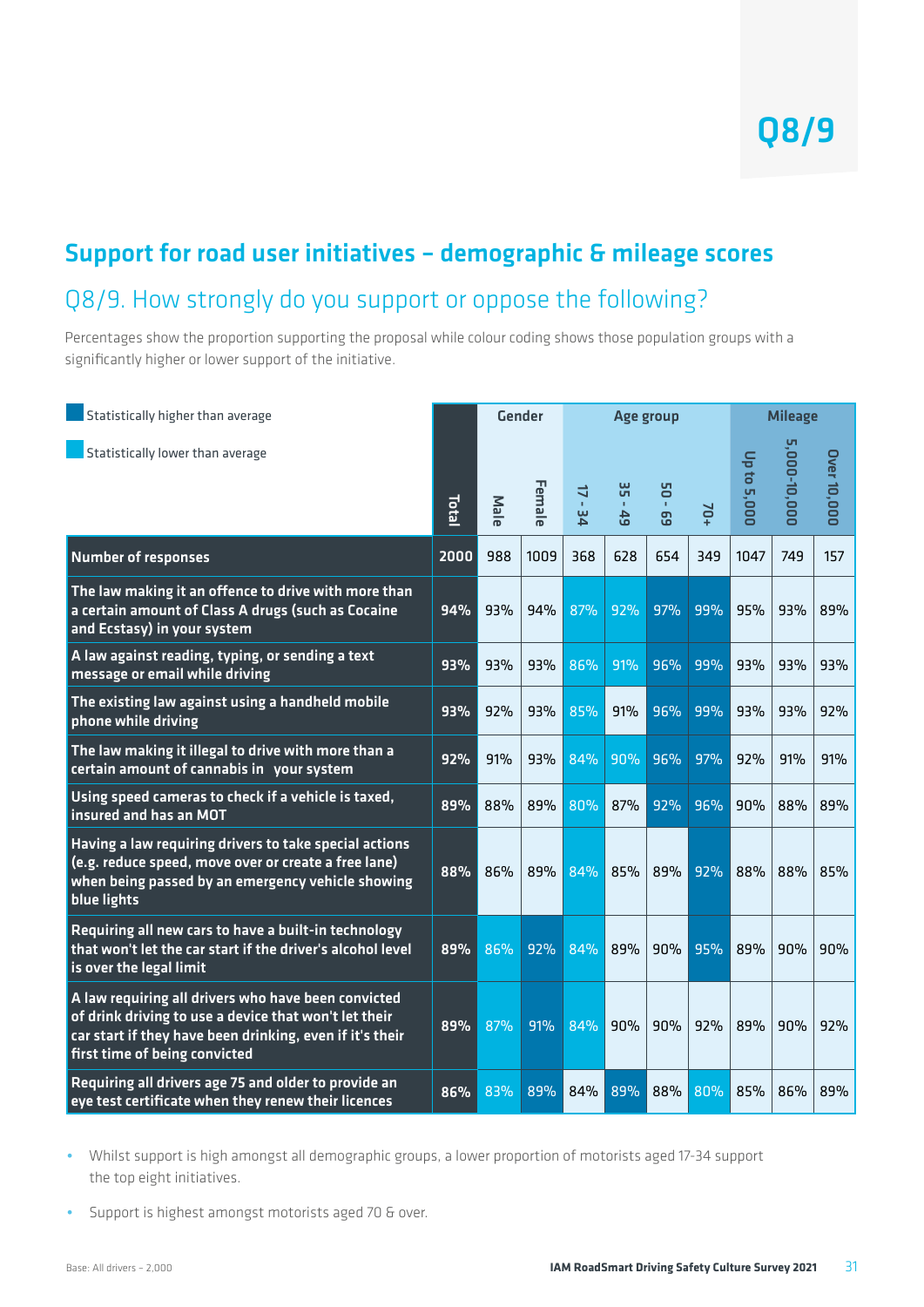### Support for road user initiatives – demographic & mileage scores Q8/9. How strongly do you support or oppose the following?

Percentages show the proportion supporting the proposal while colour coding shows those population groups with a significantly higher or lower support of the initiative.

| Statistically higher than average                                                                                              |             |            | Gender |                         |                           | Age group                           |     |             | <b>Mileage</b> |                    |
|--------------------------------------------------------------------------------------------------------------------------------|-------------|------------|--------|-------------------------|---------------------------|-------------------------------------|-----|-------------|----------------|--------------------|
| Statistically lower than average                                                                                               | Lota<br>cta | Male       | Female | ╗<br>$\mathbf{r}$<br>Σq | ပ္ပ<br>$\mathbf{r}$<br>45 | <b>DS</b><br>$\mathbf{r}$<br>ო<br>ნ | 70+ | Up to 5,000 | 5,000-10,000   | <b>Over 10,000</b> |
| <b>Number of responses</b>                                                                                                     | 2000        | 988        | 1009   | 369                     | 628                       | 654                                 | 349 | 1047        | 749            | 157                |
| Regulate non-driving-related technologies in cars to<br>make sure they don't distract drivers                                  | 86%         | 86%        | 87%    | 82%                     | 84%                       | 89%                                 | 92% | 87%         | 87%            | 82%                |
| Increasing the maximum sentence for causing death by<br>dangerous driving from 14 years in prison to life                      | 86%         | 84%        | 88%    | 79%                     | 86%                       | 88%                                 | 90% | 86%         | 86%            | 87%                |
| Using cameras to automatically fine drivers who drive<br>more than 10 mph over the speed limit in school zones                 | 85%         | 84%        | 87%    | 81%                     | 84%                       | 86%                                 | 91% | 87%         | 85%            | 79%                |
| Increasing police presence on our roads                                                                                        | 82%         | 82%        | 83%    | 69%                     | 83%                       | 87%                                 | 87% | 82%         | 82%            | 83%                |
| Using cameras to automatically fine drivers who<br>run red lights in urban areas                                               | 82%         | 82%        | 82%    | 74%                     | 78%                       | 85%                                 | 92% | 83%         | 82%            | 76%                |
| Requiring all drivers age 85 and older to take a<br>compulsory retest in order to renew their licence                          | 81%         | 77%        | 85%    | 82%                     | 86%                       | 82%                                 | 70% | 79%         | 83%            | 83%                |
| Lowering the limit for a driver's blood alcohol<br>concentration from 0.08 to 0.05 g/d as in Scotland<br>and most of Europe    | 79%         | <b>78%</b> | 79%    | 72%                     | 80%                       | 80%                                 | 81% | 79%         | <b>78%</b>     | 78%                |
| Using cameras to automatically fine drivers who drive<br>more than 10 mph over the speed limit on residential<br>streets       | 78%         | 75%        | 81%    | 73%                     | 76%                       | 79%                                 | 86% | 81%         | 76%            | 68%                |
| Using average speed cameras to automatically fine<br>drivers who drive more than 10 mph over the speed<br>limit in urban areas | 75%         | 72%        | 77%    | 72%                     | <b>73%</b>                | <b>74%</b>                          | 82% | 76%         | 75%            | 69%                |

- **•** The trend continues amongst motorists aged 17-34 for the regulation of non-driving technologies, increasing the maximum sentence for death by dangerous driving, increasing police presence and using cameras to automatically fine drivers who run red lights in urban areas.
- **•** A higher proportion of female motorists support the use of cameras compared to male motorists.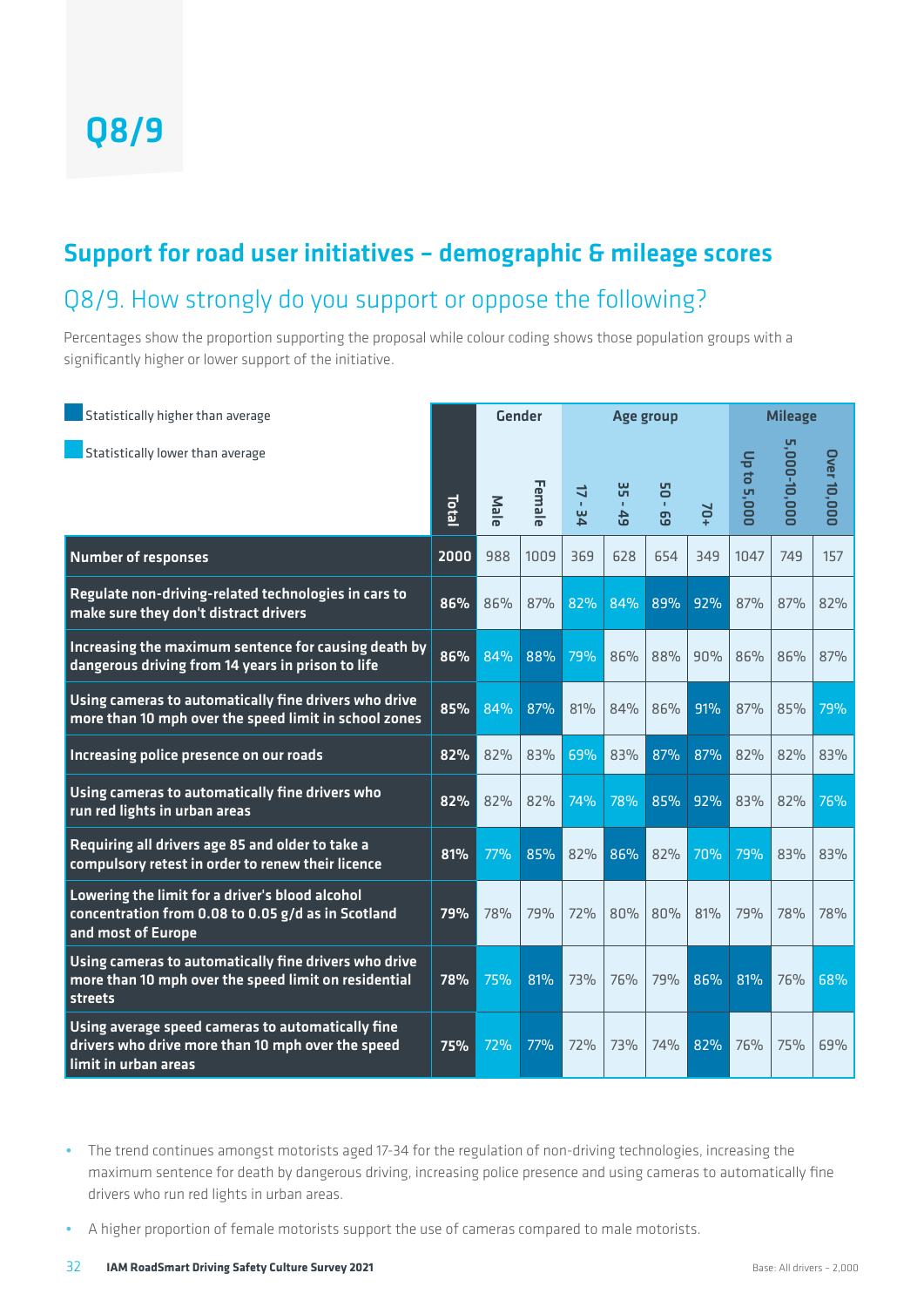### Support for road user initiatives – demographic & mileage scores Q8/9. How strongly do you support or oppose the following?

Percentages show the proportion supporting the proposal while colour coding shows those population groups with a significantly higher or lower support of the initiative.

| Statistically higher than average                                                                                                                                |             | <b>Gender</b> |        |              |                                     | Age group                      |     |             | <b>Mileage</b>    |                    |
|------------------------------------------------------------------------------------------------------------------------------------------------------------------|-------------|---------------|--------|--------------|-------------------------------------|--------------------------------|-----|-------------|-------------------|--------------------|
| Statistically lower than average                                                                                                                                 | <b>Tota</b> | Male          | Female | $17 -$<br>34 | 55<br>$\mathbf{r}$<br>$\frac{4}{9}$ | 95<br>$\mathbf{r}$<br><u>ფ</u> | 70+ | Up to 5,000 | UП<br>,000-10,000 | <b>Over 10,000</b> |
| <b>Number of responses</b>                                                                                                                                       | 2000        | 988           | 1009   | 369          | 628                                 | 654                            | 349 | 1047        | 749               | 157                |
| Applying restrictions (such as night driving or<br>passenger restrictions) to new drivers for a period<br>of time, regardless of age                             | 69%         | 71%           | 67%    | 55%          | 67%                                 | 75%                            | 78% | 70%         | 68%               | 65%                |
| Requiring all cars to have built-in speed limiters to<br>keep cars within UK limits                                                                              | 69%         | 63%           | 74%    | 63%          | <b>70%</b>                          | <b>71%</b>                     | 68% | 70%         | 67%               | 66%                |
| A law against using any type of mobile phone while<br>driving, hand-held or hands-free, for all drivers<br>regardless of their age                               | 67%         | 67%           | 68%    | 58%          | 68%                                 | 71%                            | 70% | 69%         | 66%               | 65%                |
| Requiring all new drivers regardless of age to have a 12<br>month minimum learning period before they can take<br>their practical test                           | 65%         | 64%           | 66%    | 57%          | 70%                                 | 67%                            | 63% | 64%         | 67%               | 61%                |
| Making the standard speed limit on rural single<br>carriageways 50mph                                                                                            | 64%         | 61%           | 67%    | 62%          | 63%                                 | 66%                            | 66% | 66%         | 62%               | 62%                |
| Using cameras to automatically fine drivers who drive<br>more than 10 mph over the speed limit on motorways                                                      | 64%         | 59%           | 68%    | 61%          | 65%                                 | 62%                            | 68% | 65%         | 63%               | 58%                |
| Requiring all drivers (regardless of age) to take a<br>compulsory approved drivers education course in<br>order to renew their photocard licenses every 10 years | 59%         | 58%           | 61%    | 63%          | 61%                                 | 58%                            | 53% | 58%         | 60%               | 65%                |
| A law that bans parking on all pavements                                                                                                                         | 58%         | 57%           | 59%    | 53%          | 56%                                 | 61%                            | 58% | 59%         | 55%               | 56%                |
| Making the standard speed limit in towns and<br>cities 20mph                                                                                                     | 55%         | 49%           | 60%    | 57%          | 59%                                 | 54%                            | 46% | 56%         | 53%               | 52%                |
| A law that assumes the driver is always responsible<br>for any collision with a cyclist or pedestrian in an<br>urban area                                        | 34%         | 31%           | 37%    | 44%          | 41%                                 | 29%                            | 17% | 33%         | 33%               | 36%                |

**•** A lower proportion of motorists aged 17-34 support the application of restrictions to new drivers, speed limiters in all cars, a law against mobile phone use and new drivers to have a 12 month minimum learning period.

Base: All drivers – 2,000 **IAM RoadSmart Driving Safety Culture Survey 2021** 33 **•** Consistent with previous trends, a higher proportion of female motorists support speed and camera related initiatives compared to male motorists.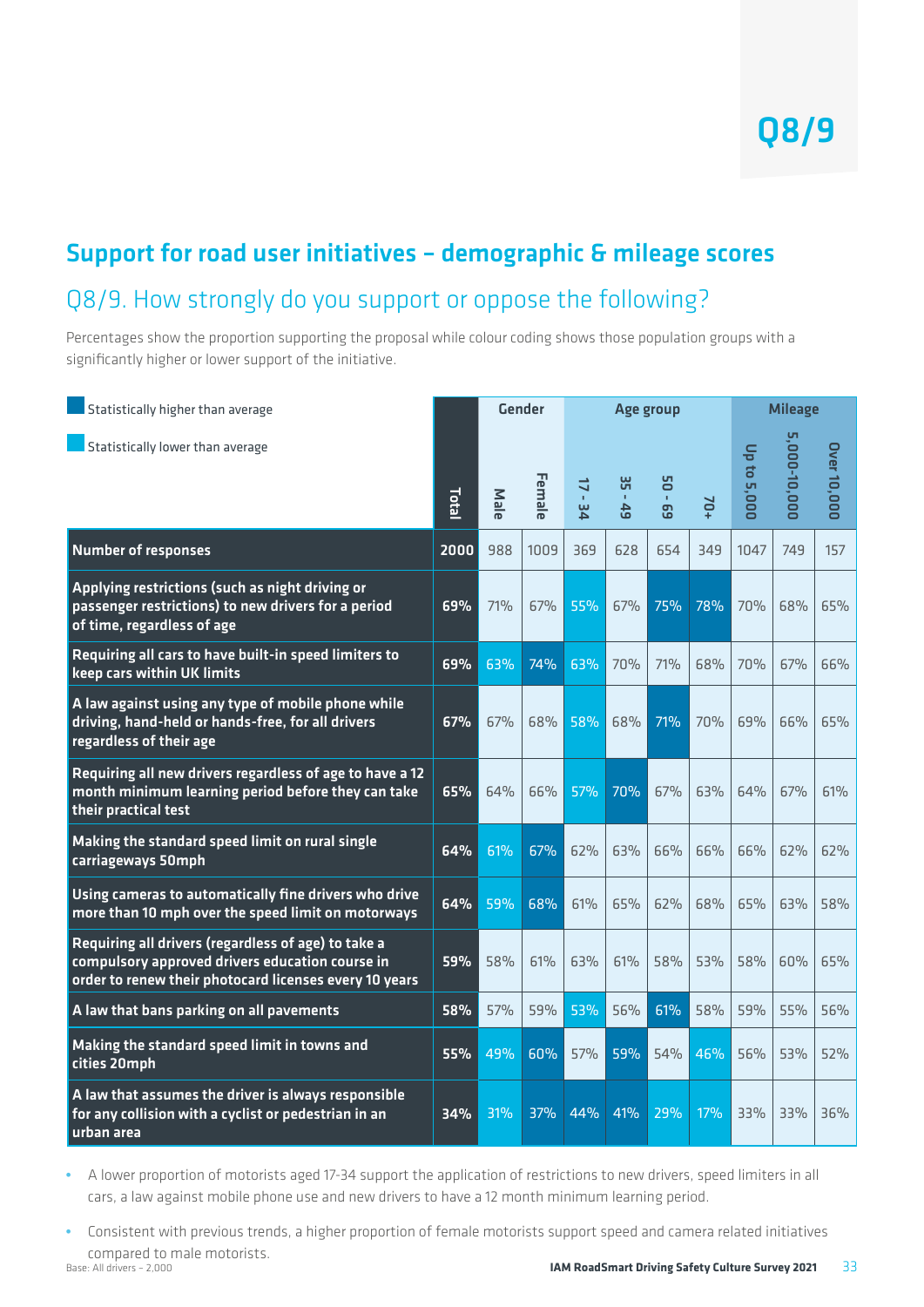#### Opinion on how traffic police should prioritise reducing bad driving behaviour

Q9. How do you think traffic police should prioritise reducing bad driving behaviour in your area?

| Type of driving behaviour              | Average priority ranking | % placing it first | % placing it last |
|----------------------------------------|--------------------------|--------------------|-------------------|
| Drink and drug driving                 | 1.9                      | 57%                | 2%                |
| Drivers using hand held mobile phones  | 3.3                      | 10%                | 5%                |
| Aggressive and intimidating driving    | 3.3                      | 10%                | 17%               |
| Speeding on local roads                | 3.5                      | 11%                | <b>11%</b>        |
| Uninsured / taxed / unlicensed drivers | 3.7                      | 11%                | 17%               |
| Car occupants not wearing a seat belt  | 5.2                      | $1\%$              | 58%               |

- **•** Consistent with 2020, drink and drug driving remains the highest considered priority for traffic police reducing bad driving behaviour; 57% place it first from the six tested.
- **•** Also consistent with 2020, car occupants not wearing a seatbelt is considered the least priority of the six tested, 1% place it first.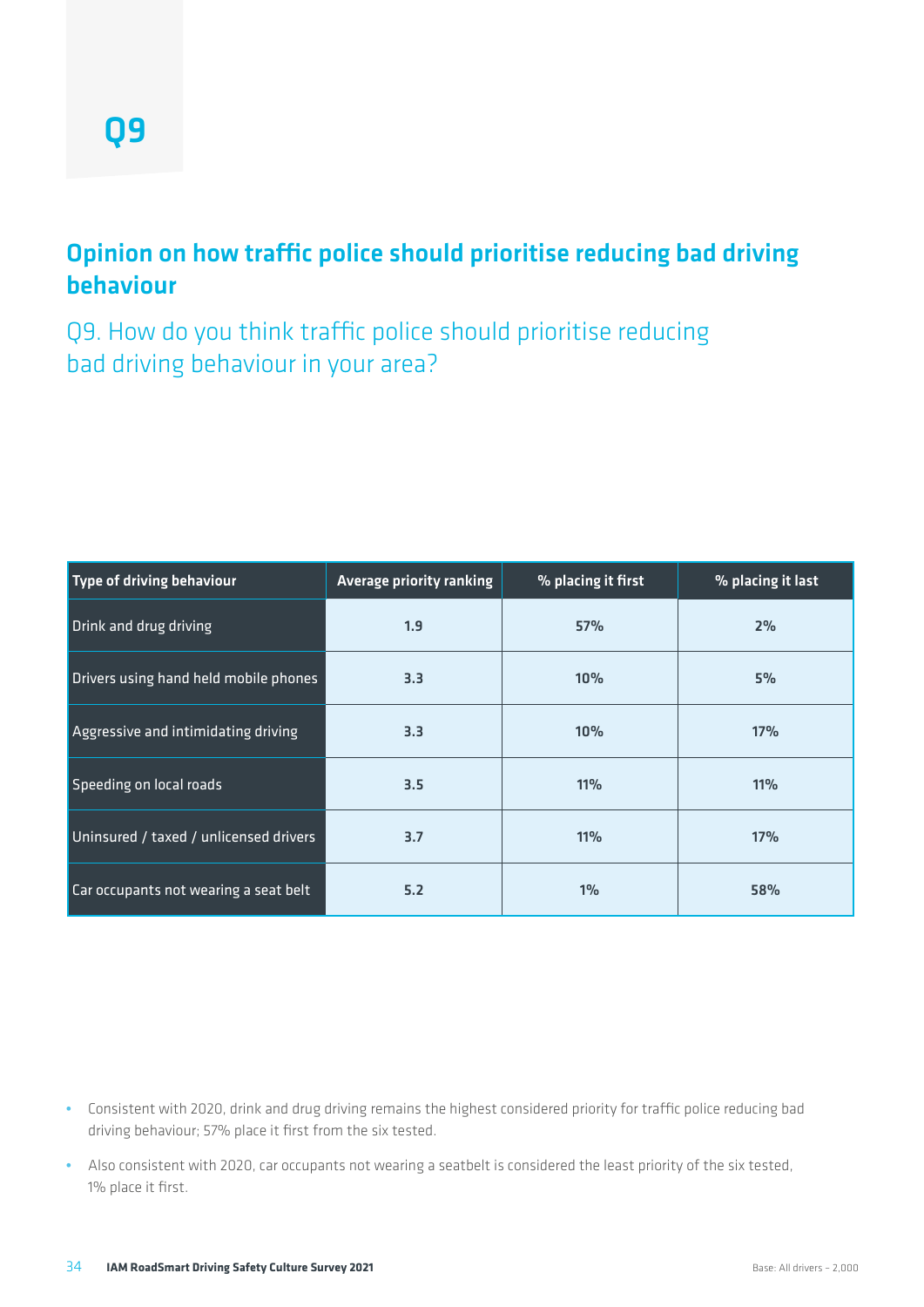#### Opinion on how traffic police should prioritise reducing bad driving behaviour – demographic & mileage scores

#### Q9. How do you think traffic police should prioritise reducing bad driving behaviour in your area?

The colour coding shows those population groups with a significantly higher or lower mean score.

| Statistically higher than average      | <b>Gender</b> |      |        |                                     | Age group   |            |     |             | <b>Mileage</b> |             |  |  |
|----------------------------------------|---------------|------|--------|-------------------------------------|-------------|------------|-----|-------------|----------------|-------------|--|--|
| Statistically lower than average       | Total         | Male | Female | $\overline{u}$<br>$\sim 10^7$<br>ΣÁ | ូម<br>$-49$ | 50<br>69 - | 70+ | Up to 5,000 | 5,000-10,000   | Over 10,000 |  |  |
|                                        |               |      |        |                                     |             |            |     |             |                |             |  |  |
| <b>Number of responses</b>             | 2000          | 988  | 1009   | 369                                 | 628         | 654        | 349 | 1047        | 749            | 157         |  |  |
| <b>Drink and drug driving</b>          | 1.9           | 1.9  | 1.9    | 1.7                                 | 1.9         | 1.9        | 1.9 | 1.9         | 1.8            | 1.8         |  |  |
| Drivers using hand held mobile phones  | 3.3           | 3.3  | 3.3    | 3.4                                 | 3.4         | 3.2        | 3.1 | 3.2         | 3.3            | 3.4         |  |  |
| Aggressive and intimidating driving    | 3.3           | 3.3  | 3.4    | 3.3                                 | 3.4         | 3.3        | 3.2 | 3.3         | 3.3            | 3.3         |  |  |
| <b>Speeding on local roads</b>         | 3.5           | 3.7  | 3.4    | 3.5                                 | 3.4         | 3.6        | 3.8 | 3.4         | 3.6            | 3.9         |  |  |
| Uninsured / taxed / unlicensed drivers | 3.7           | 3.5  | 3.9    | 4.2                                 | 3.8         | 3.5        | 3.4 | 3.8         | 3.7            | 3.5         |  |  |
| Car occupants not wearing a seat belt  | 5.2           | 5.3  | 5.1    | 4.9                                 | 5.1         | 5.4        | 5.4 | 5.2         | 5.2            | 5.1         |  |  |

**•** Drink and drug driving remains the highest considered priority for all demographic groups.

**•** There are no significant differences observed by demographic group for any of the measures tested.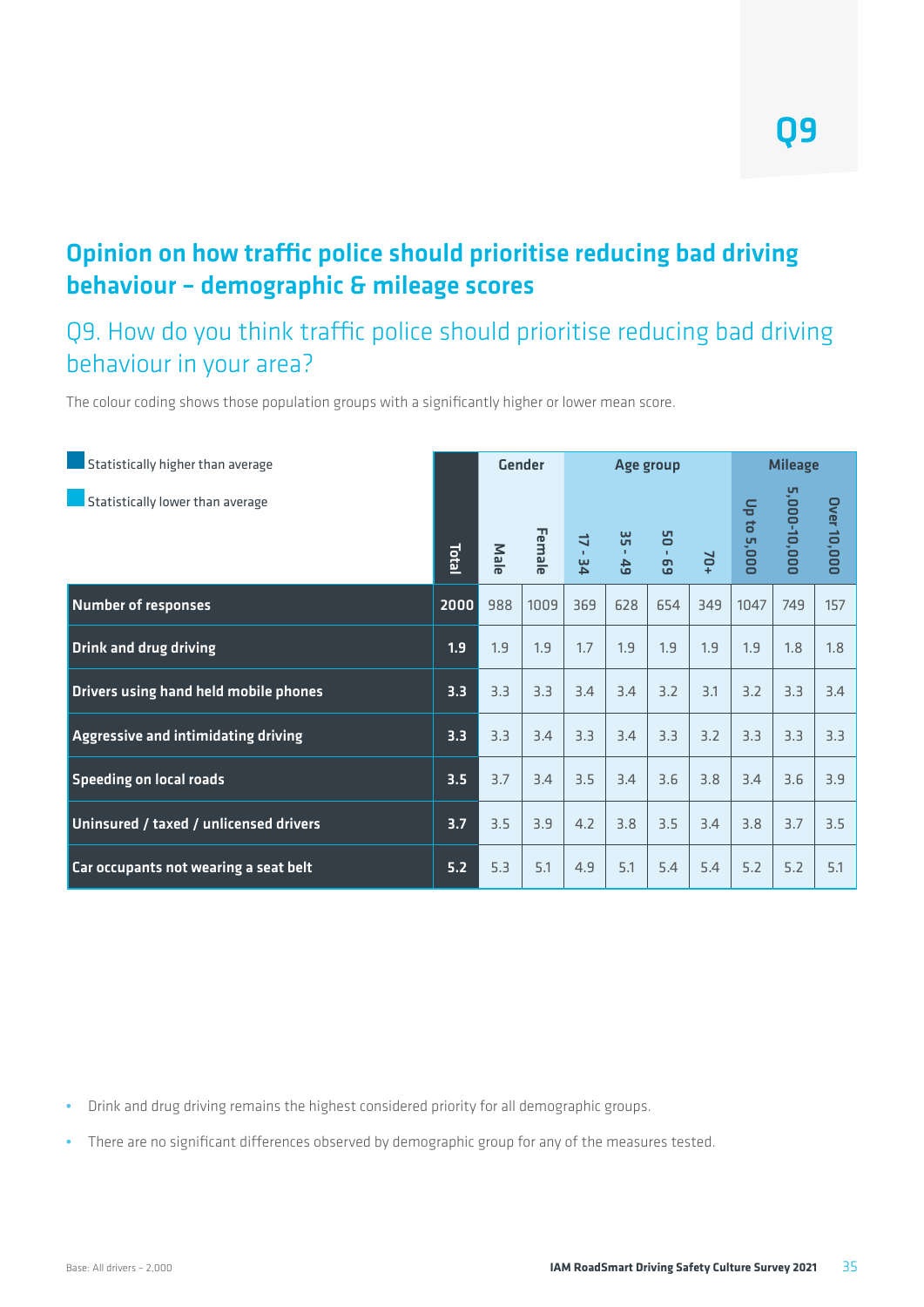### Q10

#### Experience of potholes

#### Q10. In the past year, how often have you?





- **•** Broadly consistent with 2020, the majority (90%) have experienced at least one issue with potholes in the past year. The most common issue is having to steer away or brake hard to try and avoid damage from a pothole. Just under a third (32%) have regularly / often changed their route to avoid roads with lots of potholes.
- **•** 6% have regularly / often made a claim against the authorities for damages to their vehicle caused by a pothole.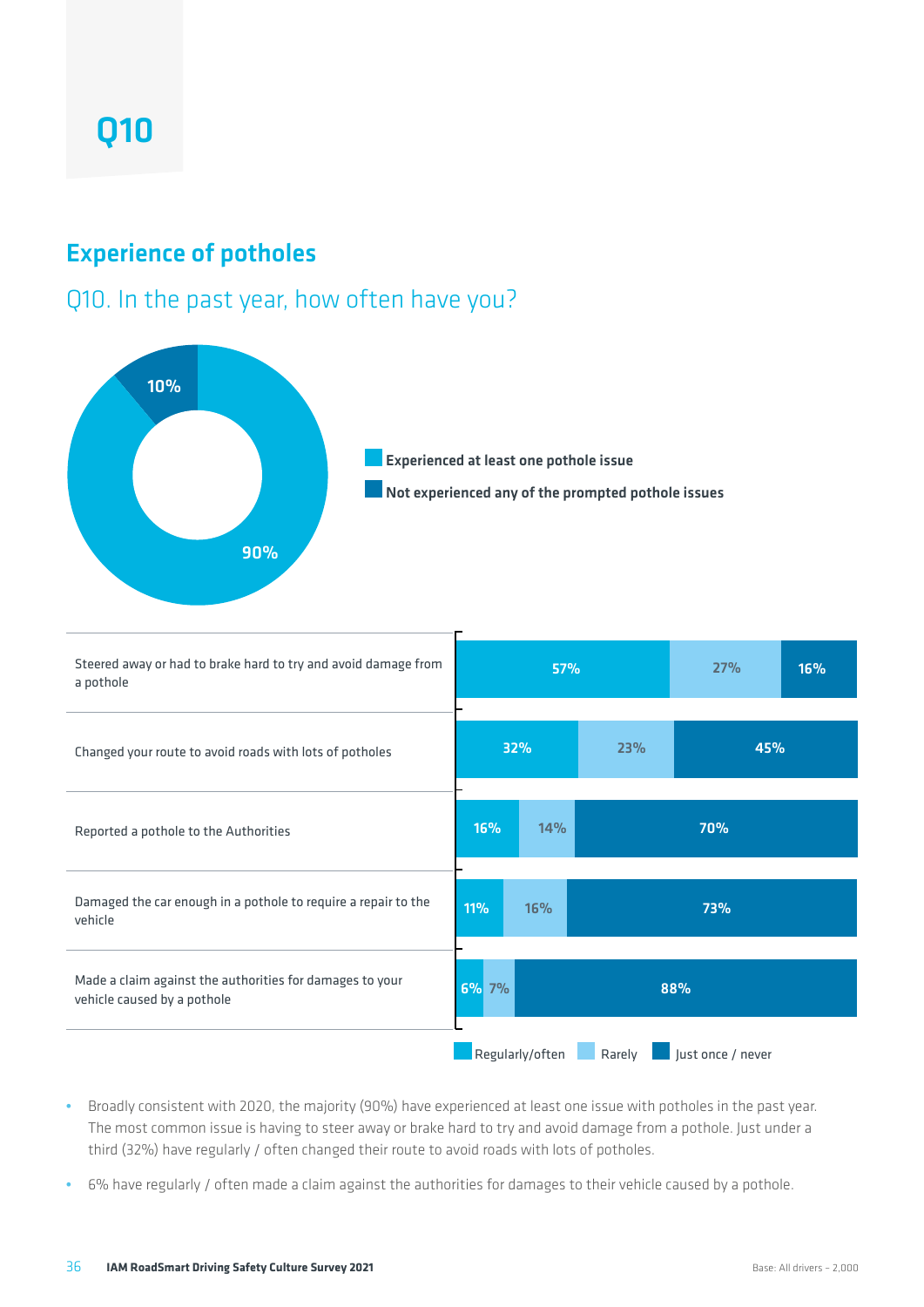## Q10 Q

#### Experience of potholes – demographic & mileage scores

#### Q10 In the past year, how often have you?

Percentages show the proportion of motorists who have regularly/fairly often experienced problems with potholes while colour coding shows those population groups with a significantly higher or lower likelihood of experiencing problems

| Statistically higher than average                                                       |            | <b>Gender</b> |        | Age group                           |                           |            |       | <b>Mileage</b> |              |                    |
|-----------------------------------------------------------------------------------------|------------|---------------|--------|-------------------------------------|---------------------------|------------|-------|----------------|--------------|--------------------|
| Statistically lower than average                                                        | Total      | Male          | Female | $\overline{a}$<br>$\mathbf{L}$<br>Ξ | ဌ<br>$\mathbf{L}$ .<br>49 | SO<br>69 - | $70+$ | Up to 5,000    | 5,000-10,000 | <b>Over 10,000</b> |
| <b>Number of responses</b>                                                              | 2000       | 988           | 1009   | 369                                 | 628                       | 654        | 349   | 1047           | 749          | 157                |
| % experienced at least one pothole statement                                            | 90%        | 90%           | 90%    | 90%                                 | 91%                       | 88%        | 93%   | 87%            | 93%          | 94%                |
| Steered away or had to brake hard to try and avoid                                      | 57%        | 56%           | 59%    | 53%                                 | 56%                       | 59%        | 61%   | 54%            | 61%          | 61%                |
| Changed your route to avoid roads with lots of potholes                                 | 32%        | 27%           | 36%    | 37%                                 | 34%                       | 30%        | 25%   | 29%            | 34%          | 36%                |
| <b>Reported a pothole to the Authorities</b>                                            | 16%        | 15%           | 16%    | 20%                                 | 19%                       | 13%        | 11%   | 13%            | 18%          | 21%                |
| Damaged the car enough in a pothole to require a<br>repair to the vehicle               | <b>11%</b> | 11%           | 12%    | 16%                                 | 18%                       | 7%         | 2%    | 8%             | 15%          | 18%                |
| Made a claim against the authorities for damages to<br>your vehicle caused by a pothole | 6%         | 6%            | 6%     | 12%                                 | 8%                        | 2%         | 0%    | 4%             | 8%           | $5\%$              |

**•** A higher proportion of motorists aged 17-34 have changed their route to avoid roads with potholes, reported a pothole to the authorities, have had their car damaged and/or made a claim for damages.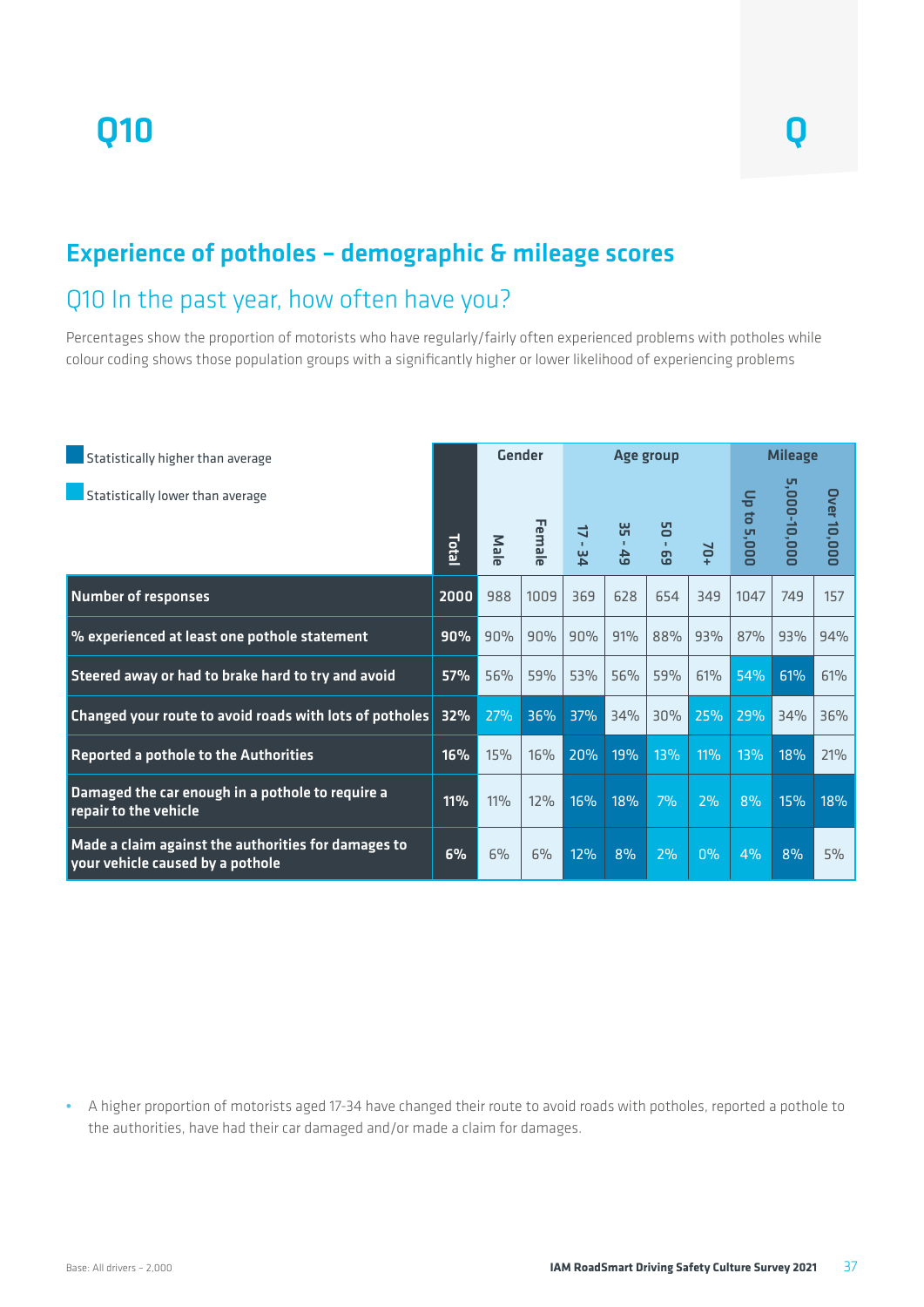#### Attitudes towards taking advanced driving tuition / an advanced driving test

Q11. Should all drivers be encouraged to improve their driving skills by taking advanced driving tuition and passing an advanced driving test?



|                               |             | <b>Gender</b> |        |            | Age group              | <b>Mileage</b> |       |                                           |              |                    |
|-------------------------------|-------------|---------------|--------|------------|------------------------|----------------|-------|-------------------------------------------|--------------|--------------------|
|                               | <b>Tota</b> | Male          | Female | 4<br>ΨĒ    | ပ္ပ<br>$\overline{49}$ | 5O<br><b>G</b> | $+0+$ | $\overline{a}$<br>$\overline{a}$<br>5,000 | 5,000-10,000 | <b>Dver 10,000</b> |
| <b>Number of</b><br>responses | 2000        | 988           | 1009   | 369        | 628                    | 654            | 349   | 1047                                      | 749          | 157                |
| <b>Yes</b>                    |             | 64%           | 65%    | <b>73%</b> | 67%                    | 60%            | 57%   | 61%                                       | 68%          | 66%                |
| <b>No</b>                     |             | 36%           | 35%    | 27%        | 33%                    | 40%            | 43%   | 39%                                       | 32%          | 34%                |

**Statistically higher than average** 

**Statistically lower than average**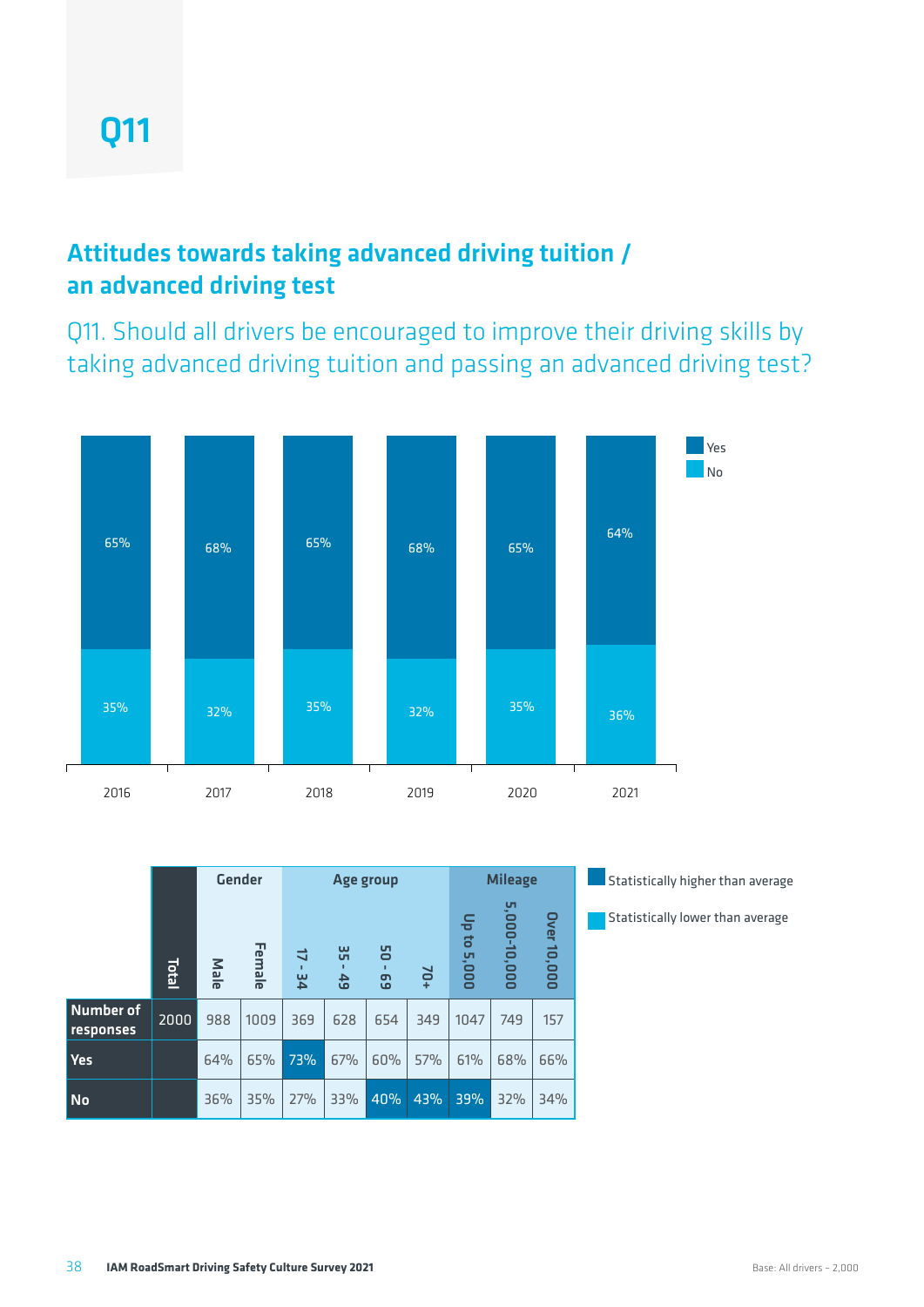#### Attitudes towards taking advanced driving tuition / an advanced driving test

Q11. Should all drivers be encouraged to improve their driving skills by taking advanced driving tuition and passing an advanced driving test?

|                            |       | <b>Region</b>     |                      |                                     |                      |               |                                        |        |                      |                      |              |             |
|----------------------------|-------|-------------------|----------------------|-------------------------------------|----------------------|---------------|----------------------------------------|--------|----------------------|----------------------|--------------|-------------|
|                            | Total | <b>North East</b> | <b>North</b><br>West | <b>Yorks</b><br><b>&amp; Hunber</b> | <b>East Midlands</b> | West Midlands | East<br>$\mathbf{a}$<br><b>England</b> | London | South<br><b>East</b> | South<br><b>West</b> | <b>Wales</b> | Scotland/NI |
| <b>Number of responses</b> | 2004  | 95                | 241                  | 167                                 | 147                  | 181           | 195                                    | 241    | 291                  | 181                  | 103          | 158         |
| <b>Yes</b>                 |       | 67%               | 65%                  | 61%                                 | 57%                  | 63%           | 65%                                    | 74%    | 63%                  | 67%                  | 61%          | 60%         |
| <b>No</b>                  |       | 33%               | 35%                  | 39%                                 | 43%                  | 37%           | 35%                                    | 26%    | 37%                  | 33%                  | 39%          | 40%         |

**Statistically higher than average** 

Statistically lower than average

**•** Just under two thirds agree drivers should be encouraged to improve their driving skills by taking advanced driving tuition and passing an advanced driving test. A higher proportion of motorists aged 17-49 and motorists living in London agreed.